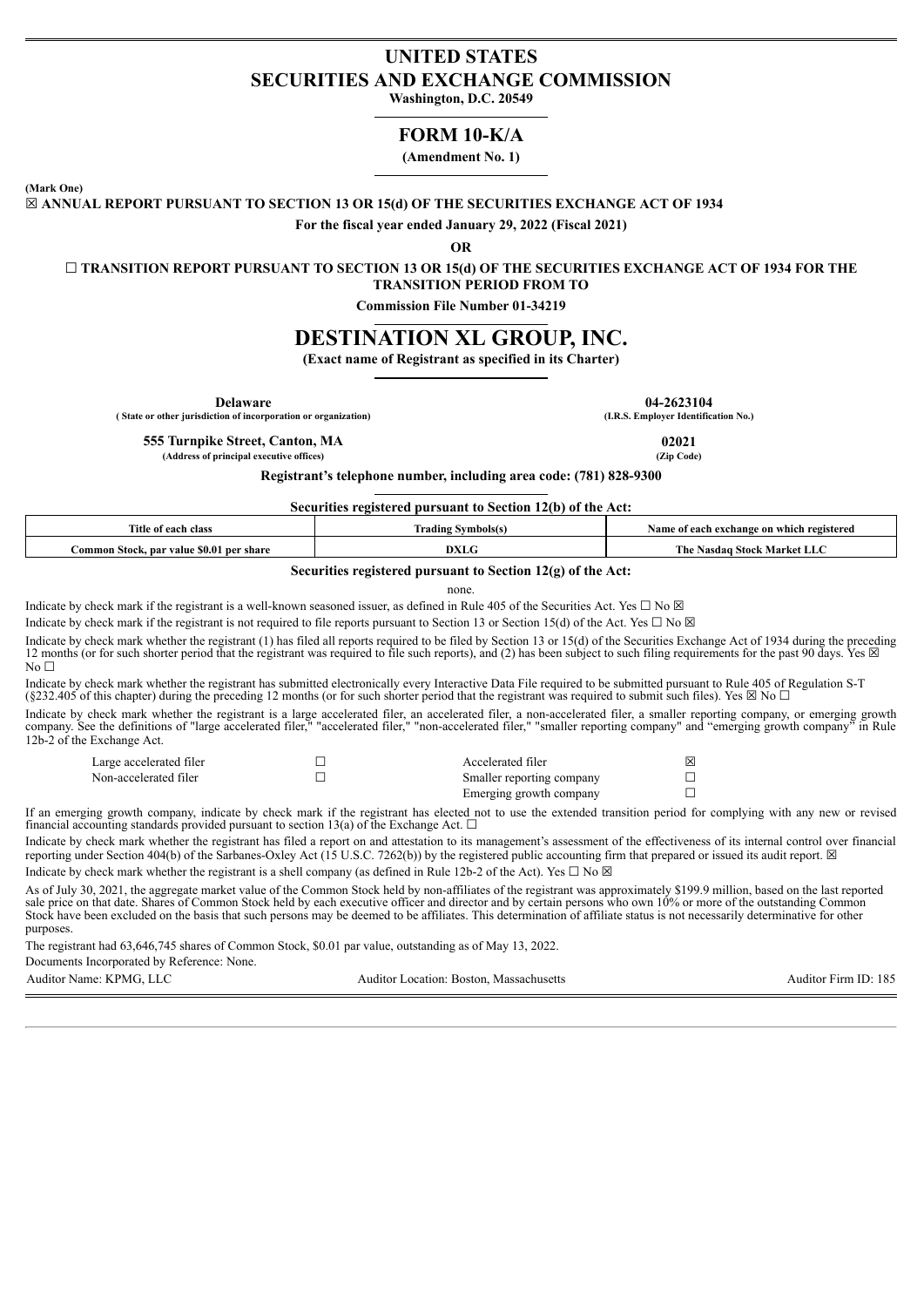## **EXPLANATORY NOTE**

We are filing this Amendment No. 1 to our Annual Report on Form 10−K for the fiscal year ended January 29, 2022 (this "Form 10-K/A") pursuant to General Instruction G(3) to Form 10−K for the purposes of filing the information required to be disclosed pursuant to Part III of Form 10−K.

Except for the amendments described above, this Form 10−K/A does not modify or update the disclosure in our Annual Report on Form 10−K for the fiscal year ended January 29, 2022 filed with the Securities and Exchange Commission on March 17, 2022.

## **TABLE OF CONTENTS**

**PAGE**

| 3  |
|----|
|    |
| 31 |
| 34 |
| 34 |
|    |
| 35 |
| 36 |
|    |
|    |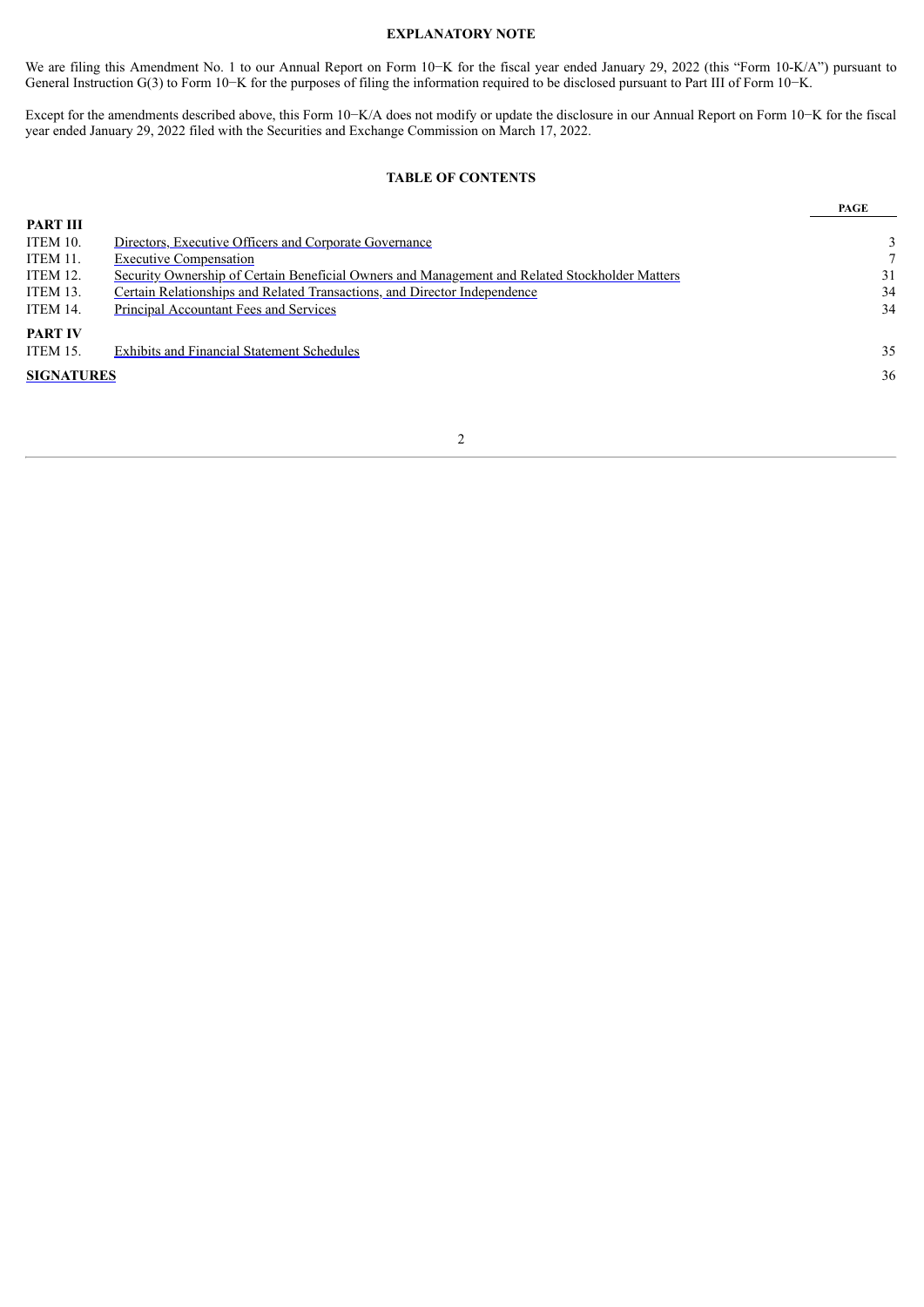## **PART III.**

## <span id="page-2-0"></span>**Item 10.** *Directors, Executive Of icers and Corporate Governance*

Set forth below is certain information regarding our current directors, including information furnished by them as to their principal occupations and business experience for the past five years, certain directorships held by each director within the past five years, their respective ages as of May 13, 2022, current committee membership, and the year in which each became a director of our Company:

| Name                                                                    | Age | <b>Director</b><br><b>Since</b> | Audit | Compensation | Nominating and<br>Corporate<br>Governance <sup>(2)</sup> | Cybersecurity<br>and<br>Data Privacy <sup>(2)</sup> |
|-------------------------------------------------------------------------|-----|---------------------------------|-------|--------------|----------------------------------------------------------|-----------------------------------------------------|
| Lionel F. Conacher, Chairman of the Board and Director                  | 59  | 2018                            | С     | X            |                                                          |                                                     |
| Harvey S. Kanter, President and Chief Executive Officer and<br>Director | 60  | 2019                            |       |              |                                                          |                                                     |
| Carmen Bauza, Director (1)                                              | 60  | 2021                            |       |              | X                                                        | Х                                                   |
| Jack Boyle, Director                                                    | 54  | 2017                            |       |              |                                                          |                                                     |
| Willem Mesdag, Director                                                 | 68  | 2014                            | X     |              |                                                          |                                                     |
| Ivy Ross, Director                                                      | 66  | 2013                            |       |              |                                                          |                                                     |
| Elaine Rubin, Director                                                  | 59  | 2021                            |       |              | X                                                        | X                                                   |

C= current member and committee chairperson X= current member of the committee

- (1) On December 17, 2021, the Board of Directors expanded the size of the Board to seven members and appointed Ms. Bauza as a director.
- (2) On February 9, 2022, Ms. Rubin replaced Ms. Ross as a member of the Nominating and Corporate Governance Committee. Ms. Bauza replaced Mr. Boyle as a member of the Cybersecurity and Data Privacy Committee and was added as a member of the Nominating and Corporate Governance Committee.

*Lionel F. Conacher* has been a director since June 2018 and became Chairman of the Board on August 12, 2020. Since November 2021, Mr. Conacher has served as a member of the board of directors and as a member of the audit committee for Better Choice Company, a publicly-traded company. Mr. Conacher was a managing partner of Next Ventures, GP from August 2018 until February 2021. From January 2011 to June 2018, Mr. Conacher was a senior advisor for Altamont Capital Partners LLC ("ACP"), a private equity firm. Prior to joining ACP, from April 2008 until July 2010, Mr. Conacher was the president and chief operating officer of Thomas Weisel Partners, an investment bank. Additionally, Mr. Conacher served as the chairman of Wunderlich Securities, an investee company of ACP, from December 2013 until July 2017. Mr. Conacher previously served as a member of the board of directors for AmpHP Inc., a venture-backed human performance company. He formerly served as a member of the board of directors of Mervin Manufacturing, a leading designer and manufacturer of snow boards and other board sports equipment, and PowerDot, Inc., a consumer electronics company that markets a muscle recovery and performance tool. Mr. Conacher brings extensive financial and operational experience to the Board.

*Harvey S. Kanter* is the President, Chief Executive Officer and a director of the Company. Mr. Kanter joined the Company in February 2019 in a transition role as Advisor to the Acting CEO and assumed the role of President and Chief Executive Officer and a director of the Company in April 2019. Mr. Kanter currently serves as a non-executive co-chair, Seattle University Center for Leadership Formation, Albers School of Business and Economics. Mr. Kanter served as a director and a member of the compensation committee of Potbelly Corporation, a publicly-traded company, from August 2015 until May 2019. Mr. Kanter has over 30 years of business experience, with an extensive background in the retail industry having served from March 2012 until June 2017 as the president and chief executive officer of Blue Nile, Inc., a leading online retailer of high-quality diamonds and fine jewelry and formerly a publiclytraded company. From March 2012 until February 2020, Mr. Kanter also served as a member of the board of directors of Blue Nile, Inc. and, from January 2014 until February 2020 as its chairman. From January 2009 to March 2012, Mr. Kanter was the chief executive officer and president of Moosejaw Mountaineering and Backcountry Travel, Inc., a leading multi-channel retailer of premium outdoor apparel and gear. From April 2003 to June 2008, Mr. Kanter served in various executive positions at Michaels Stores, Inc. He was a former brand ambassador for the Fred Hutch Cancer Research Institute, and previously served as an advisory member to the Seattle University Executive MBA Program. Mr. Kanter brings an extensive knowledge of omni-channel retailing, with strong strategic and operational expertise.

*Carmen R. Bauza* was appointed a director of the Company in December 2021. In May 2022, Ms. Bauza joined the board of directors of Zumiez, Inc., a publicly-traded company, and serves as a member of its audit committee. Ms. Bauza also serves as a member of the board of managers of Claire's Holdings LLC. which she joined in October 2018. Most recently, Ms. Bauza served as the Chief Merchandising Officer at Fanatics, Inc. from January 2019 until April 2021. Prior to that, she was the Chief Merchandising Officer at HSN from November 2016 until December 2017 and the Senior Vice President, General Merchandise Manager Consumables, Health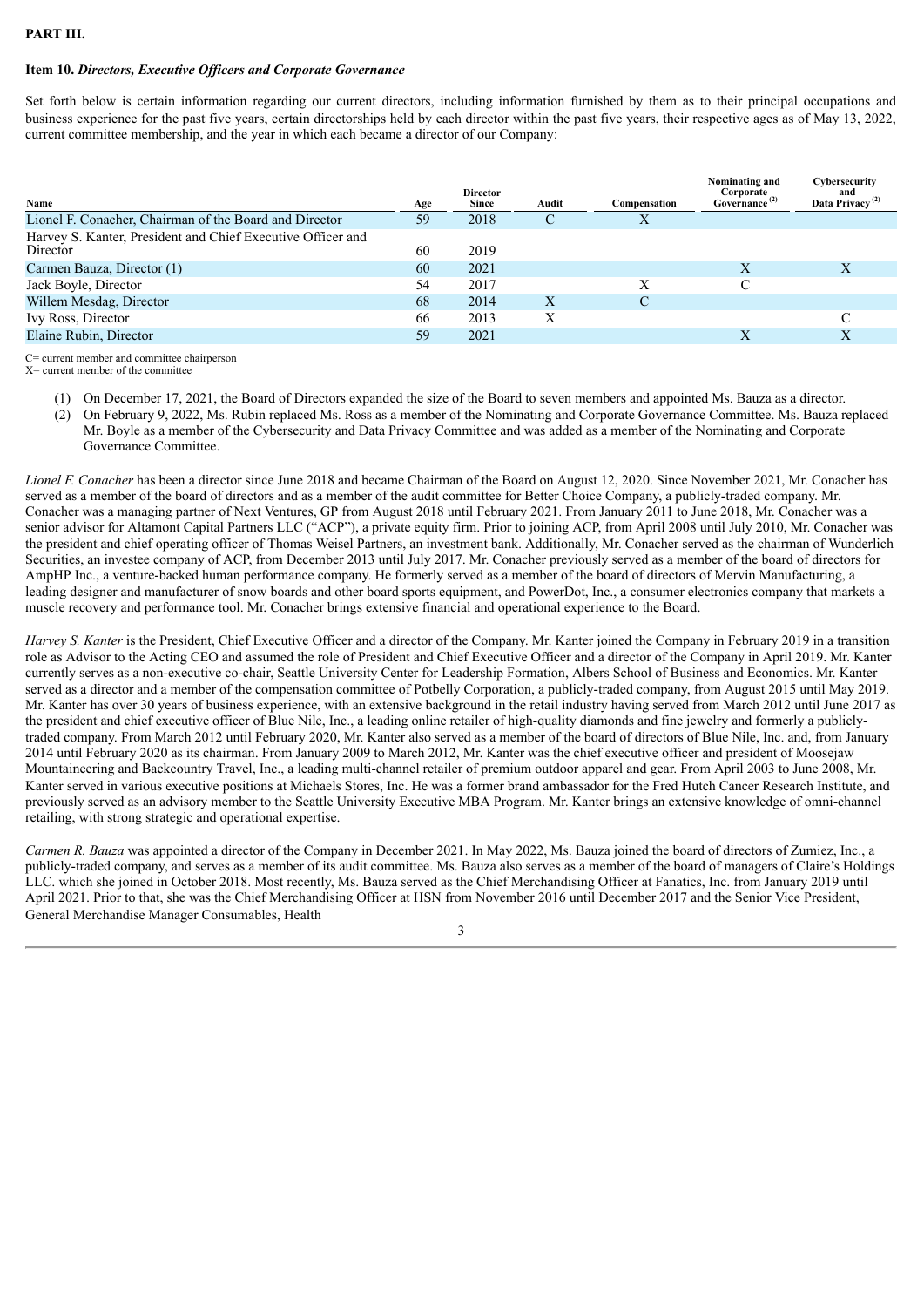and Wellness at Walmart from June 2007 to October 2016. She previously held roles at Bath & Body Works, Five Below and The Walt Disney Company. Ms. Bauza currently serves as a member of the board of trustees at Seton Hill University and as a member of the advisory board of RoundTable Healthcare Partners Council. Ms. Bauza brings extensive retail and merchandising experience to the Board.

*Jack Boyle* has been a director since August 2017. Since February 2019, Mr. Boyle has been the global co-president of direct to consumer/omni-channel for Fanatics, Inc., a market leader for officially licensed sports merchandise. Mr. Boyle originally joined Fanatics as president of merchandising in June 2012, and from December 2017 to February 2019, served as co-president of North America direct to consumer/omni-channel. From February 2005 to June 2012, Mr. Boyle was the executive vice president, general merchandising manager of women's apparel, intimate, cosmetics and accessories for Kohl's Corporation. From October 2003 to February 2005, he served as senior vice president, divisional merchandise manager of women's apparel for Kohl's Corporation, vice president of junior sportswear from July 2000 to October 2003 and vice president of planning/allocation for women's apparel from December 1999 to July 2000. From June 1990 to December 1999, Mr. Boyle held various merchandise positions, including divisional merchandise manager of women's at May Company. Mr. Boyle brings to the Board extensive experience in merchandising, brand management and omni-channel leadership.

*Willem Mesdag* has been a director since January 2014. Since January 2005, Mr. Mesdag has been the managing partner of Red Mountain Capital Partners LLC, an investment management firm. Prior to founding Red Mountain in 2005, Mr. Mesdag was a partner and managing director of Goldman Sachs & Co., which he joined in 1981. Prior to Goldman Sachs, he was a securities lawyer at Ballard, Spahr, Andrews & Ingersoll, which he joined in 1978. He also serves on the board of Heidrick & Struggles International, Inc., a publicly-traded company. He previously served on the boards of 3i Group plc, Cost Plus, Inc., Encore Capital Group, Inc., Nature's Sunshine Products, Inc. and Yuma Energy, Inc., all of which are or were publicly-traded companies. Having had an extensive career in international investment banking and finance and having served on domestic and international public-company boards, Mr. Mesdag brings to the Board significant knowledge and experience related to business and financial issues and corporate governance.

*Ivy Ross* has been a director since January 2013. In May 2014, Ms. Ross joined Google as head of Glass and is currently a vice president of hardware design at Google. From July 2011 until April 2014, Ms. Ross was the chief marketing officer of Art.com from where she oversaw the company's marketing, branding, merchandising and user-experience functions. Prior to Art.com, from June 2008 to June 2011, Ms. Ross was EVP of marketing for the Gap brand, and also acted as the creative catalyst for all brands within Gap, Inc. Ms. Ross also has held senior creative and product design positions at Disney Stores North America, Mattel, Calvin Klein, Coach, Liz Claiborne, Swatch Watch and Avon. She also has served on Proctor and Gamble's design board since its inception. With her industry insight and marketing expertise, Ms. Ross provides a valuable perspective to the Board as we continue to build our DXL brand.

*Elaine K. Rubin* has been a director since April 2021. Since January 2010, Ms. Rubin has been the founder and president of Digital Prophets Network, LLC, a consulting, advisory and placement firm with a network of digital commerce experts that supports the growth of retail and direct-to-consumer businesses. Since October 2013, she has also served as an advisor to Hint, Inc., which produces fruit-infused water. Prior to that, Ms. Rubin previously held leadership positions at 1800flowers.com, iVillage.com and amazon.com. She previously served on the boards of Smart & Final Stores, Inc. and Blue Nile, Inc., both which were formerly publicly-traded companies. Ms. Rubin co-founded shop.org in February 1996 and served as its elected chair of the board of directors from February 1996 to October 2007 and served on the board of the National Retail Federation (NRF) from 2001 until 2010. Ms. Rubin brings extensive knowledge and experience of digital commerce business and will provide a valuable insight to the Board as it continues to grow its direct business.

All directors hold office until the next Annual Meeting of Stockholders and until their respective successors have been duly elected and qualified or until their earlier death, resignation or removal.

## Current Non-Director Executive Officers

*Peter H. Stratton, Jr.*, 50, has been our Executive Vice President, Chief Financial Officer and Treasurer since November 2017. Prior to that, Mr. Stratton served as our Senior Vice President, Chief Financial Officer and Treasurer from June 2014 to November 2017. From August 2009 to June 2014, Mr. Stratton was our Senior Vice President of Finance, Corporate Controller and Chief Accounting Officer. Mr. Stratton joined the Company in June 2009 as Vice President of Finance. Prior to joining the Company, Mr. Stratton served as the senior director of corporate accounting at BearingPoint, Inc. from May 2007 to June 2009. Prior to May 2007, Mr. Stratton held various finance and accounting leadership positions at Legal Sea Foods, Inc., Shaw's Supermarkets, Inc. and Cintas Corporation.

*Francis C. Chane,* 59, has been our Senior Vice President of Supply Chain and Customer Fulfillment since June 2011. Mr. Chane joined the Company in June 2008 as our Vice President of Distribution & Logistics. Prior to joining our Company, Mr. Chane was the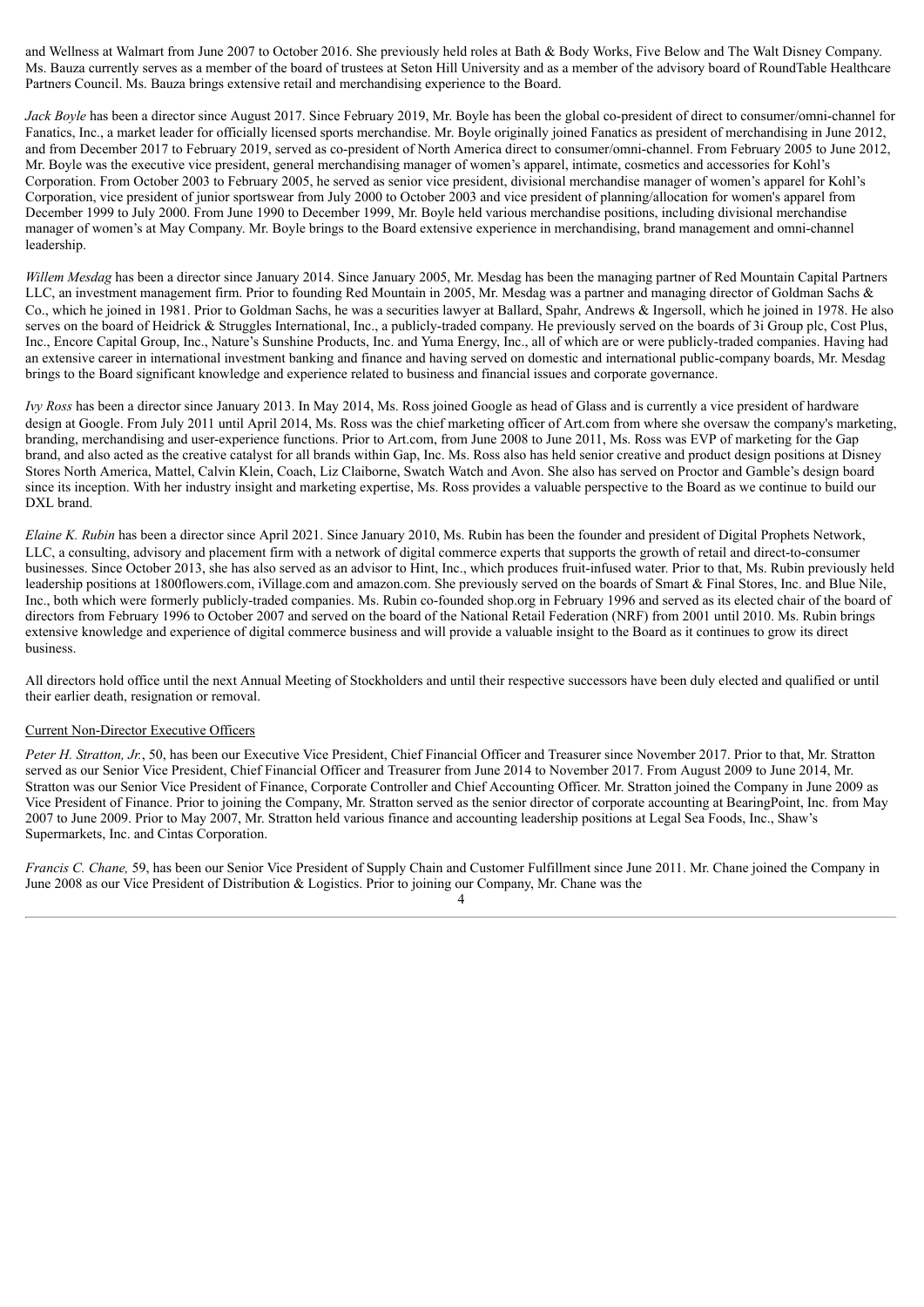vice president operations & facilities for Redcats USA, a division of the French multi-national company PPR, from 1999 to June 2008. Prior to that, Mr. Chane held various leadership positions with WearGuard Corporation, a division of Aramark Corporation.

*John F. Cooney*, 39, has been our Senior Vice President, Corporate Controller and Chief Accounting Officer since March 2022. Prior to that, Mr. Cooney was the Vice President of Finance and Managing Director, Corporate Controller and Chief Accounting Officer from May 2018 until March 2022 and was our Vice President of Finance, Corporate Controller and Chief Accounting Officer from May 2015 until May 2018 and our Vice President of Finance and Corporate Controller from June 2014 until May 2015. From November 2010 until June 2014, Mr. Cooney was our Director of Financial Accounting and Reporting. Prior to joining the Company, Mr. Cooney was an audit manager with PricewaterhouseCoopers LLP, which he joined in August 2004.

*Ujjwal Dhoot*, 38, joined the Company in December 2019 as our Chief Digital Officer and in August 2020 was promoted to Chief Marketing Officer. Prior to joining our Company, Mr. Dhoot was the chief marketing officer and chief product officer for Health E-Commerce, a hyper growth healthcare e-Commerce company, from January 2018 to December 2019. Prior to that, Mr. Dhoot was the vice president of marketing for Charming Charlie from March 2017 until April 2017 and their vice president of marketing and e-commerce from April 2017 until January 2018. From June 2013 until March 2016, Mr. Dhoot was the chief marketing officer of FSAstore.com. Prior to that, Mr. Dhoot held vice president of marketing positions at Jen Beckman Project, Inc. and PetCareRx, Inc.

*Anthony J. Gaeta,* 52, has been our Chief Stores Officer since March 2022. From November 2017 until March 2022, Mr. Gaeta was the Senior Vice President of Store Sales and Operations. Prior to that, Mr. Gaeta was the Vice President of Store Operations and Training from November 2013 until November 2017 and a Zone Vice President from April 2010 until November 2013. Prior to joining the Company, Mr. Gaeta was a regional manager for Men's Wearhouse from September 2007 until April 2010 and, prior to that, a regional vice president for After Hours Formalwear from March 2006 until September 2007.

*Stacey A. Jones,* 51, has been our Chief Human Resources Officer since February 2021. From May 2018 until February 2021, she served as Vice President, Managing Director of Human Resources. Prior to that, from April 2013 to April 2018, Ms. Jones was Vice President, Human Resources Operations. Ms. Jones joined the Company in October 2001 and has held a variety of positions in both Retail Operations and Human Resources. Prior to joining the Company, she held leadership positions with Converse, Inc., Jet Apparel and T.A.C. Group, Inc.

*Robert S. Molloy,* 62, has been our General Counsel since February 2008 and Secretary of the Company since May 2014. From May 2018 until February 2021, Mr. Molloy also served as Chief Administrative Officer. Prior to joining the Company, Mr. Molloy served as the vice president, assistant general counsel at Staples, Inc. from May 1999 to February 2008. Prior to May 1999, Mr. Molloy was a trial attorney.

*Allison Surette*, 41, has been our Chief Merchandising Officer since March 2022. Prior to that, Ms. Surette was the Senior Vice President, General Merchandise Manager from May 2018 to March 2022 and Vice President, Merchandise Manager of Private Label, Active, Young Men's and Outerwear from September 2016 to May 2018. Ms. Surette joined the Company in May 2006 as an Associate Planner and in June 2008, she transitioned into Merchandising as an Associate Buyer for Branded Collections. From October 2010 to January 2014, she served as a Buyer of Traditional Branded Collections and Buyer of Private Label Sportshirts and Outerwear. From January 2014 to September 2016, she was the Senior Buyer of Private Label Sportshirts and Outerwear. Prior to joining the Company, Ms. Surette was a planner for TJX from June 2003 until May 2006.

There are no family relationships between any of our directors and executive officers.

## **Delinquent Section 16(a) Reports**

Section 16(a) of the Securities Exchange Act of 1934, as amended (the "Exchange Act"), requires our executive officers and directors, and persons who own more than 10% of a registered class of our equity securities (collectively, the "Reporting Persons"), to file reports of ownership and changes in ownership with the Securities and Exchange Commission (the "SEC"). The Reporting Persons are required to furnish us with copies of all Section 16(a) reports they file. Based solely upon a review of Forms 3, 4 and 5 and amendments thereto furnished to us by our officers and directors during fiscal 2021, we believe that the Reporting Persons complied with all applicable Section 16(a) reporting requirements and that all required reports were filed in a timely manner.

## **Code of Ethics**

We have adopted a Code of Ethics for Directors, Officers and Financial Professionals (the "Code of Ethics"). The full text of the Code of Ethics can be found under "Corporate Governance –Charters & Policies" on the Investor Relations page of our corporate web site, which is at *https://investor.dxl.com.* We intend to satisfy the disclosure requirement under Item 5.05 of Form 8-K regarding any amendment to, or waiver from, a provision of our Code of Ethics by posting such information on our website. We also have a Code of Ethics for all of our associates. Annually, our directors and associates, including our officers, certify that they have read and are in compliance with our Code of Ethics.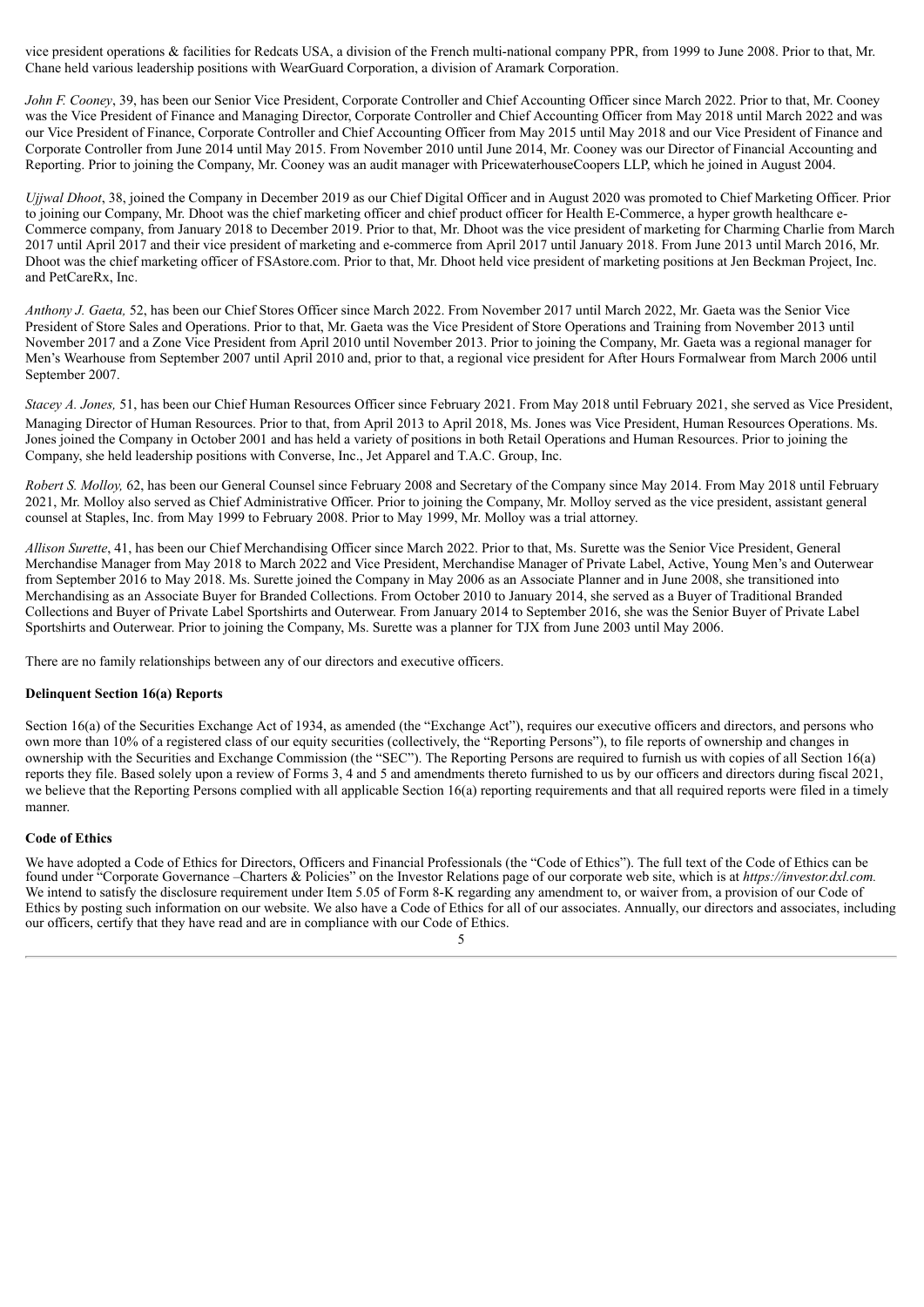#### **Audit Committee**

We have a separately-designated standing Audit Committee established in accordance with section 3(a)(58)(A) of the Exchange Act. The Audit Committee is currently comprised of Messrs. Conacher, Mesdag and Ross. Each of the members of the Audit Committee is independent, as independence for Audit Committee members is defined under the rules of Nasdaq. Messrs. Conacher and Mesdag each qualify as an audit committee financial expert under the rules of the Securities Exchange Commission (the "SEC").

## **Director Nominations**

No material changes have been made to the procedures by which security holders may recommend nominees to our Board from those that were described in our Definitive Proxy Statement for our 2021 Annual Meeting of Stockholders that was filed with the SEC on July 2, 2021.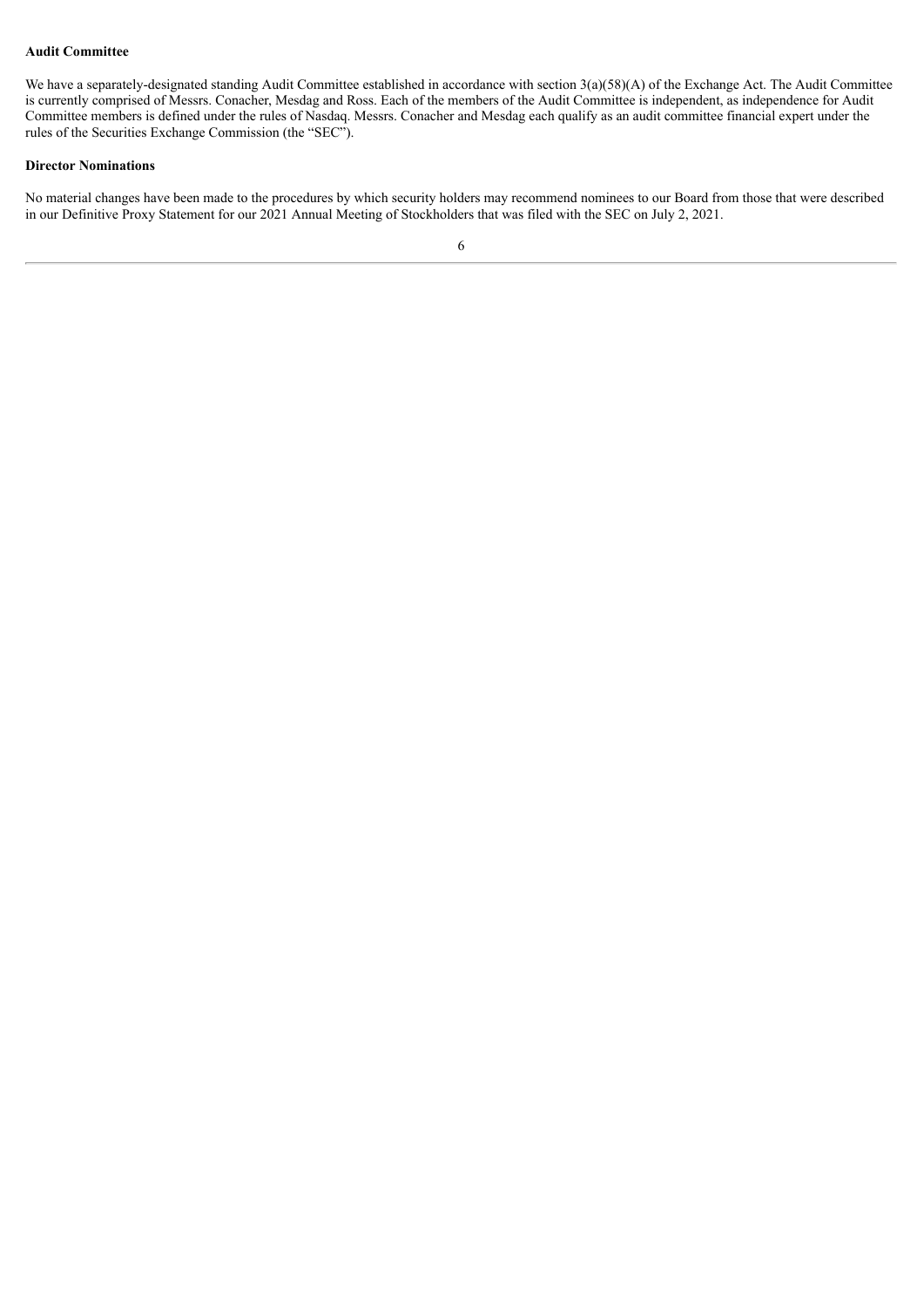## **Compensation Discussion and Analysis**

## <span id="page-6-0"></span>**Executive Summary**

This Compensation Discussion and Analysis provides a summary of our executive compensation philosophy and programs, and discusses the compensation paid to our Chief Executive Officer ("CEO"), our Chief Financial Officer ("CFO") and certain of our other executive officers who served in fiscal 2021 (collectively, our "Named Executive Officers").

Our Named Executive Officers for fiscal 2021 were:

- ➣ Harvey S. Kanter, President, CEO and Director
- ▶ Peter H. Stratton, Jr., Executive Vice President, CFO and Treasurer<br>► Ujiwal Dhoot, Chief Marketing Officer
- ➣ Ujjwal Dhoot, Chief Marketing Officer
- ➣ Robert S. Molloy, General Counsel and Secretary
- ➣ Anthony J. Gaeta, Chief Stores Officer

## *Fiscal 2021 Financial and Executive Compensation Highlights*

Our financial plan for fiscal 2021 assumed that vaccines against the COVID-19 virus would be widely available and administered by the end of Spring 2021 and that the demand for apparel would gradually improve during fiscal 2021 as our customers were expected to begin to socialize and gather in groups outside the home. However, as early as the first quarter of fiscal 2021, we saw an acceleration in sales that continued throughout fiscal 2021 and, for the first time in the Company's history, sales exceeded \$500 million. This sales growth, combined with improvements in gross margin, a restructured lease portfolio and lower operating expenses resulted in an adjusted EBITDA margin in excess of 15%, or \$76.9 million, and earnings of \$0.83 per diluted share. We also generated over \$70 million in free cash flow during fiscal 2021, which enabled us to retire our long-term debt, pay off our revolver and renegotiate our credit facility on more favorable terms.

We believe that our management team successfully executed on our key business objectives to drive new customer acquisition, improve customer retention, increase lifetime customer value, transform our digital business and reshape our store portfolio for future growth. Our management team also successfully managed inventory levels throughout fiscal 2021 by taking proactive measures to manage the significant and ongoing disruptions in the global supply chain. We ended fiscal 2021 with a strong balance sheet and sufficient liquidity to invest in the future growth of our business and return capital to shareholders through a stock repurchase program that was approved in April 2022.

The compensation earned by our Named Executive Officers in fiscal 2021 was directly tied to our fiscal 2021 financial results. The increase in compensation earned by our Named Executive Officers in fiscal 2021 as compared to fiscal 2020 was primarily due to an increase in the payout under our 2021 annual incentive plan (AIP) as we exceeded the maximum payout thresholds on each of the plan's two financial metrics. In addition, the increase in compensation in fiscal 2021 as compared to fiscal 2020 reflected an increase in cash awards that vested during fiscal 2021 under the Company's Long-Term Incentive Plan and the restoration of base salaries, which had been temporarily curtailed in fiscal 2020 in connection with the Company's crisis management during the pandemic.

In March 2021, we also made a discretionary grant to then-active members of the 2018-2020 LTIP and to Mr. Kanter. Despite management's successfully navigating the pandemic, the 2018-2020 LTIP metrics were not achieved. The Compensation Committee felt strongly that a modest award should be granted to retain and motivate key employees beyond the pandemic. The aggregate grant-date fair value of the stock options awarded was \$198,258 and was determined by the same calculation that would have been made had the 2018-2020 LTIP achieved a 12.5% achievement of its performance metric.

Subsequent to the end of fiscal 2021, the Compensation Committee approved a discretionary cash bonus to each participant in the AIP equal to 10% of their earned salary in fiscal 2021. The Compensation Committee granted these discretionary bonuses, which were made to 74 participants and totaled \$1.2 million, to recognize the extraordinary financial performance of the Company in fiscal 2021 and the substantially increased workload of the Company's management team during the year and the contributions of other employees to the Company's financial performance. The Compensation Committee believed it was in the best interests of the Company and its stockholders to approve these discretionary bonuses. In addition, for those associates in the corporate office, distribution center and customer call center, who were not participants in the AIP, the Company paid each associate a discretionary bonus equal to one-month's salaries/wages. 7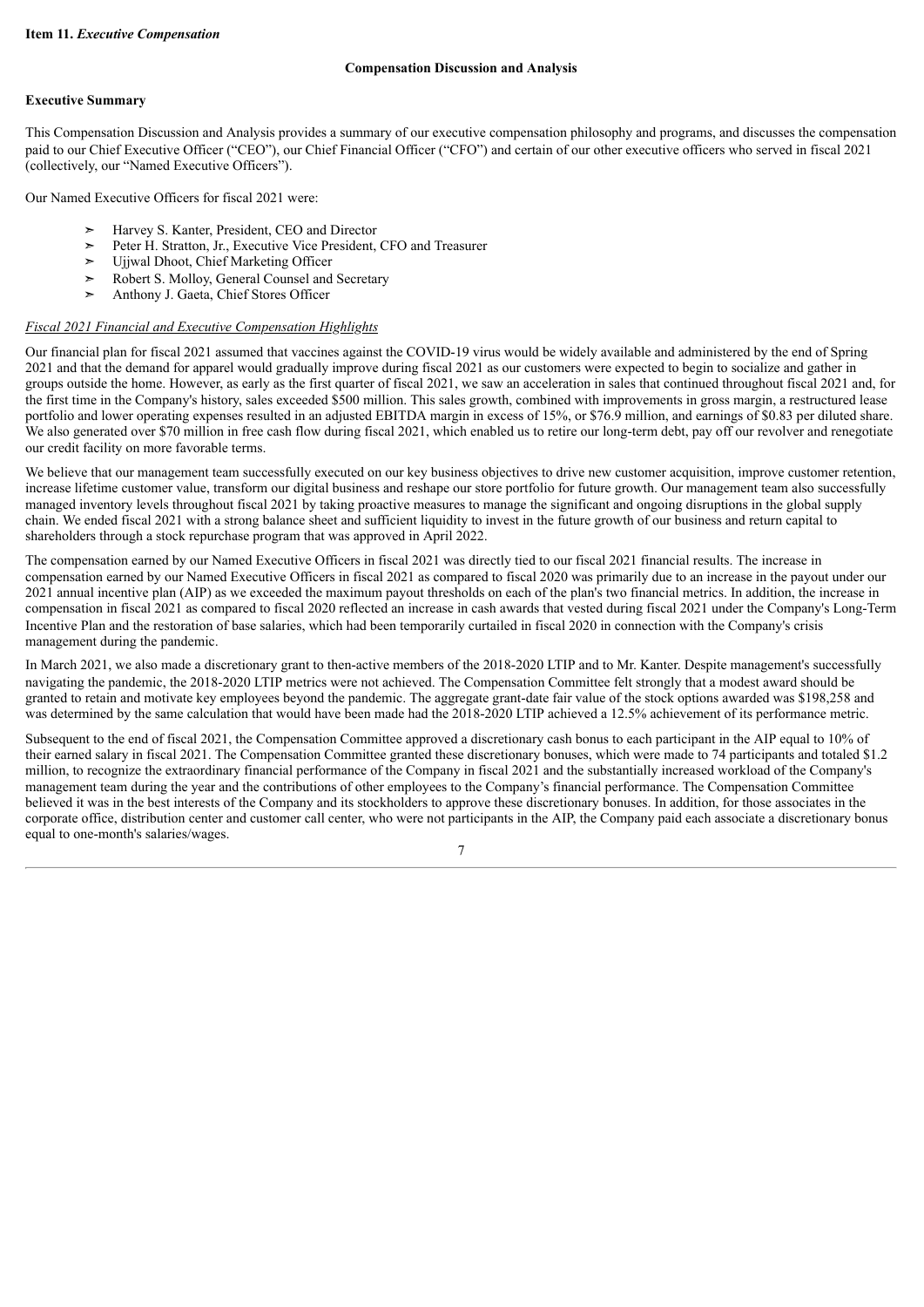The following table shows total compensation earned and total realized pay for each of the Named Executive Officers (NEOs) in fiscal 2021 as compared to fiscal 2020:

|                                | Total Compensation <sup>(1)</sup> |  |                    |             |                    | Total Realized Pay <sup>(2)</sup> |                    |          |  |  |
|--------------------------------|-----------------------------------|--|--------------------|-------------|--------------------|-----------------------------------|--------------------|----------|--|--|
| <b>Named Executive Officer</b> | <b>Fiscal 2021</b>                |  | <b>Fiscal 2020</b> | % Change    | <b>Fiscal 2021</b> |                                   | <b>Fiscal 2020</b> | % Change |  |  |
| Harvey S. Kanter               | 3.616.278                         |  | 2,110,929          | $71.3\%$ \$ | 8.410.773          |                                   | 1,710,074          | 391.8%   |  |  |
| Peter H. Stratton, Jr.         | .068.604                          |  | 656,025            | $62.9\%$ \$ | .040.363           |                                   | 609,771            | 70.6%    |  |  |
| Ujiwal Dhoot                   | 864.689                           |  | 614.812            | $40.6\%$ \$ | 793.907            |                                   | 606,122            | $31.0\%$ |  |  |
| Robert S. Molloy               | 980.419                           |  | 592.925            | $65.4\%$ \$ | 947.702            |                                   | 549.184            | 72.6%    |  |  |
| <b>Anthony Gaeta</b>           | 725,294                           |  | 455.561            | $59.2\%$ \$ | 633.061            |                                   | 421,087            | 50.3%    |  |  |

(1) Total compensation reflects amounts as reported in the "*Summary Compensation Table.*" The increase in total compensation in fiscal 2021 as compared to fiscal 2020 is primarily due to performance-based compensation associated with the Company exceeding its targets under the 2021 AIP and the 2019-2021 LTIP.

(2) Total realized pay is calculated as total compensation per the "*Summary Compensation Table*" minus the value of equity awards granted, as reported in the "*Stock Awards*" column and "*Option Awards*" column of that table, plus the value of any options exercised or stock awards that vested, as reflected in the "*Option Exercises and Stock Vested*" table for each of the respective years. Mr. Kanter's realized pay for fiscal 2021 includes 480,000 PSUs that vested during fiscal 2021 as a result of the Company's common stock achieving the related performance metric, which was a volume-weighted average closing price of \$4.00 and \$6.00 per share. The PSUs were granted to Mr. Kanter when he was hired in February 2019.

## **Executive Compensation Philosophy and Objectives**

Our Compensation Committee is responsible for establishing, implementing and monitoring adherence to the Board's compensation philosophy, which is to ensure that executive compensation is fair, reasonable, competitive and consistent with the interests of the Company's stockholders.

The Compensation Committee believes that an effective executive compensation program will:

- Attract, retain and engage the executive talent the Company requires to perform in line with the Board's expectations;
- Recognize and reward the achievement of specific annual and long-term performance goals through a combination of cash and stock-based compensation; and
- Align the Company's executives' interests with those of its stockholders.

When reviewing compensation, the Compensation Committee emphasizes Direct Compensation. Direct Compensation consists of total cash compensation (base salary and annual performance-based cash incentive awards) plus long-term incentive awards, which, prior to the pandemic, were primarily equity awards. Every year, we assess the effectiveness of our compensation plans with the goal of strengthening our overall compensation program as appropriate, including by setting performance metrics to ensure that compensation is aligned with performance that drives stockholder value. We also compare our performance metrics to those used by our peers, and take into consideration the recommendations of proxy advisory services.

#### *Key Features of Our Executive Compensation Program*

We believe that the Company's executive compensation program includes key features that align the compensation for our executive officers with the interests of our stockholders.

| What We Do                                                                  | What We Don't Do                                 |
|-----------------------------------------------------------------------------|--------------------------------------------------|
| Focus on performance-based pay                                              | No re-pricing of underwater options              |
| Balance short-term and long-term incentives                                 | No hedging of Company stock                      |
| Use multiple targets for performance awards                                 | No tax gross-up on severance payments            |
| Provide executives with very limited perquisites                            | No active supplemental executive retirement plan |
| Require "double-trigger" change-in-control provisions                       |                                                  |
| Maintain a "clawback" policy covering incentive cash and equity<br>programs |                                                  |
| Seek to mitigate undue risk in compensation plans                           |                                                  |
| Utilize an independent compensation consultant                              |                                                  |
|                                                                             |                                                  |
|                                                                             |                                                  |

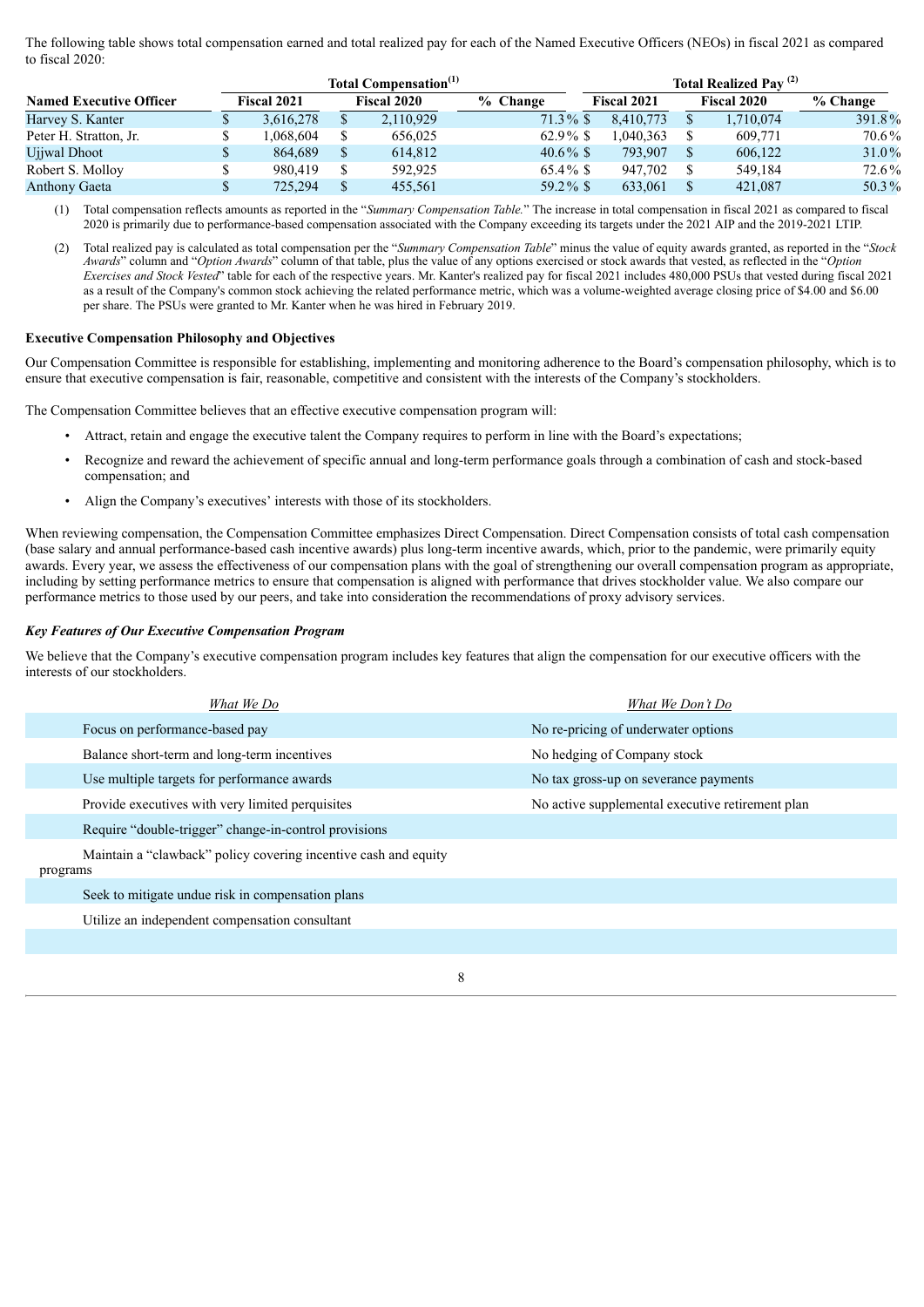## *Use of Compensation Consultants*

The Compensation Committee has the authority to retain compensation consultants and other outside advisors to assist in carrying out its duties, including the review of compensation of our Named Executive Officers. The Compensation Committee may accept, reject or modify any recommendations by compensation consultants or other outside advisors.

The Compensation Committee periodically consults with the Segal Group ("Segal"), formerly Sibson Consulting, an independent firm that specializes in benefits and compensation, with respect to the structure and competitiveness of the Company's executive compensation program compared to its proxy peer group. The Compensation Committee has assessed Segal's independence, and has concluded that no conflict of interest exists with respect to the services that it performs. In February 2022, the Compensation Committee engaged Segal to review Mr. Kanter's base salary and total direct compensation in connection with the amendment of Mr. Kanter's employment agreement with the Company, as further described below under "*Amended Employment Agreement with Mr. Kanter*." Based on market insights from Segal, including information derived from published surveys on CEO compensation in retail companies with annual revenues of up to \$500 million and trends in CEO compensation, the Compensation Committee approved an increase in Mr. Kanter's annual base salary from \$735,000 to \$850,000.

## *Fiscal 2021 Target Compensation*

*CEO Compensation*. The Compensation Committee is responsible for determining the target compensation of our CEO. Working with Segal, the Compensation Committee compared each element of the CEO's Direct Compensation (base salary, annual incentive plan and long-term incentive compensation) to published survey data and data from the Company's peer group. The Compensation Committee's objective is that total target compensation should approximate the median target compensation of the Company's peer group. In developing the compensation package for our CEO, the Compensation Committee placed additional emphasis on performance pay by increasing the participation rate in the long-term incentive plan. In addition, as part of his compensation package in fiscal 2019 when he joined the Company, Mr. Kanter received a sign-on performance stock unit award ("PSU") tied directly to the Company's stock price.

*Other Named Executive Of icers.* Our CEO is primarily responsible for recommending the compensation paid to our other Named Executive Officers, subject to the review and approval of the Compensation Committee. Our other Named Executive Officers are provided with a competitive base salary and an opportunity to earn performance awards each year, which are driven by our overall financial targets. Compensation to our other Named Executive Officers was most recently reviewed by Segal in May 2019, at which time Segal reported that such compensation was within the median (or 50% percentile) of the Company's then proxy peer group. See "*Compensation Components and Fiscal 2021 Compensation Decisions*".

## *Our Peers*

When determining peer companies for use in reviewing and establishing compensation for our Named Executive Officers, we focus primarily on public companies within the specialty retail apparel business with similar revenue and/or market capitalization. The companies in the fiscal 2021 peer group were:

| $\bullet$ | Boot Barn Holding, Inc.     | J.Jill, Inc.<br>$\bullet$          | Tilly's Inc.<br>$\bullet$ |
|-----------|-----------------------------|------------------------------------|---------------------------|
| $\bullet$ | Build-A-Bear Workshop, Inc. | Kaspien Holding, Inc.<br>$\bullet$ | Vera Bradley              |
| $\bullet$ | Cato Group                  | Kirkland's, Inc.<br>$\bullet$      | Vince Holding Corp.       |
| $\bullet$ | Citi Trends                 | Movado Group<br>$\bullet$          | Zumiez, Inc.              |
| $\bullet$ | Delta Apparel, Inc.         | Sportsman's Warehouse<br>$\bullet$ |                           |
| $\bullet$ | Duluth Holding, Inc.        | Tile Shop Holdings<br>$\bullet$    |                           |

For fiscal 2021, we updated our peer group to remove Christopher & Banks, Francesca's Holding Corp. and Retailwinds, Inc. due to the bankruptcy of each of these companies, and to add Delta Apparel, Inc., J.Jill, Inc., and Kaspien Holding, Inc.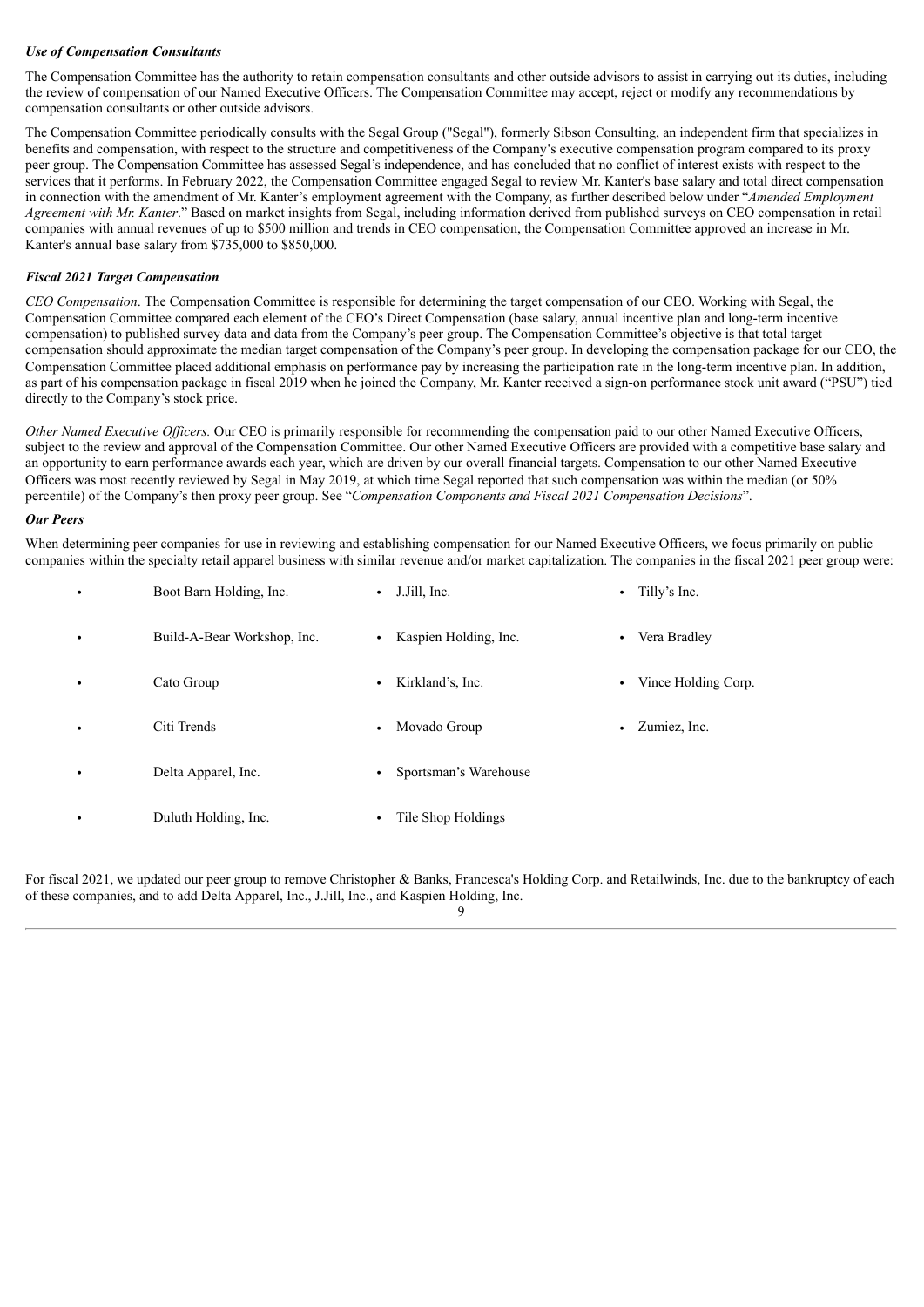In order to develop an appropriate peer group, we consider companies with a range of revenues, assets and market capitalizations that may differ from those included by independent analysts such as Institutional Shareholder Services (ISS). With respect to our fiscal 2021 peers, we fell just below the median of the revenues and assets of our peer group. Our market capitalization was considered in developing our peer group, but due to the fact that our stock is so thinly traded, more weight was given to the revenue and assets. We do so because we believe that companies doing business in specialty retail markets with omni-channel distribution models provide a better benchmark for total shareholder return. An independent analyst may include a company that falls within the same Standard & Poor's GICS code with similar revenue and market capitalization but with a different business model, business risks, geographic locations, customer base and industry traffic trends and which, consequently, may have nothing in common with our Company. For example, a company that owns automotive dealerships is within the same GICS code as our Company, but clearly has a distinctively different business model and is not affected by the same trends that affect specialty retail apparel.

## *Say-on-Pay*

At our 2017 Annual Meeting, stockholders voted on a non-binding advisory proposal as to the frequency with which we should conduct an advisory vote on executive compensation (a "say-on-pay proposal"). At that meeting, and in accordance with the recommendation of our Board, 95.6% of votes cast voted for the "one-year" frequency for advisory votes on executive compensation. We intend to hold such vote every year, until the next "say-on-pay" frequency vote, which will not be until our 2023 Annual Meeting.

At our 2021 Annual Meeting, stockholders had an opportunity to cast a non-binding advisory vote on executive compensation as disclosed in the 2021 Proxy Statement. Of the votes cast on the say-on-pay proposal, 99.5% voted in favor of the proposal. The Compensation Committee considered the results of the 2021 advisory vote and believes that it affirms support of our stockholders for our approach to executive compensation, namely to align short- and long-term incentives with the Company's financial performance. We will continue to consider the outcome of subsequent say-on-pay votes when making future compensation decisions for our executive officers.

## *Risk Assessment/Clawback*

We believe that our compensation programs do not provide incentives for unnecessary risk taking by our employees. Our employment agreements with each of our Named Executive Officers include a "clawback" provision that permits us to demand full repayment of certain amounts paid to the executive in the event we learn, after the executive's termination, that the executive could have been terminated for "justifiable cause." In addition, in August 2018, our Compensation Committee approved the Executive Incentive Pay Clawback Policy ("Clawback Policy") that would allow the Company to recover all Excess Incentive-Based Compensation, as defined in the Clawback Policy, from each executive who willfully committed an act of fraud, dishonesty, or recklessness that contributed to any error or noncompliance that resulted in a financial restatement. Incentive-Based Compensation includes all cash and equity awards.

Our emphasis on performance-based annual and long-term incentive awards is also designed to align executives with preserving and enhancing shareholder value. Based on these considerations, among others, we do not believe that our compensation policies and practices create risks that are likely to have a material adverse effect on our Company.

## **Compensation Components and Fiscal 2021 Compensation Decisions**

We believe that our executive compensation policies and practices appropriately align the interests of our executives with those of our stockholders and emphasize the shared responsibility of our executive officers for the Company's financial performance. Accordingly, the compensation of our Named Executive Officers is heavily weighted toward "at-risk" performance-based compensation.

The primary components of compensation for our Named Executive Officers include base salary ("fixed compensation"), annual performance-based cash incentives and long-term incentives ("at-risk compensation"). The annual weight of each component leads to the following allocation of potential compensation that each executive can earn.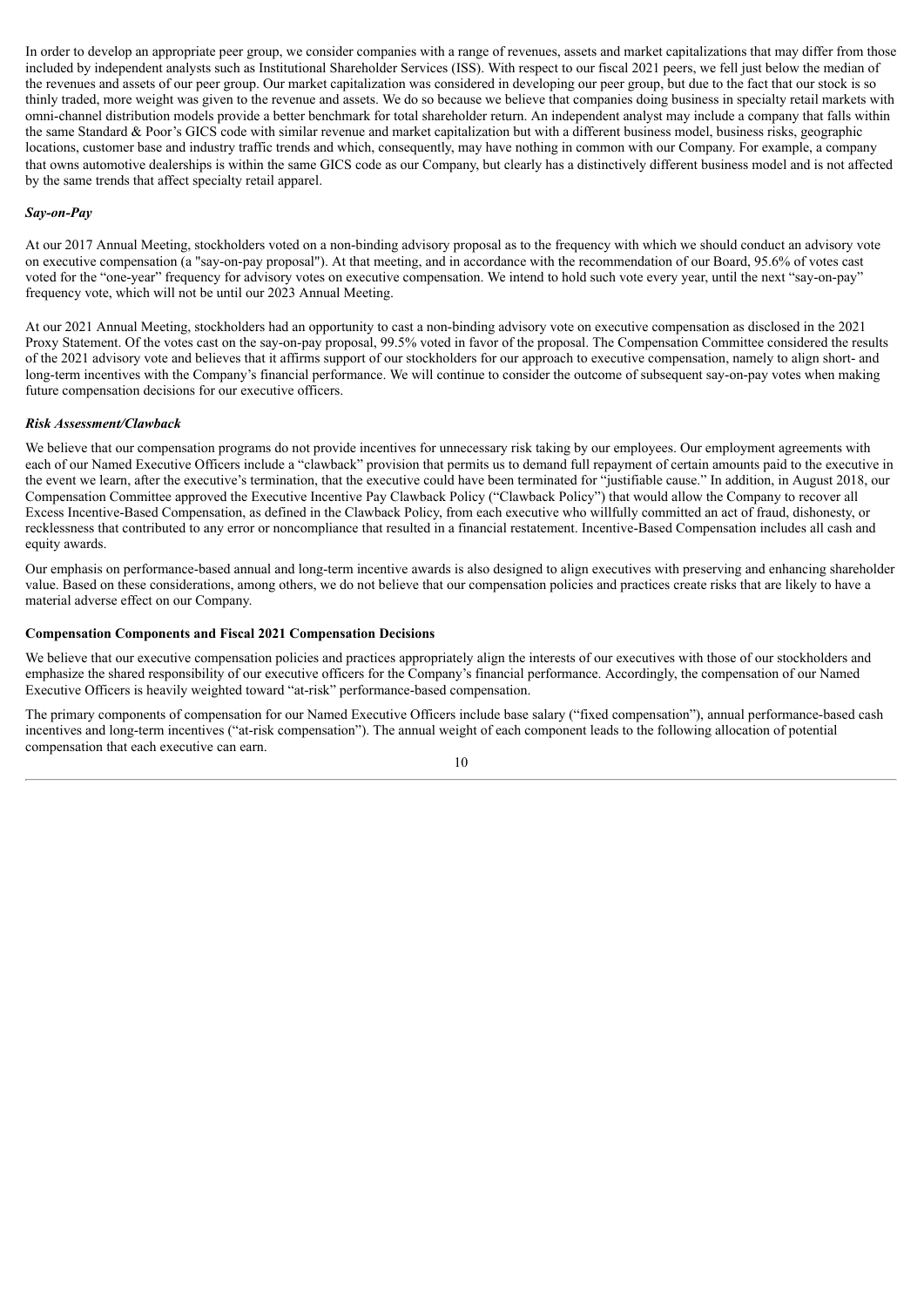

The components of executive compensation are as follows:

• *Base salary*

Base salary represents the fixed component of an executive's annual compensation. In order to attract and retain top executive talent, we believe that it is important that our base salary be competitive, generally at or near the median of our industry peers.

Base salaries are reviewed annually and adjustments are influenced by the Company's performance in the previous fiscal year and the executive's contribution to that performance. The executive's performance is measured by various factors, including, but not limited to, achievement of specific individual and department goals. Additionally, adjustments may consider an individual's promotion that may have occurred during the fiscal year, and any modifications in the individual's level of responsibility.

The Compensation Committee expects the CEO's base salary to be at or near the peer group median, and to approximate 25%-33% of his target Direct Compensation. Our CEO determines the base salary of our other Named Executive Officers, subject to the review and approval of the Compensation Committee, and targets the median of the peer group and published industry compensation surveys.

There were no adjustments to the base salaries of our other Named Executive Officers during fiscal 2021. In March 2022, Mr. Gaeta was promoted to Chief Stores Officer and his base salary was increased from \$295,000 to \$325,000. In addition, Messrs. Stratton, Dhoot and Molloy each received a 3% merit increase for fiscal 2022. As mentioned above, Mr. Kanter's salary for fiscal 2022 was increased in accordance with the terms of his amended and restated employment agreement, discussed below.

## • *Performance-based annual incentive plan*

The Compensation Committee believes that a substantial portion of each Named Executive Officer's compensation should tie directly to our Company's financial performance. Our Fourth Amended and Restated Annual Incentive Plan ("AIP") provides for an annual performance-based cash incentive for all executives as well as certain non-executive employees.

In fiscal 2021, the Company's management engaged Korn Ferry to review every position within the Company, except for store positions, and develop a job level classification with a range of compensation for each of those positions in the Company. The completed review by Korn Ferry resulted in the Compensation Committee's expanding the participation in the Company's Annual Incentive Plan.

Accordingly, subsequent to the end of fiscal 2021, the Compensation Committee approved the Fifth Amended and Restated Annual Incentive Plan, which will be effective with the 2022 AIP. The AIP was amended, among other things, to change the definition of employees eligible to participate in the AIP from 'director level and above' to a 'Job Level classification of 15 or above', which is consistent with the implementation of job level classification noted above and will result in increased participation in the AIP. The Compensation Committee decided to expand participation in the AIP due to the Compensation Committee's confidence in the successful implementation of the plan and that it works effectively to motivate and retain associates. The Compensation Committee determined that it would be appropriate and in the best interest of shareholders to include more associates in that demonstrated success.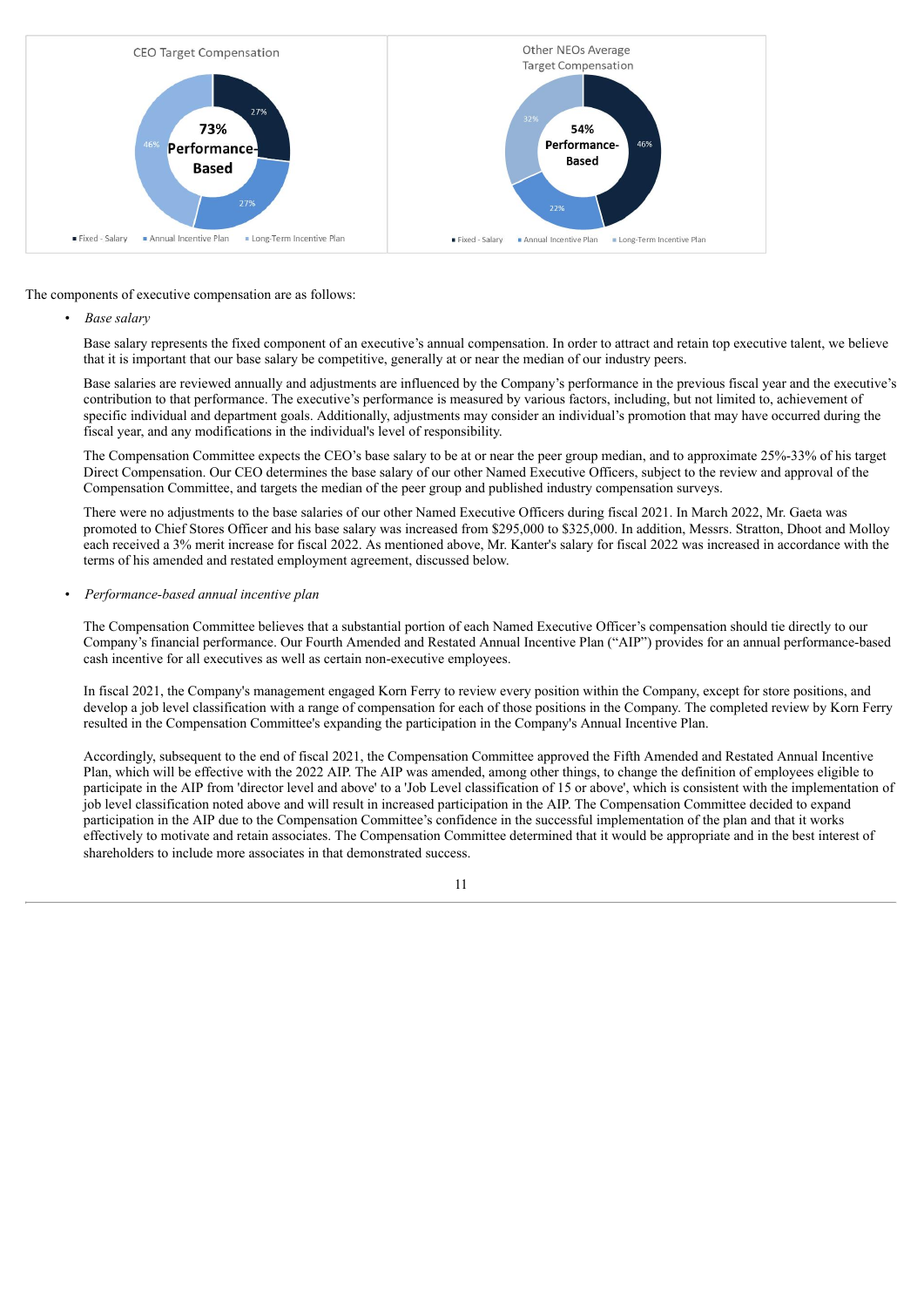#### 2021 AIP

On April 1, 2021, the Compensation Committee established the performance metrics for the 2021 AIP. For fiscal 2021, Mr. Kanter's target participation in the AIP was at 100% of his earned salary, Mr. Stratton participated at 55% of his earned salary, Messrs. Dhoot and Molloy participated at 50% of their respective earned salary, and Mr. Gaeta participated at 40% of his earned salary.

The performance metrics and potential payout levels were derived from the Company's annual operating plan for fiscal 2021. The Compensation Committee believed it was necessary, due to the continued uncertainty regarding the impact and duration of the pandemic, to focus on two key financial metrics for fiscal 2021 (Sales and Adjusted EBITDA) and added specific metrics to include functional departmental targets for Store Operations, Marketing & Digital, and Merchandise/Planning and Allocation, and personal goals. For Messrs. Kanter, Stratton and Molloy, the financial metrics represented 80% of their AIP, and for Messrs. Dhoot and Gaeta, these financial metrics represented 40% and their respective departmental metrics represented 40% of their AIP. The remaining 20% for each of the Named Executive Officers was attributable to the achievement of pre-defined personal goals. See footnote 3 to the below table for a discussion of these personal goals. The 2021 AIP metrics were intended to be achievable, with an approximate 50% probability of achievement; however, given the uncertainty surrounding the duration of the pandemic, the rollout of vaccines and its impact on our financial results, there was an inherent risk that these metrics might not be attainable.

The Company's annual operating plan for fiscal 2021 assumed that vaccines against the COVID-19 virus would be widely available and administered by the end of Spring 2021 and that demand for apparel would gradually improve in fiscal 2021 and while the Company expected to see improvement from fiscal 2020, the Company did not expect a return to pre-pandemic performance due to the continuing impact of the pandemic, including its impact on the global supply chain. The actual financial results for fiscal 2021 far exceeded the Company's expectations as the Company saw an earlier-than-expected acceleration in sales that continued through the remainder of fiscal 2021. As a result, in addition to the payouts earned under the AIP for fiscal 2021, the Compensation Committee approved a discretionary cash bonus to participants in the AIP program as described below under "*Discretionary Cash and Equity Awards*."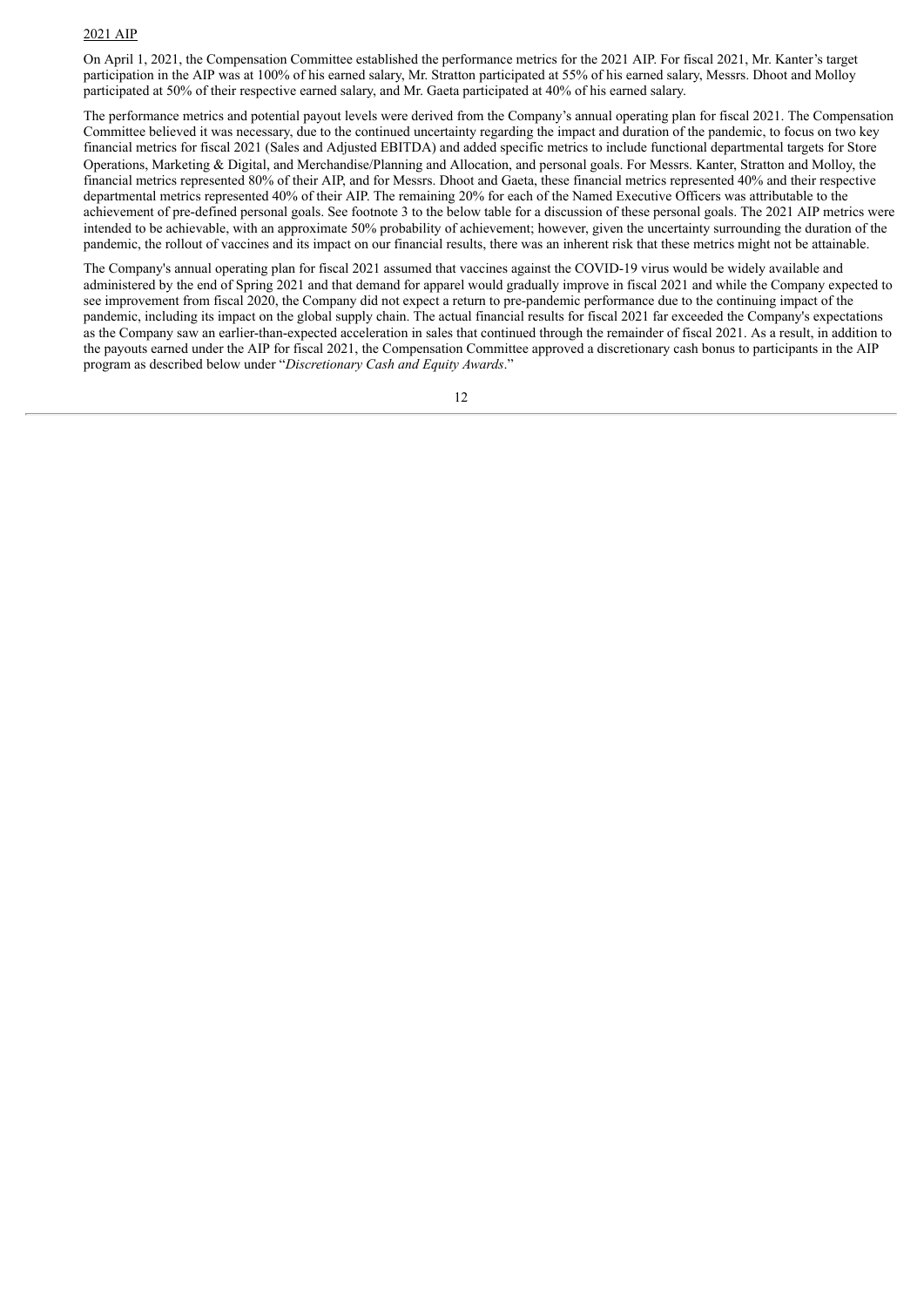The 2021 AIP performance metrics and actual results against these metrics were as follows:

|                                              | Metric                              | Award %<br>Weight<br>for Metric<br>other than<br>Messrs.<br>Dhoot and<br>Gaeta | Award %<br>Weight of<br><b>Metric for</b><br>Mr. Dhoot | Award %<br>Weight of<br>Metric<br>for<br>Mr. Gaeta | Minimum/Maximum<br><b>Potential Payout</b>                                                                                                                                                                                                                                                                                                                                                              | 2021 Target                   | 2021 Actual                    | Payout %<br>earned                          |
|----------------------------------------------|-------------------------------------|--------------------------------------------------------------------------------|--------------------------------------------------------|----------------------------------------------------|---------------------------------------------------------------------------------------------------------------------------------------------------------------------------------------------------------------------------------------------------------------------------------------------------------------------------------------------------------------------------------------------------------|-------------------------------|--------------------------------|---------------------------------------------|
| Corporate<br><b>Target 1</b>                 | <b>Sales</b>                        | 40.0%                                                                          | 20%                                                    | 20%                                                | 100% payout at target, with 50%<br>payout at 95.7% of target and 150%<br>payout at 104.3% of target, with the<br>exception of Mr. Kanter who was<br>eligible for maximum payout of 200%<br>at $104.3\%$ of target.                                                                                                                                                                                      | \$402.0 million               | \$505.0 million                | 150.0% (200%)<br>for<br>Mr. Kanter)         |
| Corporate<br><b>Target 2</b>                 | Adjusted<br>EBITDA(1)               | 40.0%                                                                          | 20%                                                    | 20%                                                | 100% payout at target, with 50% payout<br>at 64.5% of target and 150% payout at<br>135.5% of target, with the exception of<br>Mr. Kanter who was eligible for a<br>maximum payout of 200% at 135.5% of<br>target.                                                                                                                                                                                       | \$18.3 million                | \$76.9 million                 | 150.0%<br>$(200\%$ for Mr.<br>Kanter)       |
| <b>Department</b><br>Goals, if<br>applicable | Marketing &<br>Digital              |                                                                                | 20%<br>10%<br>10%                                      | $-$                                                | Total direct comparable sales<br>Promotional markdown rate<br>Advertising sales ratio target                                                                                                                                                                                                                                                                                                            | \$136.3 million<br>(2)<br>(2) | $$150.3$ million<br>(2)<br>(2) | 150.0%<br>150.0%<br>107.8%                  |
|                                              | <b>Store Operations</b>             |                                                                                | $\overline{\phantom{a}}$                               | 15%<br>15%<br>10%                                  | Store conversion<br>Payroll<br>Net promoter score (NPS)                                                                                                                                                                                                                                                                                                                                                 | (2)<br>(2)<br>73              | (2)<br>(2)<br>74               | 150.0%<br>150.0%<br>125.0%                  |
| <b>Personal</b><br><b>Target 3</b>           | $Discretionary -$<br>Personal Goals | 20.0%                                                                          | 20.0%                                                  | 20.0%                                              | Discretionary, at target, based upon<br>individual performance, as evaluated by<br>the CEO (except with respect to the CEO<br>whose individual performance was<br>evaluated by the Compensation<br>Committee). Participants were eligible to<br>receive a discretionary award up to 30%,<br>with the exception of Mr. Kanter who was<br>eligible to receive a discretionary award<br>up to $40\%$ . (3) | Varies by NEO                 | Varies by NEO                  | 20.0%-30.0%<br>$(40.0\%$ for Mr.<br>Kanter) |

(1) As permitted under the AIP and approved by the Compensation Committee, fiscal 2021 actual results were adjusted to exclude the impairment (gain) of assets.

(2) The Company does not publicly disclose its promotional markdown rates or its store conversion rates. Any discussion of promotional markdowns and conversion rates are limited to percentage increase or decrease over a comparable period. The same is true for store payroll; the Company does not publicly disclose its store payroll as a percentage of sales. Any discussion regarding store payroll is limited to the dollar increase or decrease over a comparable period. No external information regarding the Company's advertising sales ratio is publicly provided.

(3) Personal goals are part of the Company's annual performance review. At the start of the fiscal year, each associate, including each of our Named Executive Officers, develops his/her "SMART" (specific, measurable, achievable, relevant and time-bound) goals, each containing a quantifiable measure, which are approved by the CEO. The personal goals for Messrs. Dhoot, Molloy and Gaeta consisted of a combination of quantifiable goals specific to their respective corporate function. Mr. Dhoot's personal goals were tied to the success in developing segmentation and personalization across marketing initiatives, continued<br>improvement on the customer web experience and effectively mana strong corporate governance, legal and ethical compliance, and legal support and guidance throughout the organization. Mr. Gaeta's personal goals were directly tied to the Company's stores achieving their metrics as well as team development. The personal goals for our CFO were quantifiable and were tied directly to the tied to the Company's stores achieving their metrics as well Company's performance, as well as team development and professional development of staff. Our CEO's personal goals were tied to the Company's current performance as well as to develop a long-term strategy plan.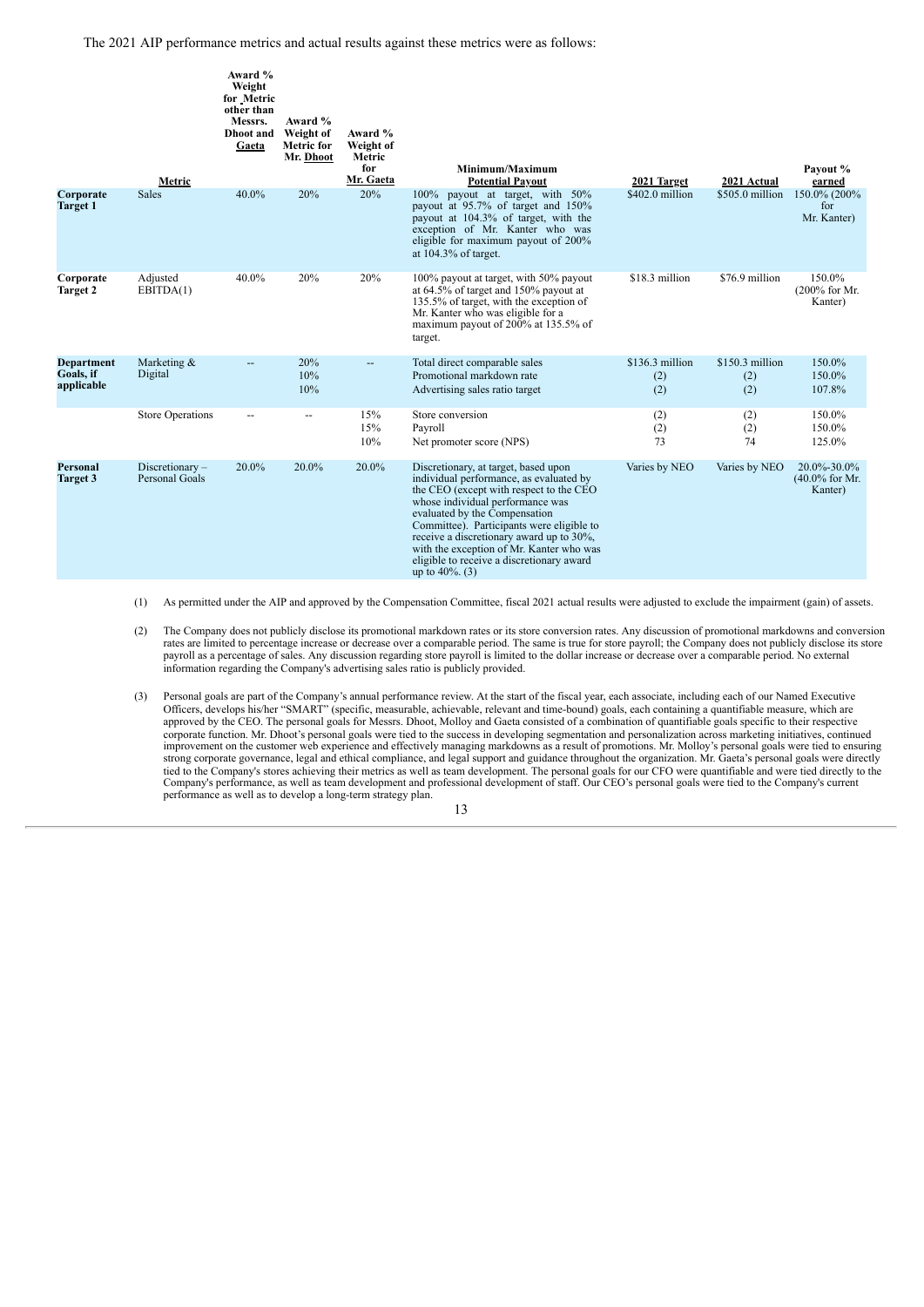As a result of achieving the performance targets for fiscal 2021 pursuant to the 2021 AIP, as shown above, in March 2022 the Compensation Committee approved, subject to the completion of the audited financial statements, cash bonus payouts to our NEOs as follows:

| <b>Named Executive Officer</b> | Payout at<br>Target | <b>Total</b><br>Payout % | <b>Total Cash Payout</b> |
|--------------------------------|---------------------|--------------------------|--------------------------|
| Harvey S. Kanter               | 735,000             | $200\%$ \$               | 1,470,000                |
| Peter H. Stratton, Jr.         | 217,250             | 150% \$                  | 325,875                  |
| Ujiwal Dhoot                   | 192.500             | $136\%$ \$               | 261,376                  |
| Robert S. Molloy               | 187,500             | $145\%$ \$               | 271,875                  |
| Anthony J. Gaeta               | 118,000             | $143\%$ \$               | 168,149                  |

## 2022 AIP

Subsequent to the end of fiscal 2021, the Compensation Committee approved the Fifth Amended and Restated Annual Incentive Plan, which will be effective with the 2022 AIP. The AIP was amended, among other things, to change the definition of employees eligible to participate in the AIP from 'director-level and above' to a 'Job Level classification of 15 or above', which will result in increased participation in the AIP. The Compensation Committee decided to expand participation in the AIP due to the Compensation Committee's belief that it will continue to effectively motivate and retain associates. The Compensation Committee determined that it would be appropriate and in the best interest of the Company's stockholders to include more associates in that demonstrated success of the AIP. On April 9, 2022, the Compensation Committee established the financial and operating metrics for the 2022 AIP. The metrics for the 2022 AIP are consistent with the 2021 AIP and include Sales and Adjusted EBITDA as the Company's financial metrics with departmental targets for Store Operations, Marketing & Digital, and Merchandise/Planning and Allocation.

The Company's financial performance metrics represent 80% of the AIP for Messrs. Kanter, Stratton and Molloy and 40% for Messrs. Dhoot and Gaeta. Messrs. Dhoot and Gaeta's performance metrics include specific marketing and store operation targets, respectively, and represent 40% of their respective AIP. Discretionary personal goals represent the remaining 20% for the Named Executive Officers.

The 2022 AIP performance metrics approved by the Compensation Committee are as follows:

|                                          | Metric                           | Award %<br><b>Attributable to</b><br>Metric, other<br>than Messrs.<br>Dhoot and<br>Gaeta | Award %<br><b>Attributable to Attributable to</b><br>Metric for Mr. Metric for Mr.<br><b>Dhoot</b> | Award %<br>Gaeta | Minimum/Maximum<br><b>Potential Pavout</b>                                                                                                                                                                                                                                                                                                                                                    |
|------------------------------------------|----------------------------------|------------------------------------------------------------------------------------------|----------------------------------------------------------------------------------------------------|------------------|-----------------------------------------------------------------------------------------------------------------------------------------------------------------------------------------------------------------------------------------------------------------------------------------------------------------------------------------------------------------------------------------------|
| Corporate<br><b>Target 1</b>             | <b>Sales</b>                     | 40.0%                                                                                    | 20.0%                                                                                              | 20.0%            | 100% payout at target, with 50% payout at<br>96.2% of target and 150% payout at 101.9%<br>of target, with the exception of Mr. Kanter<br>who is eligible for maximum payout of<br>200% at 101.9% of target.                                                                                                                                                                                   |
| Corporate<br><b>Target 2</b>             | Adjusted<br><b>EBITDA</b>        | 40.0%                                                                                    | 20.0%                                                                                              | 20.0%            | 100% payout at target, with 50% payout at<br>94.3% of target and 150% payout at 103.9% of<br>target, with the exception of Mr. Kanter who is<br>eligible for a maximum payout of 200% at<br>103.9% of target.                                                                                                                                                                                 |
| <b>Personal Target</b>                   | Discretionary-<br>Personal Goals | 20.0%                                                                                    | 20.0%                                                                                              | 20.0%            | Discretionary, at target, based upon individual<br>performance, as evaluated by the CEO (except<br>with respect to the CEO whose individual<br>performance will be evaluated by the<br>Compensation Committee). Participants are<br>eligible to receive a discretionary award up to<br>30%, with the exception of Mr. Kanter who is<br>eligible to receive a discretionary award up to<br>40% |
| <b>Departmental Goals, if applicable</b> | Marketing &<br>Digital           |                                                                                          | 40.0%                                                                                              |                  | Includes total direct sales target, promotional<br>markdown rate target and advertising sales<br>ratio % target.                                                                                                                                                                                                                                                                              |
|                                          | <b>Store Operations</b>          |                                                                                          |                                                                                                    | 40.0%            | Includes payroll as a percentage of sales target,<br>net promoter score target and store conversion<br>target.                                                                                                                                                                                                                                                                                |
|                                          |                                  |                                                                                          | 14                                                                                                 |                  |                                                                                                                                                                                                                                                                                                                                                                                               |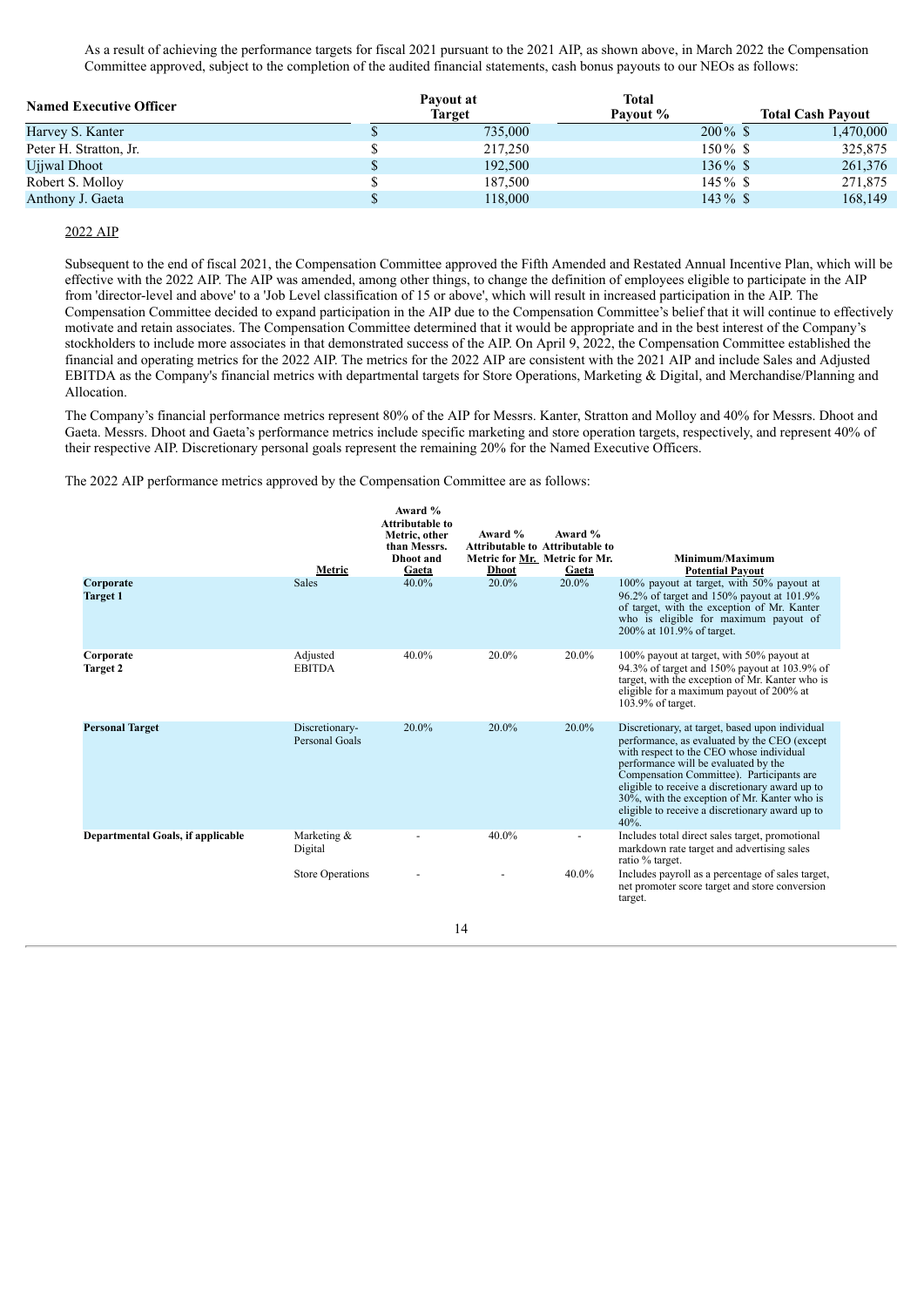The above targets for each metric are derived from the Company's annual operating plan and budget for the 2022 fiscal year, and are intended to be achievable, with an approximate 50% probability of achievement. The likelihood of achieving the 2022 targets reflects the challenges inherent in achieving the goals and objectives of an ambitious operating plan, given the continuing uncertainty with respect to global supply chain disruptions, inflation, labor shortages, COVID-19 pandemic and geopolitical instability from Russia's invasion of Ukraine.

For fiscal 2022, Mr. Kanter will participate at 100% of his salary and Messrs. Dhoot and Molloy will continue to participate at 50% of their respective salaries. Effective March 6, 2022, Mr. Stratton's participation rate increased from 55% to 60% and Mr. Gaeta's participation rate increased from 40% to 50% and therefore will result in a blended participation rate for both of them. Messrs. Stratton and Gaeta's increases were a result of their respective job classifications.

• *Long-term incentive plans*

The Company's long-term incentive plans are designed to ensure that the interests of our executives are aligned with those of our stockholders to create sustainable shareholder value and to promote executive retention.

The performance period for the Company's 2019-2021 LTIP ended on January 29, 2022. The performance targets, which were established by the Compensation Committee on August 7, 2019, and the actual performance achieved were as follows:

| 2019-2021 LTIP Performance Period |                          |                                                                                                      |         |          |          |  |
|-----------------------------------|--------------------------|------------------------------------------------------------------------------------------------------|---------|----------|----------|--|
| Metric                            | Weight of<br>each target | Potential Payout                                                                                     | Target  | Actual   | Payout % |  |
| Three-year Adjusted EBITDA margin | 50.0%                    | 100% payout at target, with 50% payout at 94.6% of<br>target and $150\%$ payout at 107.1% of target. | $5.6\%$ | 5.9%     | 133.8%   |  |
| Three-year Stacked Retail Comp    | 50.0%                    | 100% payout at target, with 50% payout at 74.4% of<br>target and 150% payout at 138.5% of target.    | 7.80%   | $36.0\%$ | 150.0%   |  |
|                                   |                          | Blended payout                                                                                       |         |          | 141.9%   |  |

The targets under the 2019-2021 LTIP were set prior to the COVID-19 pandemic and were not modified to carve-out or exclude any results as a result of the pandemic. As a result of the exceptional performance in fiscal 2021, the Company exceeded the target set for each metric. Based on that achievement, subsequent to the end of fiscal 2021, on March 15, 2022, the Compensation Committee approved a total performance award of \$2.7 million, to be awarded in a combination of 50% cash and 50% RSUs. All awards are subject to further vesting through August 31, 2022. Approximately \$1.5 million of the \$2.7 million of the award was awarded to the Named Executive Officers.

The following is a summary of the awards granted to our Named Executive Officers on March 15, 2022 as a result of achieving the performance metrics under the 2019-2021 LTIP:

| Name                   | <b>RSUs</b> |         | Cash     |         | <b>Total Award</b> |         |
|------------------------|-------------|---------|----------|---------|--------------------|---------|
| Harvey S. Kanter       |             | 443.260 | S        | 443.260 |                    | 886,520 |
| Peter H. Stratton, Jr. |             | 98.088  | ــه      | 98,088  |                    | 196,176 |
| Ujiwal Dhoot           |             | 52.940  | \$       | 52.940  |                    | 105,880 |
| Robert S. Molloy       |             | 93.122  |          | 93,122  |                    | 186.244 |
| Anthony J. Gaeta       |             | 73,256  | <b>Φ</b> | 73,256  |                    | 146,512 |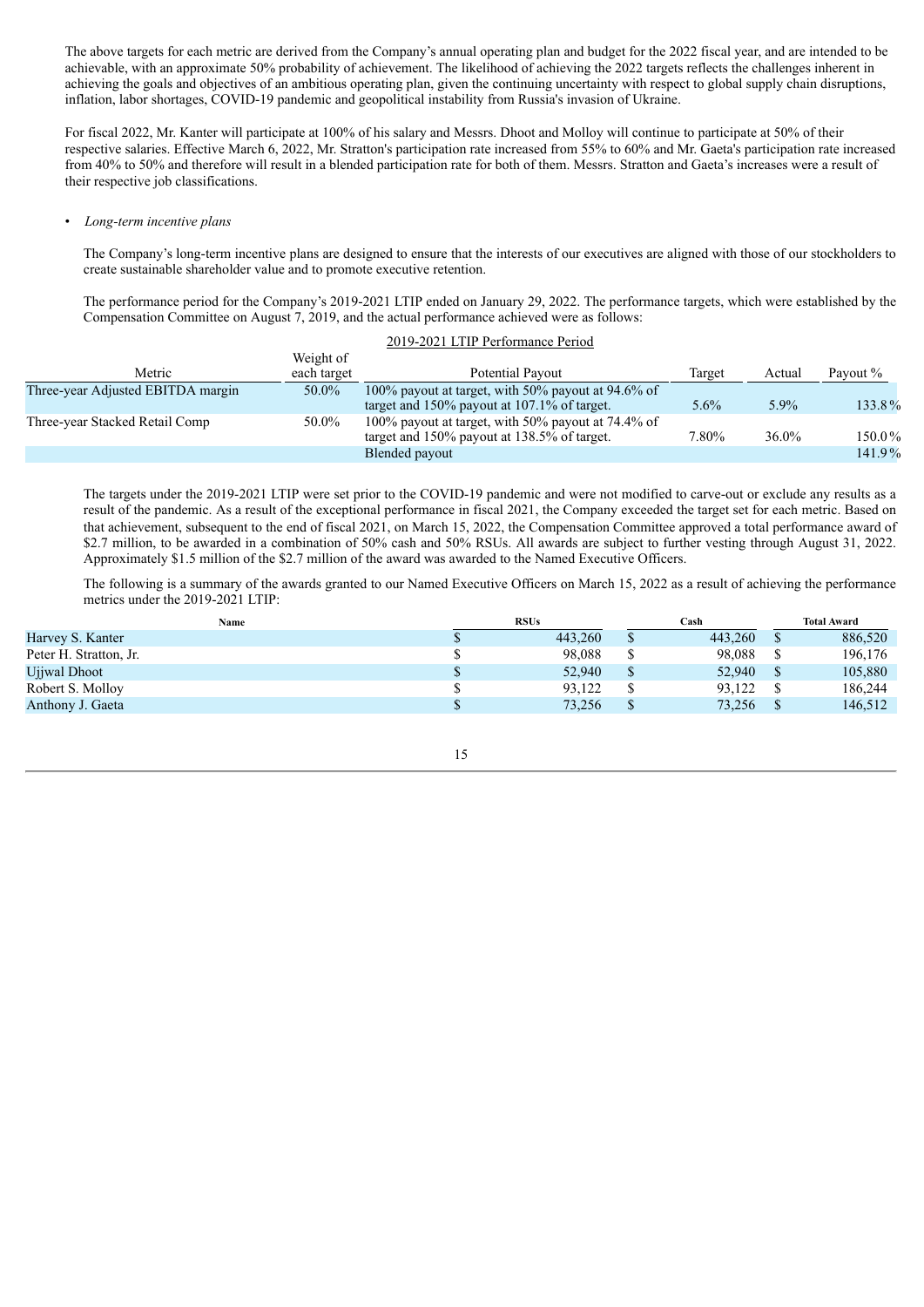The following is a summary of the 2020-2022 LTIP and 2021-2023 LTIP in effect, but not completed, during fiscal 2021:

| <b>Summary of LTIPs</b>         |                                                                                                                              | 2020-2022                                                                                                                                           | 2021-2023                                                                                                                                             |                                                                                                                      |  |  |  |  |  |
|---------------------------------|------------------------------------------------------------------------------------------------------------------------------|-----------------------------------------------------------------------------------------------------------------------------------------------------|-------------------------------------------------------------------------------------------------------------------------------------------------------|----------------------------------------------------------------------------------------------------------------------|--|--|--|--|--|
| Effective date                  |                                                                                                                              | June 11, 2020                                                                                                                                       | March 8, 2021                                                                                                                                         |                                                                                                                      |  |  |  |  |  |
| Performance period              |                                                                                                                              | 3yrs                                                                                                                                                | 3yrs                                                                                                                                                  |                                                                                                                      |  |  |  |  |  |
| End of Performance Period       |                                                                                                                              | January 28, 2023                                                                                                                                    | February 3, 2024                                                                                                                                      |                                                                                                                      |  |  |  |  |  |
| Target cash value               |                                                                                                                              | Annual Salary * Participation Rate                                                                                                                  | Annual Salary * Participation Rate                                                                                                                    |                                                                                                                      |  |  |  |  |  |
|                                 | Time-Based                                                                                                                   | Performance-Based                                                                                                                                   | Time-Based                                                                                                                                            | Performance-Based                                                                                                    |  |  |  |  |  |
| Allocation of Target Cash Value | 50%                                                                                                                          | 50%                                                                                                                                                 | 50%                                                                                                                                                   | 50%                                                                                                                  |  |  |  |  |  |
| Award type                      | at effective date:<br>50% Options<br>$50\%$ Cash                                                                             | RSUs, Cash or a<br>combination thereof, when<br>earned                                                                                              | at effective date:<br>25% Options<br>75% Cash                                                                                                         | RSUs, Cash or a<br>combination thereof, when<br>earned                                                               |  |  |  |  |  |
| Vesting period                  | 25% June 11, 2021<br>25% April 1, 2022<br>25% April 1, 2023<br>25% April 1, 2024                                             | any award earned subject to<br>additional vesting through<br>August 31, 2023                                                                        | 25% April 1, 2022<br>25% April 1, 2023<br>25% April 1, 2024<br>25% April 1, 2025                                                                      | any award earned subject to<br>additional vesting through<br>August 31, 2024                                         |  |  |  |  |  |
| Performance Targets (1):        | Target:                                                                                                                      | Min/Max Payout:                                                                                                                                     | Target:                                                                                                                                               | Min/Max Payout:                                                                                                      |  |  |  |  |  |
|                                 | 3-yr. relative total<br>shareholder return as<br>compared to 2020 disclosed<br>proxy peers $(2)$<br>$(100\% \text{ weight})$ | 100% payout at target (2nd)<br>quartile), with 50% payout<br>(3rd quartile) and $150\%$<br>payout (1st quartile). No<br>payout in the 4th quartile. | 3-yr. relative total shareholder 100% payout at target (2nd)<br>return as compared to 2021<br>disclosed proxy peers $(3)$<br>$(100\% \text{ weight})$ | quartile), with 50% payout<br>(3rd quartile) and $150\%$<br>payout (1st quartile). No<br>payout in the 4th quartile. |  |  |  |  |  |

- (1) At the time that the 2020-2022 LTIP and 2021-2023 LTIP were each approved, there remained continued uncertainty regarding the COVID-19 pandemic and the short-term and long-term impact it may have on consumer spending. As such, the Compensation Committee established just one performance metric, "Three-Year Relative Total Shareholder Return", for both LTIPs. The Compensation Committee believed this performance metric and the issuance of stock options (as opposed to restricted stock units) under the time-based portion of the LTIPs, appropriately aligned management with the interests of our stockholders. The use of stock options also helped to preserve share availability under the 2016 Plan given the depressed stock price at the time these LTIPs were approved. The issuance of only 25% Options in connection with the 2021-2023 LTIP was a direct result of the then-share price and share availability.
- (2) For the Company and each of its 2020 disclosed proxy peers, the three-year relative total shareholder return will be calculated as the percentage change in the 30-day trailing volume-weighted average closing stock price at January 31, 2020 and January 27, 2023, adjusted for any dividends paid.
- (3) For the Company and each of its 2021 disclosed proxy peers, the three-year relative total shareholder return will be calculated as the percentage change in the 30-day trailing volume-weighted average closing stock price at January 29, 2021 and February 2, 2024, adjusted for any dividends paid.

At the time of establishing the performance targets, the Compensation Committee believed that the above metrics reflected the Company's primary objective of returning to profitability and driving shareholder return.

The following table illustrates the components of the LTIPs with the respective vesting dates, illustrating that the time-based portion of the LTIP acts as a retention tool:

|               |                                                                         | $%$ of      |      | Vesting of Awards by Fiscal Year: |      |      |      |  |
|---------------|-------------------------------------------------------------------------|-------------|------|-----------------------------------|------|------|------|--|
| Approval date | Performance Period                                                      | total award | 2021 | 2022                              | 2023 | 2024 | 2025 |  |
| 6/11/2020     | 2020-2022 LTIP                                                          |             |      |                                   |      |      |      |  |
|               | Time-Based Awards, vests April 1 <sup>(1)</sup> , subject to forfeiture | 50%         | 25%  | 25%                               | 25%  | 25%  |      |  |
|               | Performance-Based Awards- vests August 31, if achieved                  | 50%         |      |                                   | 100% |      |      |  |
|               |                                                                         |             |      |                                   |      |      |      |  |
| 3/8/2021      | 2021-2023 LTIP                                                          |             |      |                                   |      |      |      |  |
|               | Time-Based Awards, vests April 1 <sup>(1)</sup> , subject to forfeiture | 50%         |      | 25%                               | 25%  | 25%  | 25%  |  |
|               | Performance-Based Awards- vests August 31, if achieved                  | 50%         |      |                                   |      | 100% |      |  |

(1) The first tranche of time-based awards vest on April 1 following the end of the first year of the performance period or one year from the date of grant, whichever is later.

## 2022-2024 LTIP

Subsequent to the end of fiscal 2021, on March 30, 2022, the Compensation Committee approved the Fourth Amended and Restated Long-Term Incentive Plan (the "amended LTIP"), which will be effective beginning with the 2022-2024 LTIP. The LTIP was amended to, among other things, add a definition for "Structured Retirement" and the related vesting of both time-based and performance-based awards under such Structured Retirement. The addition of Structured Retirement provides an opportunity for greater vesting upon retirement where the participant assists the Company in ensuring the succession of the participant's position with the Company prior to the participant's retirement. In order to be eligible to terminate in a Structured Retirement, the participant must terminate employment after meeting the age and service requirements set forth in the amended LTIP, the Compensation Committee must confirm through proper corporate action that the participant has 16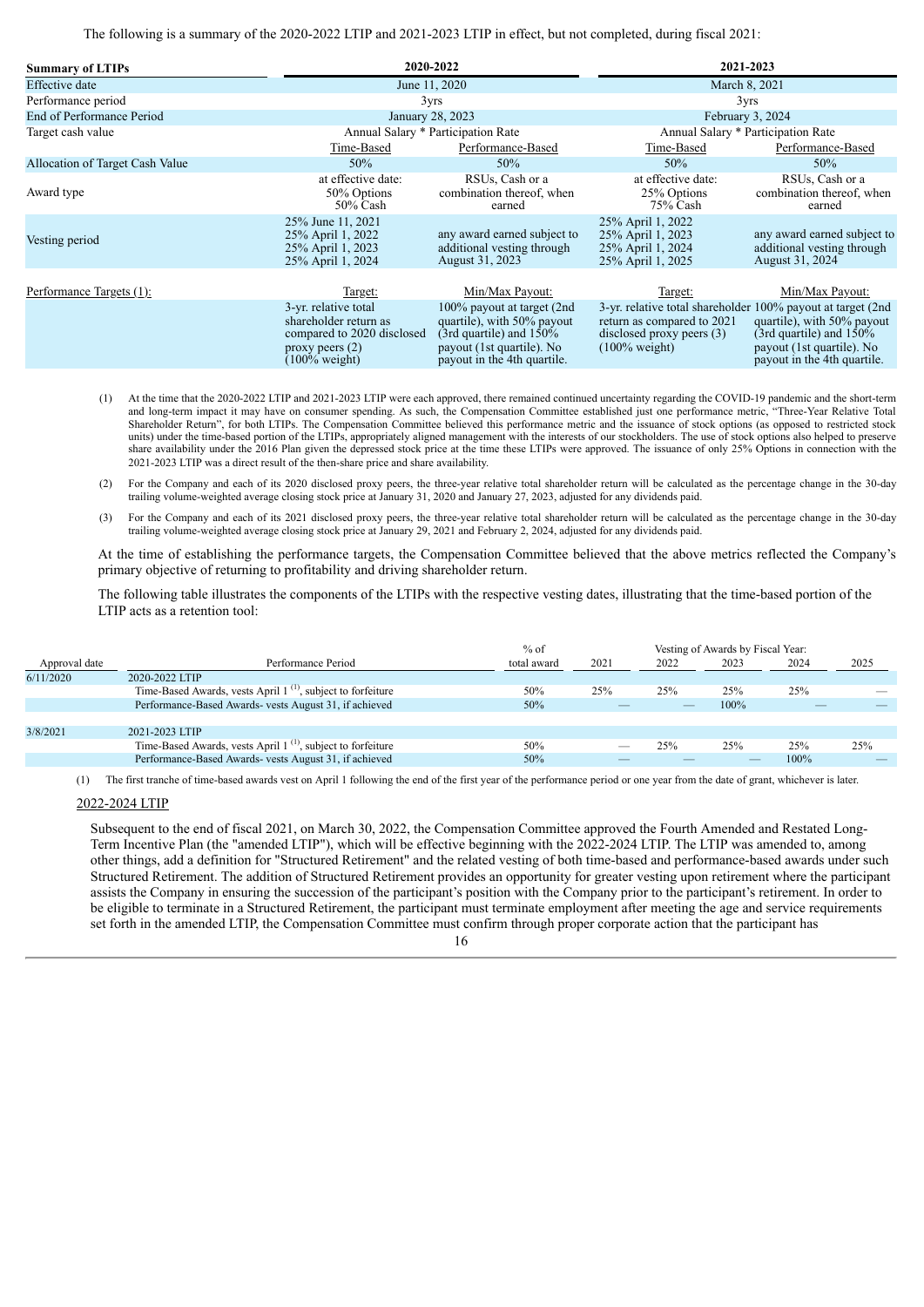met all of the succession planning objectives set by the Compensation Committee for the participant, the participant must continue to work until the date required by the Compensation Committee (which may not be more than 60 days after the Compensation Committee confirms that the objectives have been met), and the participant must execute a release of claims in favor of the Company. The final determination as to whether the requirements of a Structured Retirement have been met is in the sole discretion of the Compensation Committee.

On April 9, 2022, the Compensation Committee established and approved the metric for the 2022-2024 LTIP. Consistent with the 2020-2022 LTIP and 2021-2023 LTIP, because of the continuing uncertainty with respect to global supply chain disruptions, inflation, labor shortages, COVID-19 and geopolitical instability from the Russian invasion of Ukraine, the Compensation Committee did not establish specific financial goals and again established a 3-year relative total shareholder return as the only metric under the 2022-2024 LTIP. The Compensation Committee believes that, given such uncertainties and the resulting complication attempting to set financial targets for the Company over a three-year period, the selection of a relative TSR against the Company's peers aligns the interests of the LTIP participants with the interests of the Company's stockholders. The Compensation Committee granted the time-based awards for the 2022-2024 LTIP in a combination of 50% restricted stock units and 50% cash.

## • *Discretionary Cash and Equity Awards*

On March 9, 2021, the Compensation Committee approved the discretionary grant of stock options to Mr. Kanter and all then-active associates who were participants in the 2018-2020 LTIP, including our other Named Executive Officers. The Compensation Committee considered various factors in making awards, including the need to ensure that the Company retained and motivated key employees to successfully drive its business forward beyond the pandemic to create additional long-term stockholder value. The calculation of the stock option award was determined upon the same calculation that would have been made had the 2018-2020 LTIP achieved a 12.5% achievement of its performance metric. Accordingly, the Compensation Committee approved a discretionary grant of stock options to purchase up to an aggregate of 414,337 shares of common stock, at an exercise price of \$0.75 per share. The dollar value of the total awards was \$198,258. The stock options vest ratably over three years, with the first tranche vesting on March 9, 2022. See "*Option Awards*" below for information on the discretionary stock option awards made to our Named Executive Officers.

In light of the extraordinary financial performance of the Company in fiscal year 2021 and the substantially increased workload of the Company's management team during the year and the contributions of other employees to the Company's financial performance, the Compensation Committee determined that it was appropriate and in the best interests of the Company and its stockholders to approve a discretionary cash award in addition to the award under the 2021 AIP. Accordingly, on March 15, 2022, in addition to the payouts earned under the AIP for achieving the financial metrics for fiscal 2021 as described above, each participant in the 2021 AIP, including our Named Executive Officers, also received an additional discretionary cash bonus equal to 10% of the participant's fiscal 2021 earned salary. In aggregate, these additional cash bonuses were made to 74 participants and totaled \$1.2 million. The table below reflects the discretionary cash bonus made to each of our Named Executive Officers.

| <b>Named Executive Officer</b> |     | <b>Discretionary</b><br><b>Bonus</b> |  |  |  |  |
|--------------------------------|-----|--------------------------------------|--|--|--|--|
| Harvey S. Kanter               | S   | 73,500                               |  |  |  |  |
| Peter H. Stratton, Jr.         | \$  | 39,500                               |  |  |  |  |
| Ujiwal Dhoot                   | \$. | 38,500                               |  |  |  |  |
| Robert S. Molloy               | S   | 37,500                               |  |  |  |  |
| Anthony J. Gaeta               | \$. | 29,500                               |  |  |  |  |

#### • *Other Compensation*

We offer our senior executives, including our Named Executive Officers, supplemental disability insurance and long-term care and pay a portion of the premiums, which we do not do for our other employees.

Our Named Executive Officers also receive benefits under certain group health, long-term disability and life insurance plans that are generally available to all of our eligible employees.

After six months of service with us, all of our employees, including our Named Executive Officers, are eligible to participate in our 401(k) Plan, and after one year of employment are eligible for a Company match. For the 2021 plan year, the Company suspended its QACA ("Qualified Automatic Contribution Arrangement") safe harbor and, while not required, the Company made a discretionary employer match for 2021. The Company has resumed its QACA safe harbor status for fiscal 2022.

We have employment agreements with our CEO and all of our other Named Executive Officers. Upon termination of employment, each executive is entitled to receive severance payments under his or her employment agreement(s) and under the Company's incentive programs in the event of a termination without justifiable cause. These employment agreements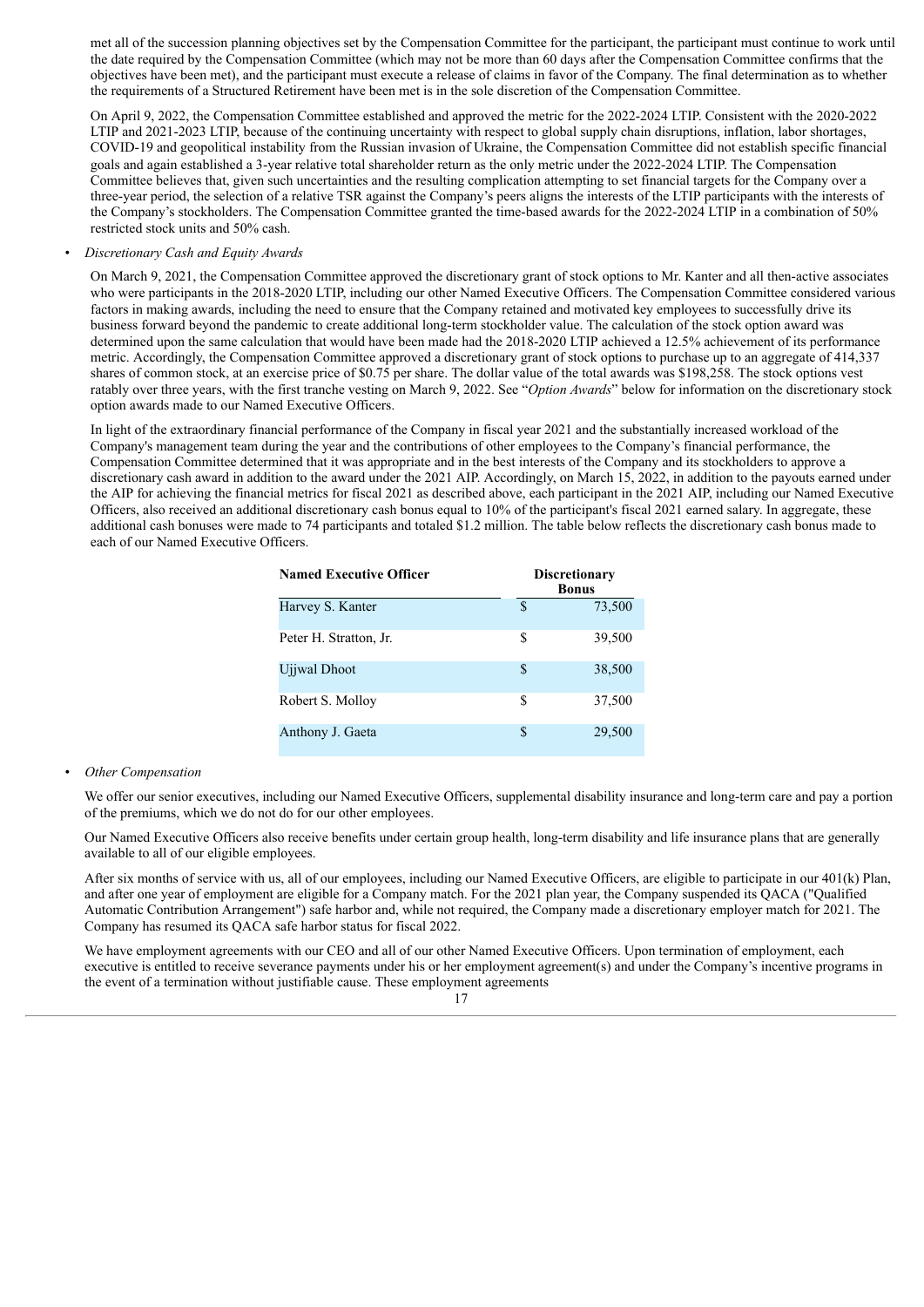and incentive programs, as they relate to terminations, are discussed in detail below in the section "*Employment Agreements*" following the "*Summary Compensation Table*." Our employment agreements do not contain any tax gross-ups pursuant to Section 280(g) of the Internal Revenue Code.

#### • *Tax Implications*

The Tax Cut and Jobs Act of 2017 ("Tax Act"), among other things, repealed the performance-based compensation exemption under Section 162(m) of the Internal Revenue Code of 1986, as amended. In addition, the Tax Act expanded the group of officers whose compensation is subject to the Section 162(m) deduction limitations. Accordingly, the \$1.0 million deduction limitation now applies to (i) anyone serving as the Company's Chief Executive Officer or Chief Financial Officer at any time during the taxable year, (ii) the top three other highest compensated executive officers of the Company serving at the end of the taxable year and (iii) any individual who had been a covered employee for any taxable year of the Company that started after December 31, 2016.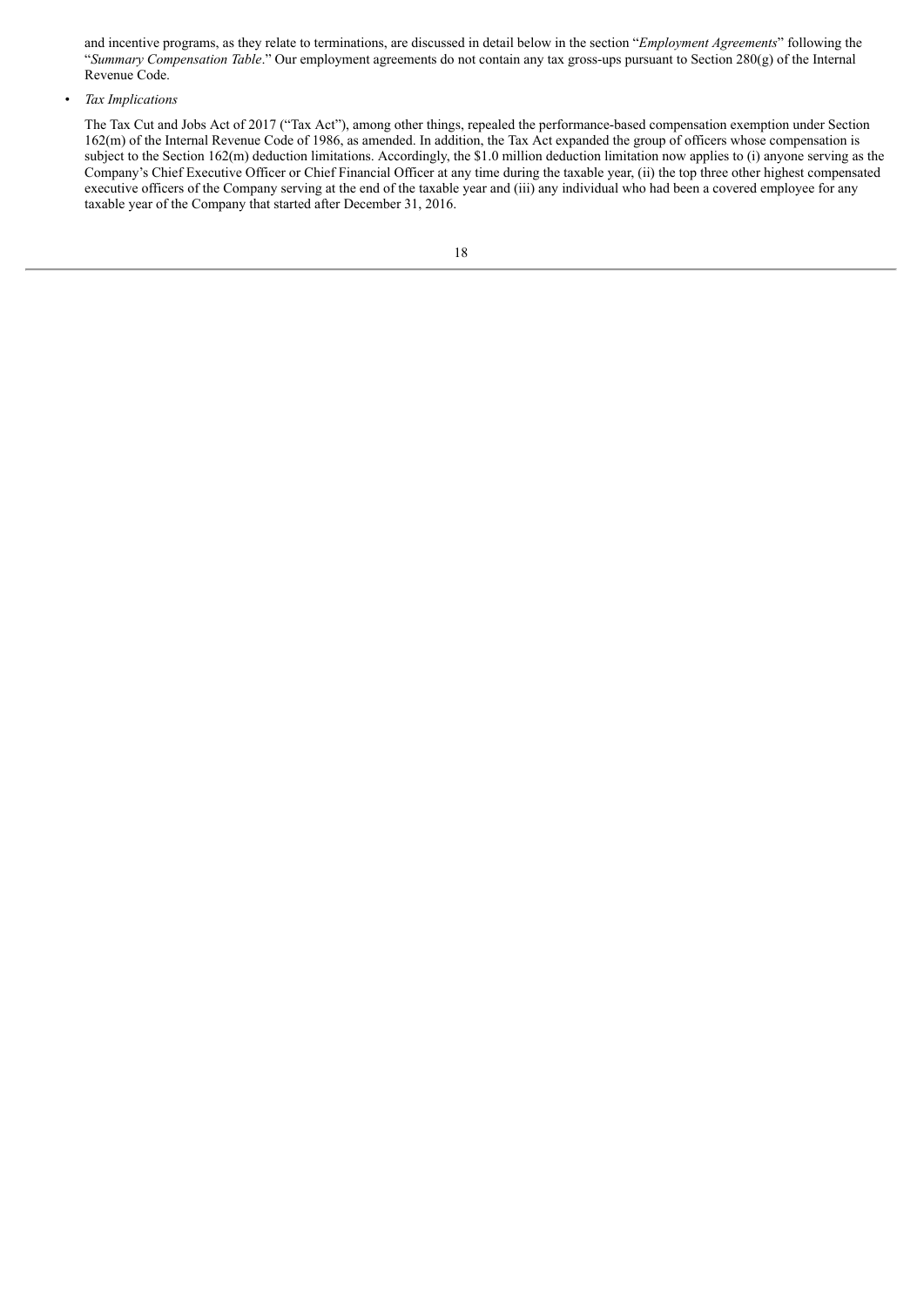## **COMPENSATION COMMITTEE REPORT**

The Compensation Committee has reviewed and discussed the Compensation Discussion and Analysis required by Item 402(b) of Regulation S-K with management and, based on this review and discussion, recommended to the Board of Directors that the Compensation Discussion and Analysis be included in this Form 10-K/A.

The Compensation Committee

Willem Mesdag, Chair Jack Boyle Lionel F. Conacher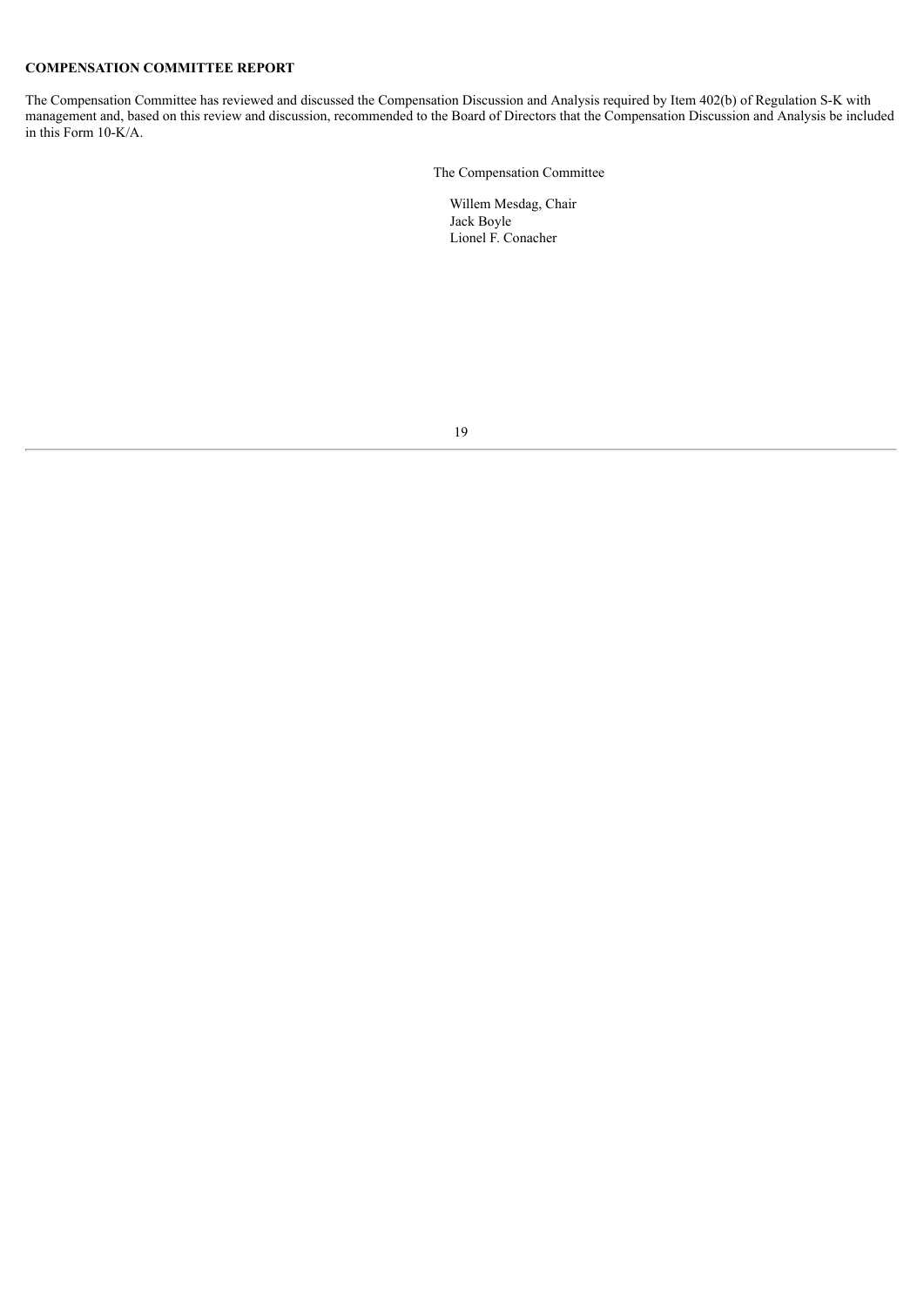*Summary Compensation Table.* The following Summary Compensation Table sets forth certain information regarding compensation paid or accrued by us with respect to our Named Executive Officers for fiscal 2021.

## **SUMMARY COMPENSATION TABLE**

| <b>Name and Principal Position</b>     | Year |               | Salary (\$) |    | Bonus $(S)(1)$           |              | <b>Stock</b><br>Awards<br>(5)(2)(3) |               | Option<br>Awards<br>$($ S $)$ $(2)$ $(3)$ |   | <b>Non-Equity</b><br><b>Incentive Plan</b><br>Compensation<br>(S)(4) |     | All Other<br>Compensation<br>(S)(5) |     | Total (\$) |
|----------------------------------------|------|---------------|-------------|----|--------------------------|--------------|-------------------------------------|---------------|-------------------------------------------|---|----------------------------------------------------------------------|-----|-------------------------------------|-----|------------|
| Harvey S. Kanter                       | 2021 |               | 735,000     |    | 73,500                   | $\mathbf{s}$ | 443,260                             | \$            | 207,035                                   |   | 2,069,448                                                            | \$  | 88,035                              |     | 3,616,278  |
| President and Chief Executive          | 2020 | S.            | 686,942     |    | $\hspace{0.05cm}$        |              |                                     | \$            | 436,880                                   |   | 902,425                                                              |     | 84,682                              |     | 2,110,929  |
| Officer                                | 2019 | S             | 671,923     |    | $\overline{\phantom{m}}$ |              | \$1,941,974                         |               |                                           |   | 435,346                                                              | \$. | 114,824                             |     | 3,164,067  |
| Peter H. Stratton, Jr.                 | 2021 | S             | 395,000     | S. | 39,500                   | S.           | 98,088                              | \$            | 51,844                                    |   | 458,525                                                              | S   | 25,647                              |     | 1,068,604  |
| <b>Executive Vice President, Chief</b> | 2020 | S             | 369,173     |    |                          |              |                                     | \$            | 61,358                                    |   | 200,022                                                              |     | 25,472                              |     | 656,025    |
| Financial Officer and Treasurer        | 2019 | S             | 395,000     |    |                          | \$           | 69,123                              |               |                                           | S | 108,625                                                              | S   | 15,497                              | S.  | 588,245    |
| Ujiwal Dhoot                           | 2021 | \$            | 385,000     | S. | 38,500                   | $\mathbf{s}$ | 52,940                              | \$            | 38,639                                    |   | 336,767                                                              | \$. | 12,843                              |     | 864,689    |
| Chief Marketing Officer                | 2020 | \$            | 322,885     |    | 100,000                  |              |                                     | \$            | 46,601                                    |   | 135,351                                                              | \$. | 9,975                               | \$. | 614,812    |
| Robert S. Molloy                       | 2021 | S             | 375,000     | S. | 37,500                   | \$           | 93,122                              | \$            | 49,218                                    |   | 397,809                                                              | S   | 27,770                              |     | 980,419    |
| General Counsel and Secretary          | 2020 |               | 350,481     |    |                          |              |                                     | S             | 58,251                                    |   | 156,598                                                              |     | 27,595                              |     | 592,925    |
|                                        | 2019 | S             | 375,000     |    |                          |              | 65,625                              |               |                                           |   | 75,000                                                               |     | 17,620                              |     | 533,245    |
| Anthony J. Gaeta                       | 2021 | <sup>\$</sup> | 295,000     | S. | 29,500                   | \$.          | 73,256                              | <sup>\$</sup> | 38,281                                    |   | 267,217                                                              |     | 22,040                              |     | 725,294    |
| Chief Stores Officer                   | 2020 |               | 275,711     |    |                          |              |                                     | \$            | 45,824                                    |   | 112,162                                                              |     | 21,864                              |     | 455,561    |
|                                        | 2019 |               | 291,730     |    | 10,000                   | \$           | 51,625                              |               |                                           |   | 43,176                                                               |     | 11,874                              |     | 408,405    |

(1) The cash bonuses in fiscal 2021 represent the discretionary cash award granted to all members of the 2021 AIP, see "*Compensation Discussion and Analysis - Compensation Components and Fiscal 2021 Compensation Decisions - Discretionary Cash and Equity Awards*" for a discussion of the award.

(2) The amounts reflect the fair value, as of grant date, of awards computed in accordance with FASB ASC Topic 718, and not the actual amounts paid to or realized by the Named Executive Officers during the applicable fiscal year. The fair value of stock option awards were estimated as of the date of grant using a Black-Scholes valuation model. For fiscal 2019, the fair value of performance-based awards to Mr. Kanter, which were based on a market condition, was determined as of the date of grant using a Monte-Carlo valuation model. Additional information regarding the assumptions used to estimate the fair value of all awards is included in Note A and Note I to Consolidated Financial Statements contained in our Annual Report on Form 10-K for the fiscal year ended January 29, 2022.

(3) The amounts reflected under "*Stock Awards*" represent the grant of restricted stock units on March 15, 2022 as a result of the Company's achieving its performance targets under the 2019-2021 LTIP. The potential value of the award at threshold, target and maximum was previously reported in the "*2019 Grants of Plan-Based Awards*" under "*Estimated Future Payouts Under Equity Incentive Plan Awards*."

See table "*Option Awards*" below for a breakdown of 2021 amounts reflected in this column.

The fair value associated with the performance-based component of the equity awards under the 2021-2023 LTIP was determined based on the probable outcome of the performance conditions as of the service-inception date. Because the achievement of the performance targets under the 2021-2023 LTIP was not deemed probable as of the service-inception date, no value was attributed to the performance-based portion of these awards. The following reflects the fair values of the performance-based equity portion of the 2021-2023 LTIP assuming the highest level of performance conditions will be achieved for each of the Named Executive Officers:

| Harvey S. Kanter       | 468,563 |
|------------------------|---------|
| Peter H. Stratton, Jr. | 103.688 |
| Ujiwal Dhoot           | 101,063 |
| Robert S. Molloy       | 98.438  |
| Anthony J. Gaeta       | 77.438  |

(4) Represents cash awards earned under the 2021 AIP, cash earned under the performance-based component of the 2019-2021 LTIP, the second tranche of timevested cash of the 2019-2020 LTIP and the first tranche of time-vested cash of the 2020-2022 LTIP. See table "*2021 Non-Equity (Cash) Incentive Plan Compensation*" below for additional detail.

(5) See table "*All Other Compensation*" below for a breakdown of 2021 amounts reflected in this column.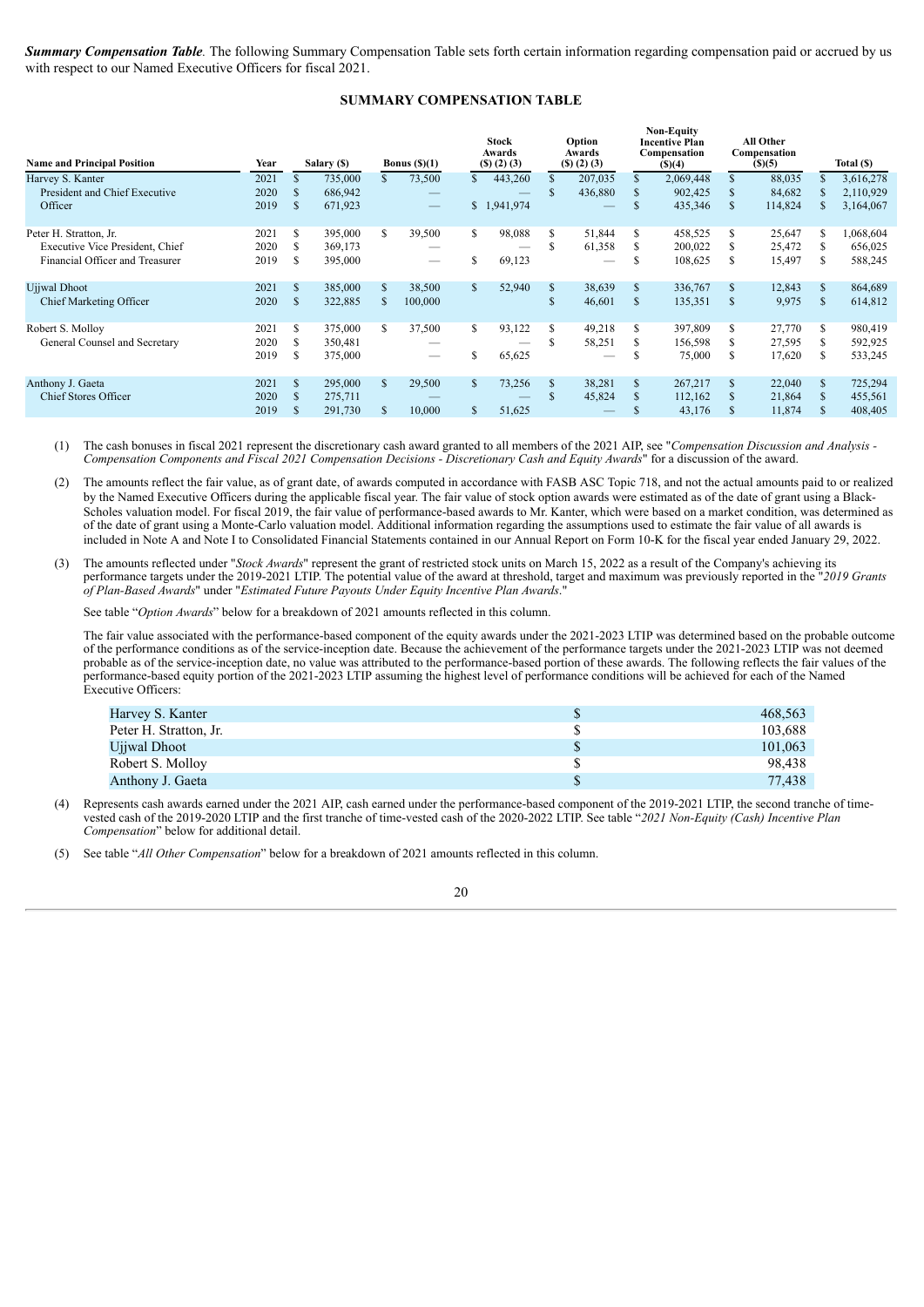The following table provides a breakdown of the amounts in fiscal 2021 in the "*Option Awards*" column of the Summary Compensation Table above:

| Name                   |  | 2021-2023 LTIP (1) | <b>Discretionary Grant of Stock</b><br>Options (2) | <b>Total Stock Option</b><br>Awards |
|------------------------|--|--------------------|----------------------------------------------------|-------------------------------------|
| Harvey S. Kanter       |  | 156.188            | 50.847                                             | 207,035                             |
| Peter H. Stratton, Jr. |  | 34.563             | 17.281                                             | 51,844                              |
| Ujjwal Dhoot           |  | 33,687             | 4,952                                              | 38,639                              |
| Robert S. Molloy       |  | 32,812             | 16.406                                             | 49.218                              |
| Anthony J. Gaeta       |  | 25,812             | 12,469                                             | 38,281                              |
|                        |  |                    |                                                    |                                     |

(1) Represents the grant-date fair value of time-based stock options issued under the 2021-2023 LTIP, which vest in four tranches with the first 25% vesting on April 1, 2022 and the remaining tranches vesting on April 1, 2023, April 1, 2024 and April 1, 2025.

(2) Represents the grant-date fair value of a discretionary grant of stock options on March 9, 2021. See *Compensation Discussion and Analysis - Compensation Components and Fiscal 2021 Compensation Decisions - Discretionary Cash and Equity Awards*" for additional information regarding the award. The stock options vest in three equal installments, with the first tranche vesting on March 9, 2022, the second tranche on March 9, 2023 and remaining tranche on March 9, 2024.

The following table provides a breakdown of the amounts for fiscal 2021 in the "*2021 Non-Equity (Cash) Incentive Plan Compensation"* column of the Summary Compensation Table above:

| Name                   | <b>Annual Incentive</b><br>Plan $(1)$ | Performance-<br>Based(2) | 2019-2021 LTIP<br>Time-Based(3) |  | 2020-2022 LTIP<br>Time-Based (3) | <b>Total Non-</b><br><b>Equity (Cash)</b> |
|------------------------|---------------------------------------|--------------------------|---------------------------------|--|----------------------------------|-------------------------------------------|
| Harvey S. Kanter       | .470.000                              | 443.260                  | 78,094                          |  | 78,094                           | \$2,069,448                               |
| Peter H. Stratton, Jr. | 325,875                               | 98.088                   | 17,281                          |  | 17.281                           | 458.525                                   |
| Ujiwal Dhoot           | 261.376                               | 52.940                   | 9.326                           |  | 13.125                           | 336,767                                   |
| Robert S. Molloy       | 271.875                               | 93.122                   | 16,406                          |  | 16.406                           | 397,809                                   |
| Anthony J. Gaeta       | 168.149                               | 73,256                   | 12.906                          |  | 12.906                           | 267.217                                   |

- (1) Each Named Executive Officer earned a cash bonus under the 2021 AIP. See "*Compensation, Discussion and Analysis-Compensation Components and Fiscal 2021 Compensation Decisions, Performance-based annual incentive plan and Long-term incentive plans*" for more information about the payouts under the 2021 AIP.
- (2) Represents the cash portion of the award earned under the performance-based component of the 2019-2021 LTIP that was granted on March 15, 2022, with additional vesting through August 31, 2022.
- (3) Represents the vesting of the second tranche of the time-based cash award granted in August 2019 under the 2019-2021 LTIP and the first tranche of the timebased cash award granted in June 2020 under the 2020-2022 LTIP. See "*Compensation, Discussion and Analysis-Compensation Components and Fiscal 2021 Compensation Decisions, Performance-based annual incentive plan and Long-term incentive plans*" for more information about the payouts under the 2019- 2021 LTIP and the 2020-2022 LTIP.

The following table provides a breakdown of the amounts for fiscal 2021 in the "*All Other Compensation*" of the Summary Compensation Table above:

| Name                   |  | Auto<br>Allowance | 401(k) |        | Long-Term<br>Healthcare<br><b>Premiums</b> |                                 | Supplemental<br><b>Disability</b><br><b>Insurance</b> |       | Relocation<br>Costs |        | <b>Total</b><br>Other<br>Compensation |        |
|------------------------|--|-------------------|--------|--------|--------------------------------------------|---------------------------------|-------------------------------------------------------|-------|---------------------|--------|---------------------------------------|--------|
| Harvey S. Kanter       |  | 10.000            |        | 10.150 |                                            | 12.876                          |                                                       | 5,009 |                     | 50,000 |                                       | 88,035 |
| Peter H. Stratton, Jr. |  | 8.400             |        | 10.150 |                                            | 4.034                           |                                                       | 3,063 |                     | —      |                                       | 25.647 |
| Ujiwal Dhoot           |  |                   |        | 10.150 |                                            | $\hspace{0.1mm}-\hspace{0.1mm}$ |                                                       | 2,693 |                     |        |                                       | 12,843 |
| Robert S. Molloy       |  | 8.400             |        | 10.150 |                                            | 4.821                           |                                                       | 4,399 |                     |        |                                       | 27,770 |
| Anthony J. Gaeta       |  | 8.400             |        | 10,150 |                                            |                                 |                                                       | 3,490 |                     | $-$    |                                       | 22,040 |

## **CEO Pay Ratio**

As required by Section 953(b) of the Dodd-Frank Wall Street Reform and Consumer Protection Act, the Company is providing the following information about the relationship between the annual total compensation of the Company's employees and the annual total compensation of the Company's CEO. Our CEO-to-employee pay ratio has been calculated in accordance with Item 402(u) of Regulation S-K under the Exchange Act.

The total annual compensation for our CEO, Mr. Kanter, for fiscal 2021, as shown in the "*Summary Compensation Table*", was \$3,616,278. The total annual compensation for our median employee, who is a full-time employee, was \$35,240, calculated using the

<sup>21</sup>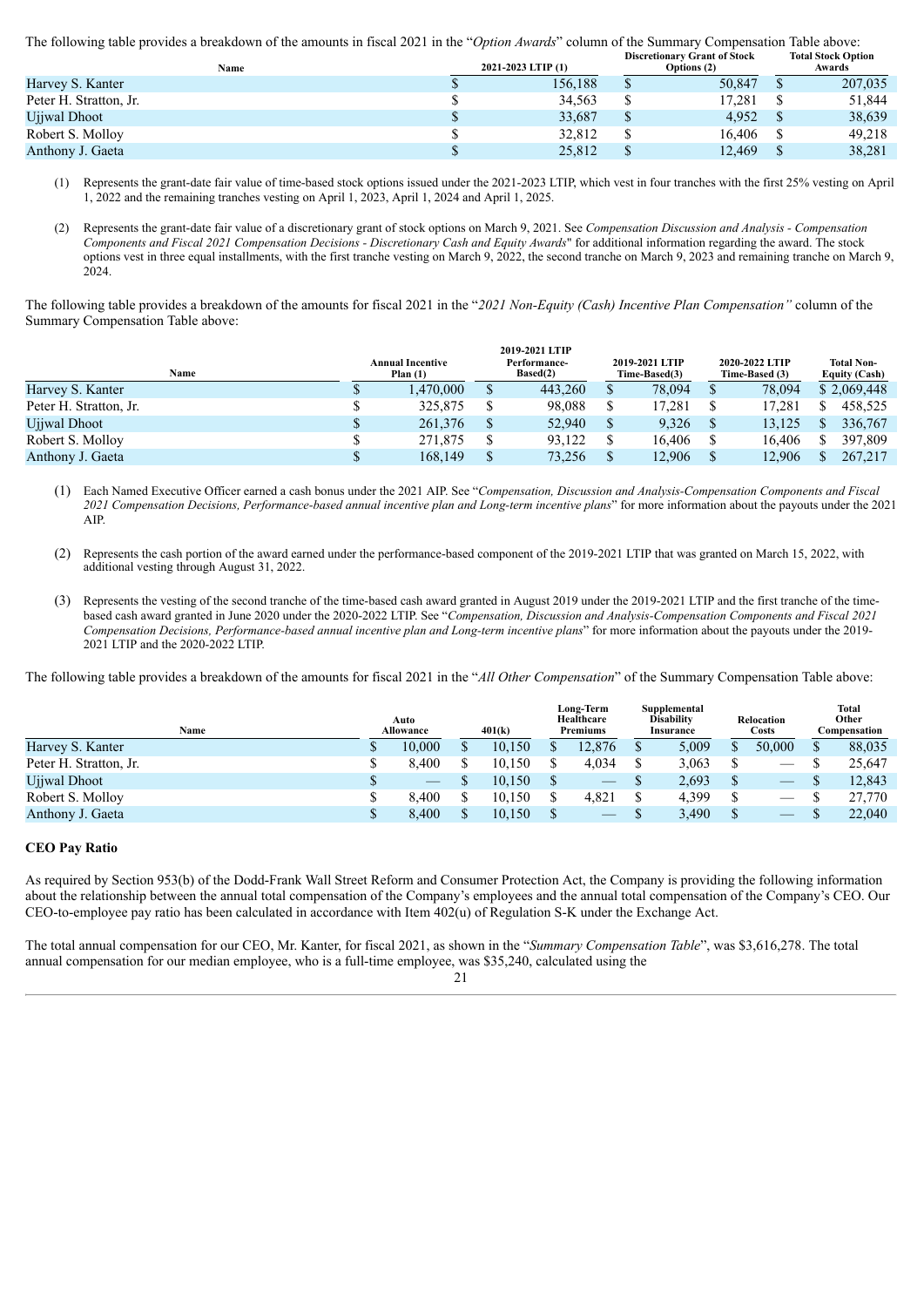same methodology as used in the "*Summary Compensation Table*". Based on this information, for fiscal 2021 the ratio of the annual total compensation of Mr. Kanter, our CEO, to the median of the annual total compensation of all employees was 103 to 1.

Under Instruction 2 to Item 402(u), the median-paid employee may be identified once every three years if there is no impact to the pay ratio disclosure. As there were no changes in our employee population or to the median-paid employee's compensation arrangements in 2021 that would significantly affect the pay ratio disclosure, the employee representing the median-paid employee is the same employee selected in our 2020 disclosure. To identify the median employee in 2020, we evaluated all employees, other than our CEO, employed by the Company as of December 31, 2020, including those employees who were furloughed for any period of time, and utilized the following methodology:

- We determined that, as of December 31, 2020, our employee population consisted of approximately 1,171 individuals, with 1,161 of these individuals located in the U.S. and 10 of these individuals located outside the U.S. This population includes our full-time, part-time, and seasonal employees. Approximately 81% of our total employee population at December 31, 2020 was considered full-time employees.
- To identify the "median employee" from our employee population, we compared the amount of compensation of our employees as reflected in our payroll records as reported to the Internal Revenue Service on Form W-2 for the year ended December 31, 2020.
- Because substantially all of our employees either took a temporary reduction in base salary during fiscal 2020 or were furloughed for a period of time, we did not annualize any compensation for any permanent full-time or part-time employees, who started employment at the Company during calendar 2020. We also did not annualize compensation for any seasonal or temporary employees. Our median employee was not furloughed and did not take any temporary reduction in base salary.
- We excluded employees located outside of the U.S. under the de minimis exception to the pay ratio rule, which permits exclusion if a company's non-U.S. employees account for 5% or less of total employees. The jurisdictions and approximate number of employees excluded were Canada (8) and Hong Kong (2).

## **Employment Agreements**

## Harvey S. Kanter, President, Chief Executive Officer and Director

On February 19, 2019, we entered into an employment agreement with Mr. Kanter (the "Employment Agreement"). Pursuant to the terms of the Employment Agreement, Mr. Kanter was appointed President, Chief Executive Officer and a director of the Company effective April 1, 2019. From February 19, 2019 to March 31, 2019, Mr. Kanter served as an Advisor to the Acting CEO. The initial term of the Employment Agreement was three years, ending March 31, 2022 ("Initial Term"), and could be automatically renewed, upon the same terms and conditions, for successive periods of one year, unless either party terminates in accordance with the terms of the employment agreement. The Company and Mr. Kanter entered into an Amended and Restated Employment Agreement (the "Amended Employment Agreement") on April 1, 2022. The terms of the Amended Employment, which will apply to Mr. Kanter's compensation for fiscal 2022 and beyond is discussed below under "*Amended Employment Agreement with Mr. Kanter.*"

The following discussion applies to the terms of the Employment Agreement in effect during fiscal 2021. Pursuant to his Employment Agreement, Mr. Kanter received an annual base salary of \$735,000 as President and Chief Executive Officer with an annual automobile allowance of \$10,000. In connection with his hiring, Mr. Kanter also received a housing allowance of \$100,000 in April 2019, \$50,000 in April 2020 and \$50,000 on April 1, 2021.

Mr. Kanter is eligible to participate in our annual incentive plan at a target rate of 100% of his earned salary, up to a maximum payout of up to 200% of target. Mr. Kanter is also eligible to participate in our long-term incentive plans at a target bonus equal to 170% of his base salary in effect on the effective date of participation. Pursuant to the terms of the LTIP, 50% of any award will be time-based compensation and 50% will be performance-based compensation. Maximum payout of performance-based compensation is 150% of target.

Pursuant to the initial Employment Agreement, if Mr. Kanter terminates his employment for Good Reason or the Company terminates his employment without Justifiable Cause:

- (i) During the Initial Term, Mr. Kanter will be eligible to receive, subject to certain requirements described in the Employment Agreement, a severance payment equal to  $(x)$  the Base Salary he would have been paid through the end of the Initial Term plus  $(y)$  bonuses under the Company's Annual Incentive Plan for the remaining partial and complete fiscal years in the Initial Term as if Mr. Kanter had remained employed through the end of the Initial Term. Bonuses
	- 22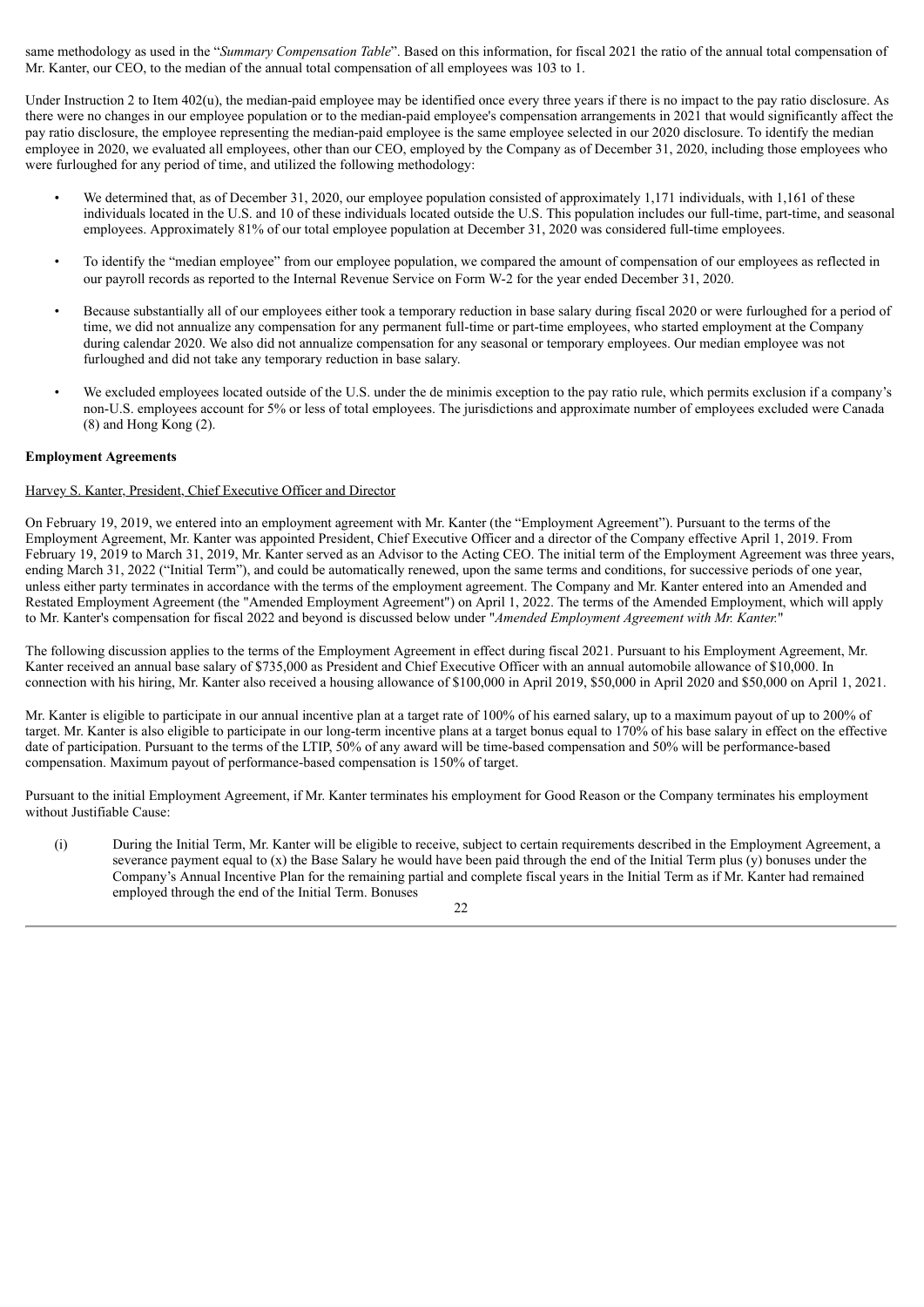will be calculated assuming target and any partial year will be prorated. The severance payment will be paid in 24 monthly installments; and

- (ii) During any one-year period that commences after the end of the Initial Term, Mr. Kanter will be eligible to receive a payment equal to (x) his then current Base Salary plus (y) the then value of his target bonus under the Annual Incentive Plan, payable in 24 monthly installments. and,
- (iii) If the Company timely elects not to renew the Employment Agreement after the Initial Term, Mr. Kanter will be eligible to receive a payment equal to (i) three months of his then current Base Salary plus (ii) the then value of 25% of his target bonus under the Annual Incentive Plan, payable in 24 monthly installments.

If Mr. Kanter's employment is terminated by him for Good Reason or by the Company without Justifiable Cause during the one-year period following a Change in Control, then Mr. Kanter will be eligible to receive, subject to certain requirements described in the Employment Agreement, a payment equal to (i) two times his then current Base Salary plus (ii) the then value of two times his target bonus under the Annual Incentive Plan, generally payable in a lump sum within 60 days of the termination of his employment following a Change in Control.

#### Employment Agreements with Named Executive Officers

We also have employment agreements with each of our other Named Executive Officers (the "NEO Employment Agreements"). The term of each NEO Employment Agreement begins on the respective effective date and continues until terminated by either party. Our Named Executive Officers are eligible to participate in our AIP. For fiscal 2021, Mr. Stratton participated at a target rate of 55%, Messrs. Dhoot and Molloy participated at a target rate of 50% and Mr. Gaeta participated at a target rate of 40%. For fiscal 2021, the Named Executive Officers were also eligible to participate in our LTIP at 70% of their respective average base salaries, as defined in the plan, depending on our performance (based on long-term performance goals). Beginning in fiscal 2022, Mr. Stratton will be eligible to participate in future LTIPs at 90% of his average base salary and the participation rate for all other Named Executive Officers will remain 70%. Each Named Executive Officer is entitled to vacation and to participate in and receive any other benefits customarily provided by us to our senior executives.

Each of the NEO Employment Agreements provide that, if the executive officer's employment is terminated by us at any time for any reason other than "justifiable cause" (as defined in the NEO Employment Agreements), disability or death, we are required to pay the executive his then current base salary for five months after the effective date of such termination. This severance benefit is conditioned upon the executive's execution of a general release. These payments are not made if the executive is terminated with "justifiable cause," the executive resigns, or the executive dies or becomes disabled. The Named Executive Officers would also be entitled to additional payments or acceleration of awards under the AIP and LTIP programs, in accordance with the terms of those plans.

If the Named Executive Officer's employment is terminated at any time within one year following a Change of Control (as defined in the NEO Employment Agreements) other than for "justifiable cause," or if the executive resigns for "good reason," then we will be obligated to pay the executive an amount equal to twelve months of the executive's highest base salary in effect at any time during the six-month period ending on the date of the Change of Control. This payment also is conditioned upon the executive's execution of a general release. Payments made under this provision are to be reduced if and to the extent necessary to avoid any payments or benefits to the executive being treated as "excess parachute payments" within the meaning of Internal Revenue Code Section 280G(b)(i).

The NEO Employment Agreements contain confidentiality provisions pursuant to which each executive agrees not to disclose confidential information regarding our Company. The NEO Employment Agreements also contain covenants pursuant to which each executive agrees, during the term of his employment and for a one-year period following the termination of his employment, not to have any connection with any business which is a specialty retailer that primarily distributes, sells or markets so-called "big and tall" apparel of any kind for men or which utilizes the "big and tall" retail or wholesale marketing concept as part of its business.

#### Estimated Potential Payments to Named Executive Officers

The following table shows the payments that would be made to our Named Executive Officers assuming a "termination without cause" or a "resignation for good reason" (each a "Qualifying Termination") or a Qualifying Termination following a Change in Control, as described in the employment agreements, as of January 29, 2022 (the last day of fiscal year 2021). As discussed below, subsequent to year-end, the Company and Mr. Kanter entered into an Amended Employment Agreement effective April 1, 2022. The amounts for Mr. Kanter in the table below reflect the terms of his agreement as in effect during fiscal 2021, and not the terms of his Amended Employment Agreement.

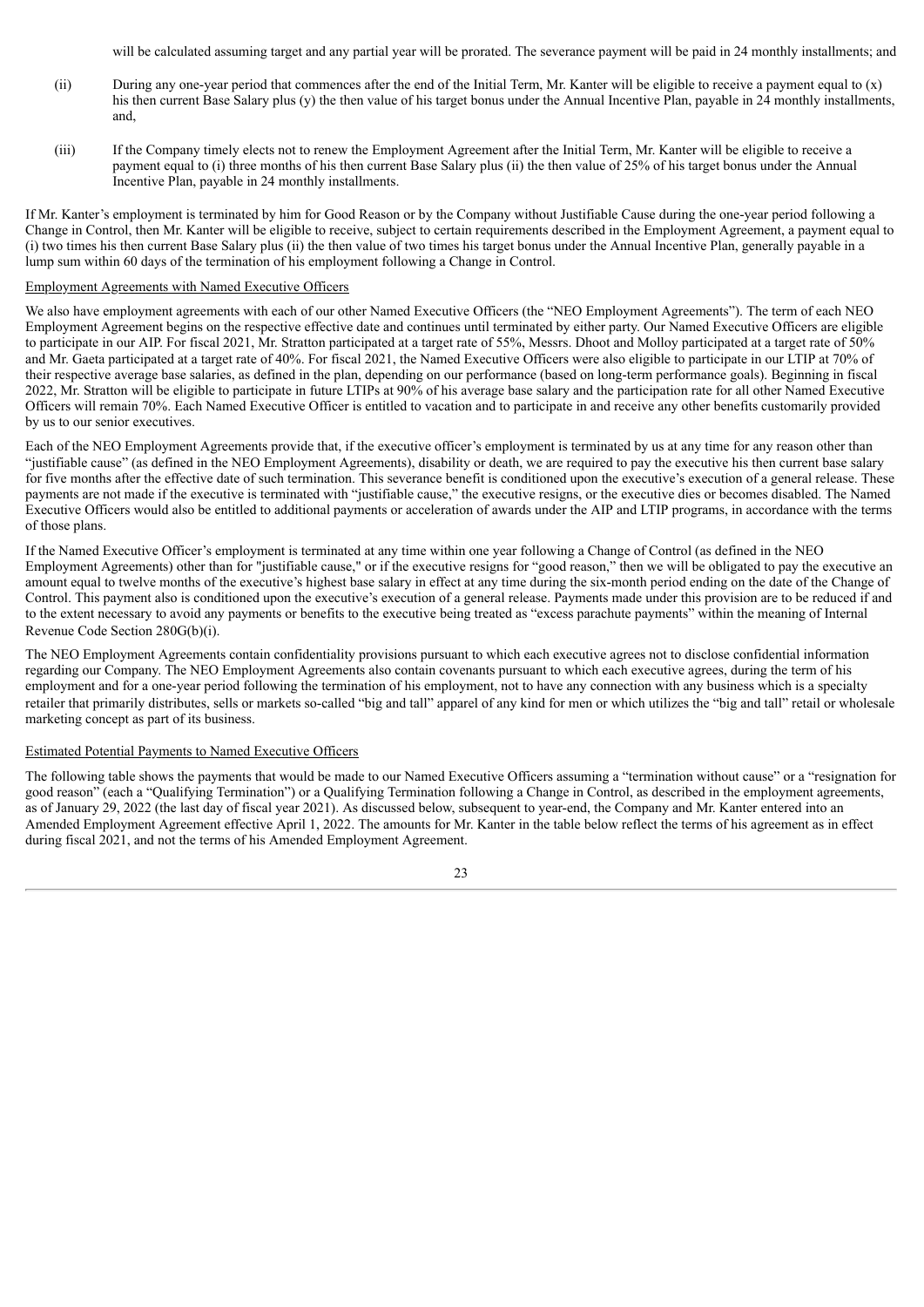|                                                 |                                          |             |                                      |           | <b>Long-Term Incentive Plan</b>                       |         |              |                                                        |               |                                                             |                                              |  |
|-------------------------------------------------|------------------------------------------|-------------|--------------------------------------|-----------|-------------------------------------------------------|---------|--------------|--------------------------------------------------------|---------------|-------------------------------------------------------------|----------------------------------------------|--|
| Name                                            | Continued<br><b>Base</b><br>Salary $(1)$ |             | Annual<br>Incentive<br>Plan $^{(2)}$ |           | Sign-on and<br><b>Discretionary</b><br>$Awards^{(3)}$ |         |              | Time-<br><b>Based</b><br>$\Delta$ wards <sup>(4)</sup> |               | Performance-<br><b>Based</b><br>Compensation <sup>(5)</sup> | Total<br><b>Potential</b><br><b>Payments</b> |  |
| Harvey S. Kanter                                |                                          |             |                                      |           |                                                       |         |              |                                                        |               |                                                             |                                              |  |
| <b>Qualifying Termination</b>                   | S.                                       | 245,000     | S.                                   | 1,470,000 | \$                                                    | 765,836 |              | \$2,400,113                                            | \$            | 1,510,326                                                   | \$6,391,274                                  |  |
| Qualifying Termination due to change in control |                                          | \$2,940,000 |                                      | 1,470,000 | \$                                                    | 765,836 |              | \$2,400,113                                            | <sup>\$</sup> | 1,510,326                                                   | \$9,086,274                                  |  |
| Peter H. Stratton, Jr.                          |                                          |             |                                      |           |                                                       |         |              |                                                        |               |                                                             |                                              |  |
| <b>Qualifying Termination</b>                   | S.                                       | 197,500     | \$                                   | 325,875   | \$                                                    | 42,666  | <sup>S</sup> | 768,214                                                | <sup>S</sup>  | 334,218                                                     | \$1,668,473                                  |  |
| Qualifying Termination due to change in control | S.                                       | 395,000     | \$                                   | 325,875   | \$                                                    | 42,666  | S.           | 768,214                                                | \$.           | 334,218                                                     | \$1,865,973                                  |  |
| Ujiwal Dhoot                                    |                                          |             |                                      |           |                                                       |         |              |                                                        |               |                                                             |                                              |  |
| <b>Qualifying Termination</b>                   | S.                                       | 192,500     | \$                                   | 261,376   | \$                                                    | 12,226  | S.           | 685,831                                                | \$            | 220,574                                                     | \$1,372,506                                  |  |
| Qualifying Termination due to change in control | S                                        | 385,000     | \$                                   | 261,376   | \$                                                    | 12,226  | S.           | 685,831                                                | \$            | 220,574                                                     | \$1,565,006                                  |  |
| Robert S. Molloy                                |                                          |             |                                      |           |                                                       |         |              |                                                        |               |                                                             |                                              |  |
| <b>Qualifying Termination</b>                   | S.                                       | 187,500     | S                                    | 271,875   | \$                                                    | 40,504  | S.           | 789,521                                                | \$.           | 317,295                                                     | \$1,606,695                                  |  |
| Qualifying Termination due to change in control |                                          | 375,000     | \$.                                  | 271,875   | \$                                                    | 40,504  | \$           | 789,521                                                | \$            | 317,295                                                     | \$1,794,195                                  |  |
| Anthony J. Gaeta                                |                                          |             |                                      |           |                                                       |         |              |                                                        |               |                                                             |                                              |  |
| <b>Qualifying Termination</b>                   | \$.                                      | 147,500     | \$                                   | 168,149   | \$                                                    | 30,784  | \$           | 619,786                                                | <sup>\$</sup> | 249,606                                                     | \$1,215,825                                  |  |
| Qualifying Termination due to change in control | \$                                       | 295,000     | \$                                   | 168,149   | \$                                                    | 30,784  | S.           | 619,786                                                | S             | 249,606                                                     | \$1,363,325                                  |  |

(1) Because Mr. Kanter was in the Initial Term of his Employment Agreement as of January 29, 2022, for a Qualifying Termination, Mr. Kanter would have been entitled to receive, as continued base salary, the sum of the remaining base salary and annual incentive payout, assuming target, that he would have received during the Initial Term of his employment. For the other Named Executive Officers, continued base salary for Qualifying Termination assumes six months of salary, which includes one month for notice. Continued base salary for Qualifying Termination due to change in control is the sum of two times base salary plus the then-amount of the annual incentive payout at target for Mr. Kanter and one-year base salary for the other Named Executive Officers. With respect to Mr. Kanter, it should be noted that pursuant to his Amended Employment Agreement, effective April 1, 2022, Mr. Kanter is in a new three-year Initial Term of his Amended Employment Agreement, whereby he would be entitled to receive, as continued base salary, the sum of the remaining base salary and annual incentive payout, assuming target, through the new Initial Term of his employment, or April 1, 2025.

(2) The amounts represent the actual incentive earned for 2021 AIP. The amount does not include the discretionary 10% cash award that was subsequently awarded after year-end to all participants in the 2021 AIP, as for purposes of this table the Named Executive Officer is deemed to have been terminated as of the end of fiscal 2021. See "*Compensation Discussion* and Analysis - Compensation Components and Fiscal 2021 Compensation Decisions - Discretionary Cash and Equity Awards" for more information regarding this award.

(3) Represents the prorated vesting of a discretionary grant of stock options granted on March 9, 2021 to Mr. Kanter and all then-active participants of the 2018-2020 LTIP. See footnote 2 to the *2021 Grants of Plan-Based Awards Table* for a discussion of this grant. The table also includes a prorated vesting of Mr. Kanter's RSUs that were granted to him in connection with his hiring.

(4) Time-based awards under our LTIPs represent time-based RSUs under our 2018-2020 LTIP, 2019-2021 LTIP, 2020-2022 LTIP and 2021-2023 LTIP. Because the respective performance periods for the 2018-2020 LTIP and the 2019-2021 LTIP would have been complete as of January 29, 2022, all outstanding awards would have become fully vested under both a Qualifying Termination and Qualifying Termination due to a change in control. Because the 2020-2022 LTIP would have completed the second year of its performance period and the 2021-2023 LTIP would have completed the first year of its performance period, as of January 29, 2022, each participant would have vested in shares based on a prorata vesting percentage, which is calculated based on the number of effective days of participation over the total number of days in the performance period.

(5) Includes the actual performance award earned under the 2019-2021 LTIP. Because the performance periods for the 2020-2022 LTIP and the 2021-2023 LTIP were not complete as of January 29, 2022, for a Qualifying Termination, each participant would be entitled to receive a pro-rated vesting percentage, at the end of the performance period for each of the respective LTIPs based on the actual performance level achieved. The above table assumes actual performance level achieved is target. For a Qualifying Termination due to a change in control, each participant would be entitled to receive a pro-rated vesting percentage, at the date of the change in control at target. Mr. Kanter's remaining PSUs would forfeit unexercised unless, during the thirty-days following his termination, a performance target is achieved. In such case, he would be entitled to any unvested PSUs that would have vested as though he had not been terminated.

(6) All outstanding time-based awards were valued using the closing stock price of our stock on January 28, 2022 of \$4.33 per share.

#### Amended Employment Agreement with Mr. Kanter

As described above, in February 2022, the Compensation Committee engaged Segal to review the compensation of Mr. Kanter's base salary and total direct compensation. Effective April 1, 2022, the Company and Mr. Kanter entered into an Amended Employment Agreement. The initial term of the Amended Employment Agreement is for three years, ending on April 1, 2025, unless terminated earlier in accordance with the terms of the Amended Employment Agreement (the "New Initial Term"). At the expiration of the New Initial Term, the Amended Employment Agreement will automatically renew, upon the same terms and conditions, for successive periods of one year, unless either party provides advance written notice in accordance with the agreement. Mr. Kanter's base salary under the Amended Employment Agreement increased to \$850,000. Mr. Kanter will continue to participate in the Company's AIP and LTIPs at the same participation and payout rates as his initial Employment Agreement. Beginning with the first payroll in April 2022, Mr. Kanter receives a quarterly travel allowance in the amount of \$30,000, which is intended to be used for travel between Mr. Kanter's home and the Company's corporate offices.

Under Mr. Kanter's initial Employment Agreement, Mr. Kanter was granted 720,000 PSUs. Currently, 240,000 PSUs remain unvested and will expire on April 1, 2023 if the Average Share Price of \$8.00 is not achieved by that date. In the Amended Employment Agreement, if the remaining 240,000 PSUs do not vest, the Company agreed to grant Mr. Kanter a new performance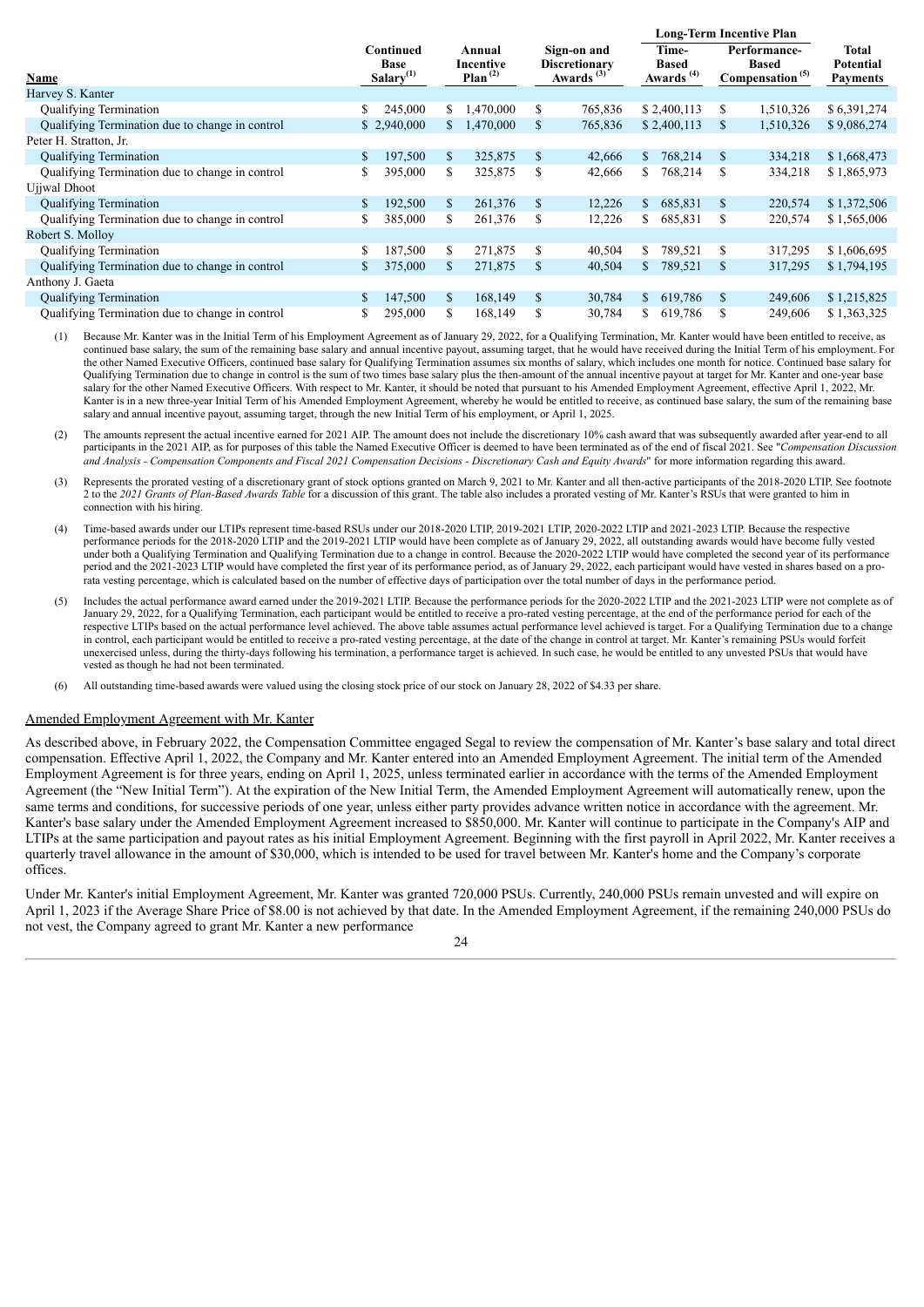share award after April 1, 2023 (but not later than December 31, 2023), the amount and terms of which will be set by the Board in its sole discretion.

In addition to the termination provisions that existed in the Employment Agreement, a clause was added to the Amended Employment Agreement that states that a termination of employment that meets the requirements of a Structured Retirement (as defined in the Fourth Amended and Restated Destination XL Group, Inc. Long-Term Incentive Plan) and that occurs prior to the expiration of the Initial Term, will be deemed to be a termination by the Company without Justifiable Cause. Additionally, for purposes of the Annual Incentive Plan, a termination of employment that meets the requirements of a Structured Retirement and that occurs at any time during the Employment Term (including after the Initial Term) will be deemed to be a termination by the Company without Justifiable Cause.

## Clawback Policy

Our employment agreements with our executives, including our Named Executive Officers, contain a "clawback" provision that provides for remedies in the event we learn, after the executive's termination by us, other than for "justifiable cause," that his or her termination could have been terminated for "justifiable cause." Pursuant to the employment agreements, an executive shall be required to pay to the Company all amounts paid to the executive other than such portion of an executive's base salary and reimbursement of expenses accrued through the date of the termination; all vested and unvested awards, as defined therein, held by the executive shall immediately expire; and the executive shall be required to pay to the Company an amount equal to any gains resulting from the exercise or payment of any awards.

In addition, in August 2018, our Compensation Committee approved a clawback policy that requires our Named Executive Officers to reimburse the Company for bonuses and other incentive compensation and stock sale profits if the Company is required to restate its financial statements, as a result of misconduct, due to material noncompliance with the financial reporting requirements of the securities laws.

*Grants of Plan-Based Awards.* The following table sets forth certain information with respect to plan-based awards granted to the Named Executive Officers in fiscal 2021.

| 2021 GRANTS OF PLAN-BASED AWARDS |  |
|----------------------------------|--|
|----------------------------------|--|

|                                                    |          | <b>Service</b> |                          |              | <b>Estimated Future Pavouts</b><br><b>Under Non-Equity</b><br><b>Incentive Plan Awards</b> |              |                |               |                  | <b>Estimated Future Payouts</b><br><b>Under Equity</b><br><b>Incentive Plan Awards</b> |              |                | All Other<br><b>Stock</b><br>Awards:<br><b>Number</b><br>of Shares<br>of Stock | All Other<br>Option<br>Awards:<br>Number of<br><b>Securities</b><br>Underlying | <b>Exercise</b><br>or Base<br>Price<br>of<br>Option |              | Grant<br>Date<br>Fair<br>Value of<br><b>Stock</b><br>and<br>Option |
|----------------------------------------------------|----------|----------------|--------------------------|--------------|--------------------------------------------------------------------------------------------|--------------|----------------|---------------|------------------|----------------------------------------------------------------------------------------|--------------|----------------|--------------------------------------------------------------------------------|--------------------------------------------------------------------------------|-----------------------------------------------------|--------------|--------------------------------------------------------------------|
|                                                    | Grant    | Inception      | <b>Threshold</b>         |              | <b>Target</b>                                                                              |              | <b>Maximum</b> |               | <b>Threshold</b> | <b>Target</b>                                                                          |              | <b>Maximum</b> | or Units                                                                       | <b>Options</b>                                                                 | Awards                                              |              | Awards                                                             |
|                                                    | Date     | Date           | (S)                      |              | (S)                                                                                        |              | (S)            |               | $(S)$ $(1)$      | $(S)$ (1)                                                                              |              | $($ \$ $)(1)$  | (# )                                                                           | #)                                                                             | (S / Sh)                                            |              | (S)                                                                |
| Harvey S. Kanter                                   |          |                |                          |              |                                                                                            |              |                |               |                  |                                                                                        |              |                |                                                                                |                                                                                |                                                     |              |                                                                    |
| Discretionary grant (2)                            | 3/9/2021 | $4/1/2021$ \$  |                          |              |                                                                                            |              |                |               |                  |                                                                                        |              |                |                                                                                | 106,265                                                                        |                                                     | S            | 50,847                                                             |
| $2021$ AIP $(3)$<br>2021-2023 LTIP, Time-Based (4) | 3/8/2021 | $1/31/2021$ \$ | 147,000                  | <b>S</b>     | 735,000<br>468,563                                                                         |              | \$1,470,000    |               |                  |                                                                                        |              |                |                                                                                | 335,960                                                                        |                                                     | $\mathbf{s}$ | 156,188                                                            |
| 2021-2023 LTIP, Performance-Based (4)              | 3/8/2021 | 1/31/2021      | 78.094<br><sub>S</sub>   | $\mathbf{s}$ | 312,375                                                                                    | $\mathbf{s}$ | 468,563        |               | 78,094           | \$ 312,375                                                                             | $\mathbf{s}$ | 468.563        |                                                                                |                                                                                |                                                     |              |                                                                    |
| Peter H. Stratton, Jr.                             |          |                |                          |              |                                                                                            |              |                |               |                  |                                                                                        |              |                |                                                                                |                                                                                |                                                     |              |                                                                    |
| Discretionary grant (2)                            | 3/9/2021 |                |                          |              |                                                                                            |              |                |               |                  |                                                                                        |              |                |                                                                                | 36,116                                                                         |                                                     | S            | 17,281                                                             |
| 2021 AIP (3)                                       |          | $4/1/2021$ \$  | 43,450                   | s            | 217,250                                                                                    | S.           | 325,875        |               |                  |                                                                                        |              |                |                                                                                |                                                                                |                                                     |              |                                                                    |
| 2021-2023 LTIP. Time-Based (4)                     | 3/8/2021 | 1/31/2021      |                          |              | 103,688                                                                                    |              |                |               |                  |                                                                                        |              |                |                                                                                | 74,344                                                                         |                                                     | s            | 34,563                                                             |
| 2021-2023 LTIP, Performance-Based (4)              | 3/8/2021 | $1/31/2021$ \$ | 17,281                   |              | 69,125                                                                                     | S.           | 103,688        | s             | 17,281           | 69,125<br>S                                                                            | -S           | 103,688        |                                                                                | $\overline{\phantom{0}}$                                                       |                                                     |              |                                                                    |
| <b>Ujjwal</b> Dhoot                                |          |                |                          |              |                                                                                            |              |                |               |                  |                                                                                        |              |                |                                                                                |                                                                                |                                                     |              |                                                                    |
| Discretionary grant (2)                            | 3/9/2021 |                |                          |              |                                                                                            |              |                |               |                  |                                                                                        |              |                |                                                                                | 10,349                                                                         |                                                     |              | 4,952                                                              |
| 2021 AIP (3)                                       |          | $4/1/2021$ \$  | 38,500                   | S            | 192,500                                                                                    | S.           | 288,750        |               |                  |                                                                                        |              |                |                                                                                |                                                                                |                                                     |              |                                                                    |
| 2021-2023 LTIP, Time-Based (4)                     | 3/8/2021 | 1/31/2021      |                          |              | 101,063                                                                                    |              |                |               |                  |                                                                                        |              |                |                                                                                | 72,461                                                                         |                                                     | S            | 33,687                                                             |
| 2021-2023 LTIP, Performance-Based (4)              | 3/8/2021 | $1/31/2021$ \$ | 16.844                   | $\mathbf S$  | 67,375                                                                                     | $\mathbf{s}$ | 101.063        | <sup>\$</sup> | 16.844           | 67.375<br>$\mathcal{S}$                                                                | <sup>S</sup> | 101.063        |                                                                                |                                                                                |                                                     |              |                                                                    |
| Robert S. Molloy                                   |          |                |                          |              |                                                                                            |              |                |               |                  |                                                                                        |              |                |                                                                                |                                                                                |                                                     |              |                                                                    |
| Discretionary grant (2)                            | 3/9/2021 | $4/1/2021$ \$  |                          | .S           |                                                                                            | s            |                |               |                  |                                                                                        |              |                |                                                                                | 34,287                                                                         |                                                     | S            | 16,406                                                             |
| 2021 AIP (3)<br>2021-2023 LTIP, Time-Based (4)     | 3/8/2021 | 1/31/2021      | 37,500                   |              | 187,500<br>98,438                                                                          |              | 281,250        |               |                  |                                                                                        |              |                |                                                                                | 70,579                                                                         |                                                     | s            | 32,812                                                             |
| 2021-2023 LTIP, Performance-Based (4)              | 3/8/2021 | $1/31/2021$ \$ | 16.406                   | $-$ \$       | 65.625                                                                                     | — s          | 98,438         | s             | 16.406           | 65.625<br>S.                                                                           | -S           | 98.438         |                                                                                |                                                                                |                                                     |              |                                                                    |
| Anthony J. Gaeta                                   |          |                |                          |              |                                                                                            |              |                |               |                  |                                                                                        |              |                |                                                                                |                                                                                |                                                     |              |                                                                    |
| Discretionary grant (2)                            | 3/9/2021 |                |                          |              |                                                                                            |              |                |               |                  |                                                                                        |              |                |                                                                                | 26,058                                                                         |                                                     | $\mathbf{s}$ | 12,469                                                             |
| $2021$ AIP $(3)$                                   |          | $4/1/2021$ \$  | 23,600                   | $\mathbf S$  | 118,000                                                                                    | S            | 177,000        |               |                  |                                                                                        |              |                |                                                                                |                                                                                |                                                     |              |                                                                    |
| 2021-2023 LTIP, Time-Based (4)                     | 3/8/2021 | 1/31/2021      | $\overline{\phantom{m}}$ |              | 77,438                                                                                     |              |                |               |                  |                                                                                        |              |                |                                                                                | 55,522                                                                         |                                                     | S            | 25,812                                                             |
| 2021-2023 LTIP, Performance-Based (4)              | 3/8/2021 | $1/31/2021$ \$ | 12,906                   |              | 51,625                                                                                     | s            | 77,438         | S             | 12,906           | 51,625<br>S                                                                            |              | 77,438         |                                                                                |                                                                                |                                                     |              |                                                                    |

(1) Performance-based awards under the LTIP plans are denominated in dollars at the service inception date. The actual grant date of equity awards will occur only if the performance targets are achieved. See footnote 3 below for additional information on the 2021-2023 LTIP.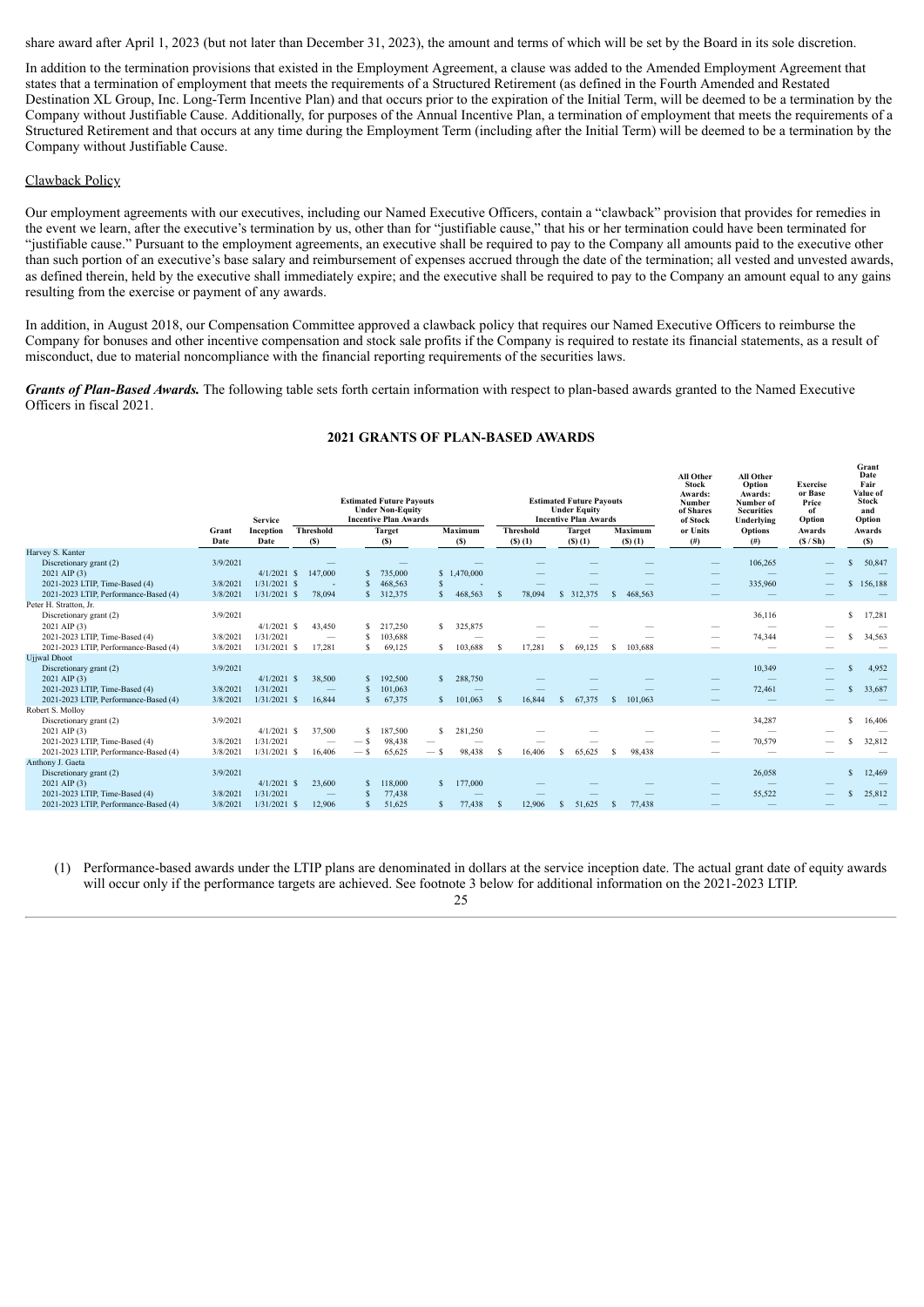- (2) On March 9, 2021, the Compensation Committee approved a discretionary grant of stock options to Mr. Kanter and all active members of management who were participants in the 2018-2020 LTIP. See "*Compensation Components and Fiscal 2021 Compensation Decisions - Discretionary Cash and Equity Awards*" for more information regarding this grant.
- (3) The threshold payout for each executive assumes the achievement of only the individual personal goals, target payout assumes 100%, and the maximum payout assumes 150% of the payout targets under the 2021 AIP, with the exception of the maximum payout for Mr. Kanter which is 200%. See "Compensation Components and Fiscal 2021 Compensation Decisions - Performance-based annual incentive plan – 2021 AIP" for more information on the targets set under the 2021 AIP. The respective actual cash payment made to each of the Named Executive Officers under the 2021 AIP is included in the "*Summary Compensation Table*" for fiscal 2021.
- (4) On March 8, 2021, the Compensation Committee approved the performance target for the 2021-2023 LTIP. The performance-based awards represent 50% of the total potential payout under the 2021-2023 LTIP, and assumes that 50% is payable in cash and 50% payable in equity. The amounts in the above table represent the dollar value of any future grant of cash and equity assuming a potential payout at threshold, target and maximum for each executive estimated based on achieving 50%, 100% and 150%, respectively, of the payout targets set by the Compensation Committee. The actual grant of equity will occur only if the performance targets are achieved. The remaining 50% of the total potential payout under the 2021-2023 LTIP represents time-based awards, which were granted 75% cash and 25% in stock options. The above table reflects the cash award and the stock options that were granted on March 8, 2021. The cash award and the stock options vest in four equal tranches, with the first tranche vesting on April 1, 2022 and the remaining tranches vesting on April 1, 2023, April 1, 2024 and April 1, 2025. See "*Compensation Components and Fiscal 2021 Compensation Decisions - Long-term incentive plans - 2021-2023 Performance Period*" above for more information on the targets.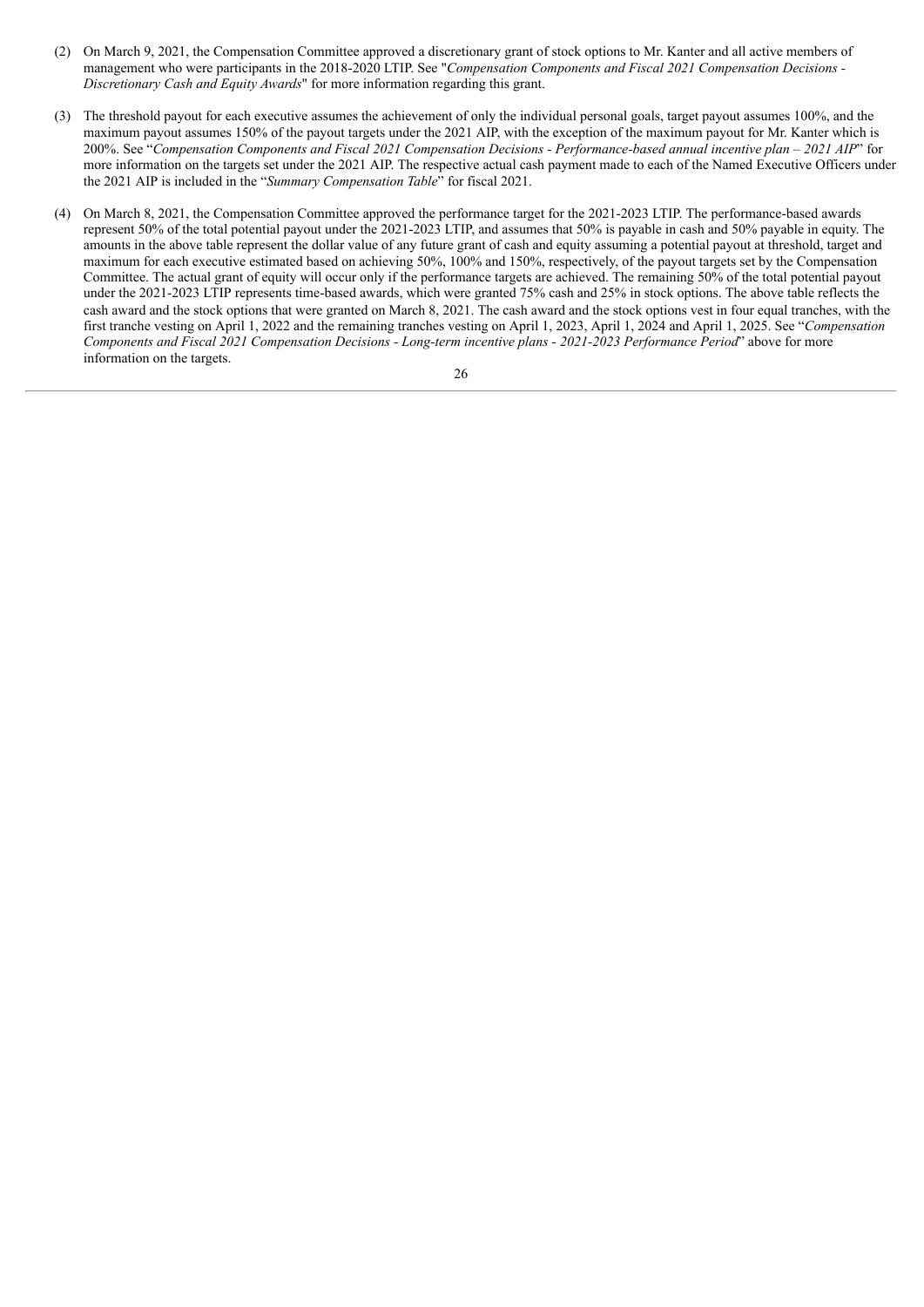*Outstanding Equity Awards at Fiscal Year-End*. The following table sets forth certain information with respect to outstanding equity awards held by the Named Executive Officers at the end of fiscal 2021.

# **2021 OUTSTANDING EQUITY AWARDS AT FISCAL YEAR-END Option Awards Stock Awards**

|                         |                                                                                                          |                                                                                                                                                                                                                                                              | <b>Option Awards</b> |                       |                                           |                                     | <b>STOCK AWATUS</b>                                                                                               |    |                    |                                                                                                                  |                                                                                                                                                                                   |     |                                                                                                                                                                                                                   |  |  |  |  |
|-------------------------|----------------------------------------------------------------------------------------------------------|--------------------------------------------------------------------------------------------------------------------------------------------------------------------------------------------------------------------------------------------------------------|----------------------|-----------------------|-------------------------------------------|-------------------------------------|-------------------------------------------------------------------------------------------------------------------|----|--------------------|------------------------------------------------------------------------------------------------------------------|-----------------------------------------------------------------------------------------------------------------------------------------------------------------------------------|-----|-------------------------------------------------------------------------------------------------------------------------------------------------------------------------------------------------------------------|--|--|--|--|
| Name                    | Number of<br><b>Securities</b><br>Underlying<br>Unexercised<br><b>Options</b><br>$^{(#)}$<br>Exercisable | <b>Equity</b><br>Incentive<br>Plan<br>Awards:<br>Number of<br>Number of<br><b>Securities</b><br><b>Securities</b><br>Underlying<br>Underlying<br>Unexercised<br>Unexercised<br>Unearned<br><b>Options</b> (#)<br><b>Options</b><br>Unexercisable<br>$^{(#)}$ |                      |                       | Option<br><b>Exercise</b><br>Price<br>(S) | Option<br><b>Expiration</b><br>Date | Number of<br>Shares or<br><b>Units of</b><br><b>Stock</b><br>That<br><b>Have Not</b><br><b>Vested</b><br>$^{(#)}$ |    |                    | Market<br>Value of<br><b>Shares</b><br>or Units<br>of Stock<br>That<br>Have<br><b>Not Vested</b><br>$($ S) $(1)$ | <b>Equity</b><br>Incentive<br>Plan<br>Awards:<br>Number of<br>Unearned<br>Shares,<br><b>Units</b> or<br>Other<br><b>Rights That</b><br><b>Have Not</b><br><b>Vested</b><br>$(\#)$ |     | <b>Equity</b><br>Incentive<br>Plan<br>Awards:<br>Market or<br>Payout<br>Value of<br>Unearned<br>Shares,<br><b>Units or</b><br>Other<br><b>Rights</b><br><b>That Have</b><br><b>Not</b><br><b>Vested</b><br>() (1) |  |  |  |  |
| <b>Harvey S. Kanter</b> |                                                                                                          |                                                                                                                                                                                                                                                              |                      |                       |                                           |                                     |                                                                                                                   |    |                    |                                                                                                                  | 240,000                                                                                                                                                                           | (2) | 1,039,200                                                                                                                                                                                                         |  |  |  |  |
|                         |                                                                                                          |                                                                                                                                                                                                                                                              |                      |                       |                                           |                                     | 120,000                                                                                                           |    | $2)$ \$            | 519,600                                                                                                          |                                                                                                                                                                                   |     |                                                                                                                                                                                                                   |  |  |  |  |
|                         |                                                                                                          |                                                                                                                                                                                                                                                              |                      |                       |                                           |                                     | 91,337                                                                                                            |    | $3)$ \$            | 395,489                                                                                                          |                                                                                                                                                                                   |     |                                                                                                                                                                                                                   |  |  |  |  |
|                         |                                                                                                          | 300,000                                                                                                                                                                                                                                                      |                      | $\mathcal{S}$         | 0.64                                      | 6/10/2030                           |                                                                                                                   |    |                    |                                                                                                                  |                                                                                                                                                                                   |     |                                                                                                                                                                                                                   |  |  |  |  |
|                         |                                                                                                          |                                                                                                                                                                                                                                                              | 663,060              | (5)<br>$\mathcal{S}$  | 0.53                                      | 6/11/2030                           |                                                                                                                   |    |                    |                                                                                                                  |                                                                                                                                                                                   |     |                                                                                                                                                                                                                   |  |  |  |  |
|                         |                                                                                                          |                                                                                                                                                                                                                                                              | 335,960              | (6<br>5 <sup>5</sup>  | 0.69                                      | 3/8/2031                            |                                                                                                                   |    |                    |                                                                                                                  |                                                                                                                                                                                   |     |                                                                                                                                                                                                                   |  |  |  |  |
|                         |                                                                                                          | 106,265                                                                                                                                                                                                                                                      |                      | (7<br>$\mathbf{s}$    | 0.75                                      | 3/9/2031                            |                                                                                                                   |    |                    |                                                                                                                  |                                                                                                                                                                                   |     |                                                                                                                                                                                                                   |  |  |  |  |
| Peter H. Stratton, Jr.  |                                                                                                          | (5)                                                                                                                                                                                                                                                          |                      | (5                    |                                           |                                     |                                                                                                                   |    |                    |                                                                                                                  |                                                                                                                                                                                   |     |                                                                                                                                                                                                                   |  |  |  |  |
|                         | 48,909                                                                                                   |                                                                                                                                                                                                                                                              | 146,727              | 5 <sup>°</sup>        | 0.53                                      | 6/11/2030                           |                                                                                                                   |    |                    |                                                                                                                  |                                                                                                                                                                                   |     |                                                                                                                                                                                                                   |  |  |  |  |
|                         |                                                                                                          |                                                                                                                                                                                                                                                              | 74,344               | 6<br>5 <sup>°</sup>   | 0.69                                      | 3/8/2031                            |                                                                                                                   |    |                    |                                                                                                                  |                                                                                                                                                                                   |     |                                                                                                                                                                                                                   |  |  |  |  |
|                         |                                                                                                          | 36,116                                                                                                                                                                                                                                                       |                      | (7<br>$\mathbf{s}$    | 0.75                                      | 3/9/2031                            |                                                                                                                   |    |                    |                                                                                                                  |                                                                                                                                                                                   |     |                                                                                                                                                                                                                   |  |  |  |  |
|                         |                                                                                                          |                                                                                                                                                                                                                                                              |                      |                       |                                           |                                     | 11,836                                                                                                            | 8) | <sup>\$</sup>      | 51,250                                                                                                           |                                                                                                                                                                                   |     |                                                                                                                                                                                                                   |  |  |  |  |
|                         |                                                                                                          |                                                                                                                                                                                                                                                              |                      |                       |                                           |                                     | $20,211 \quad 3)$                                                                                                 |    | $\mathcal{S}$      | 87,514                                                                                                           |                                                                                                                                                                                   |     |                                                                                                                                                                                                                   |  |  |  |  |
| <b>Ujjwal Dhoot</b>     |                                                                                                          | (5)                                                                                                                                                                                                                                                          |                      | (5                    |                                           |                                     |                                                                                                                   |    |                    |                                                                                                                  |                                                                                                                                                                                   |     |                                                                                                                                                                                                                   |  |  |  |  |
|                         | 37,146                                                                                                   |                                                                                                                                                                                                                                                              | 111,438              | $\mathcal{S}$         | 0.53                                      | 6/11/2030                           |                                                                                                                   |    |                    |                                                                                                                  |                                                                                                                                                                                   |     |                                                                                                                                                                                                                   |  |  |  |  |
|                         |                                                                                                          |                                                                                                                                                                                                                                                              | 72,461               | 5 <sup>5</sup><br>(7) | 0.69                                      | 3/8/2031                            |                                                                                                                   |    |                    |                                                                                                                  |                                                                                                                                                                                   |     |                                                                                                                                                                                                                   |  |  |  |  |
|                         |                                                                                                          | 10,349                                                                                                                                                                                                                                                       |                      | $\sqrt{3}$            | 0.75                                      | 3/9/2031                            |                                                                                                                   |    |                    |                                                                                                                  |                                                                                                                                                                                   |     |                                                                                                                                                                                                                   |  |  |  |  |
|                         |                                                                                                          |                                                                                                                                                                                                                                                              |                      |                       |                                           |                                     | 10,158                                                                                                            | 8) | - \$               | 43,984                                                                                                           |                                                                                                                                                                                   |     |                                                                                                                                                                                                                   |  |  |  |  |
|                         |                                                                                                          |                                                                                                                                                                                                                                                              |                      |                       |                                           |                                     | $14,349$ 3)                                                                                                       |    | $\mathbf{\hat{s}}$ | 62,131                                                                                                           |                                                                                                                                                                                   |     |                                                                                                                                                                                                                   |  |  |  |  |
| <b>Robert S. Molloy</b> | 18,317                                                                                                   | (5)                                                                                                                                                                                                                                                          |                      | \$<br>(5)             | 5.04                                      | 5/28/2023                           |                                                                                                                   |    |                    |                                                                                                                  |                                                                                                                                                                                   |     |                                                                                                                                                                                                                   |  |  |  |  |
|                         | 46,433                                                                                                   | $\lambda$                                                                                                                                                                                                                                                    | 139,298              | -S<br>$\lambda$<br>(6 | 0.53                                      | 6/11/2030                           |                                                                                                                   |    |                    |                                                                                                                  |                                                                                                                                                                                   |     |                                                                                                                                                                                                                   |  |  |  |  |
|                         |                                                                                                          |                                                                                                                                                                                                                                                              | $70,579$ ) \$        |                       | 0.69                                      | 3/8/2031                            |                                                                                                                   |    |                    |                                                                                                                  |                                                                                                                                                                                   |     |                                                                                                                                                                                                                   |  |  |  |  |
|                         |                                                                                                          | 34,287                                                                                                                                                                                                                                                       |                      | $\mathbf{\hat{S}}$    | 0.75                                      | 3/9/2031                            | $11,237$ 8) \$                                                                                                    |    |                    | 48,656                                                                                                           |                                                                                                                                                                                   |     |                                                                                                                                                                                                                   |  |  |  |  |
|                         |                                                                                                          |                                                                                                                                                                                                                                                              |                      |                       |                                           |                                     | $19,188$ $3)$ \$                                                                                                  |    |                    | 83,084                                                                                                           |                                                                                                                                                                                   |     |                                                                                                                                                                                                                   |  |  |  |  |
| <b>Anthony J. Gaeta</b> | 18,719                                                                                                   |                                                                                                                                                                                                                                                              |                      | \$                    | 5.04                                      | 5/28/2023                           |                                                                                                                   |    |                    |                                                                                                                  |                                                                                                                                                                                   |     |                                                                                                                                                                                                                   |  |  |  |  |
|                         | 36,527                                                                                                   | (5                                                                                                                                                                                                                                                           | 109,581              | 5 <sup>5</sup>        | 0.53                                      | 6/11/2030                           |                                                                                                                   |    |                    |                                                                                                                  |                                                                                                                                                                                   |     |                                                                                                                                                                                                                   |  |  |  |  |
|                         |                                                                                                          |                                                                                                                                                                                                                                                              | 55,522               | 5 <sup>5</sup>        | 0.69                                      | 3/8/2031                            |                                                                                                                   |    |                    |                                                                                                                  |                                                                                                                                                                                   |     |                                                                                                                                                                                                                   |  |  |  |  |
|                         |                                                                                                          | 26,058                                                                                                                                                                                                                                                       |                      | (7<br>$\mathcal{S}$   | 0.75                                      | 3/9/2031                            |                                                                                                                   |    |                    |                                                                                                                  |                                                                                                                                                                                   |     |                                                                                                                                                                                                                   |  |  |  |  |
|                         |                                                                                                          |                                                                                                                                                                                                                                                              |                      |                       |                                           |                                     | $8,540$ $8)$ \$                                                                                                   |    |                    | 36,978                                                                                                           |                                                                                                                                                                                   |     |                                                                                                                                                                                                                   |  |  |  |  |
|                         |                                                                                                          |                                                                                                                                                                                                                                                              |                      |                       |                                           |                                     | $15,095$ 3)                                                                                                       |    | <sup>\$</sup>      | 65,361                                                                                                           |                                                                                                                                                                                   |     |                                                                                                                                                                                                                   |  |  |  |  |

(1) The value of shares was calculated using the closing price of our common stock of \$4.33 on January 28, 2022.

(2) These awards represent sign-on awards granted to Mr. Kanter in fiscal 2019. The original awards consisted of a grant of 240,000 RSUs that are vesting ratably over four years, with the remaining two tranches vesting on April 1, 2023 and April 1, 2024 and a grant of 720,000 PSUs that vest in installments when the following milestones are met: one-third of the PSUs vest when the trailing 90-day volume-weighted average closing stock price ("VWAP") is \$4.00, one-third of the PSUs vest when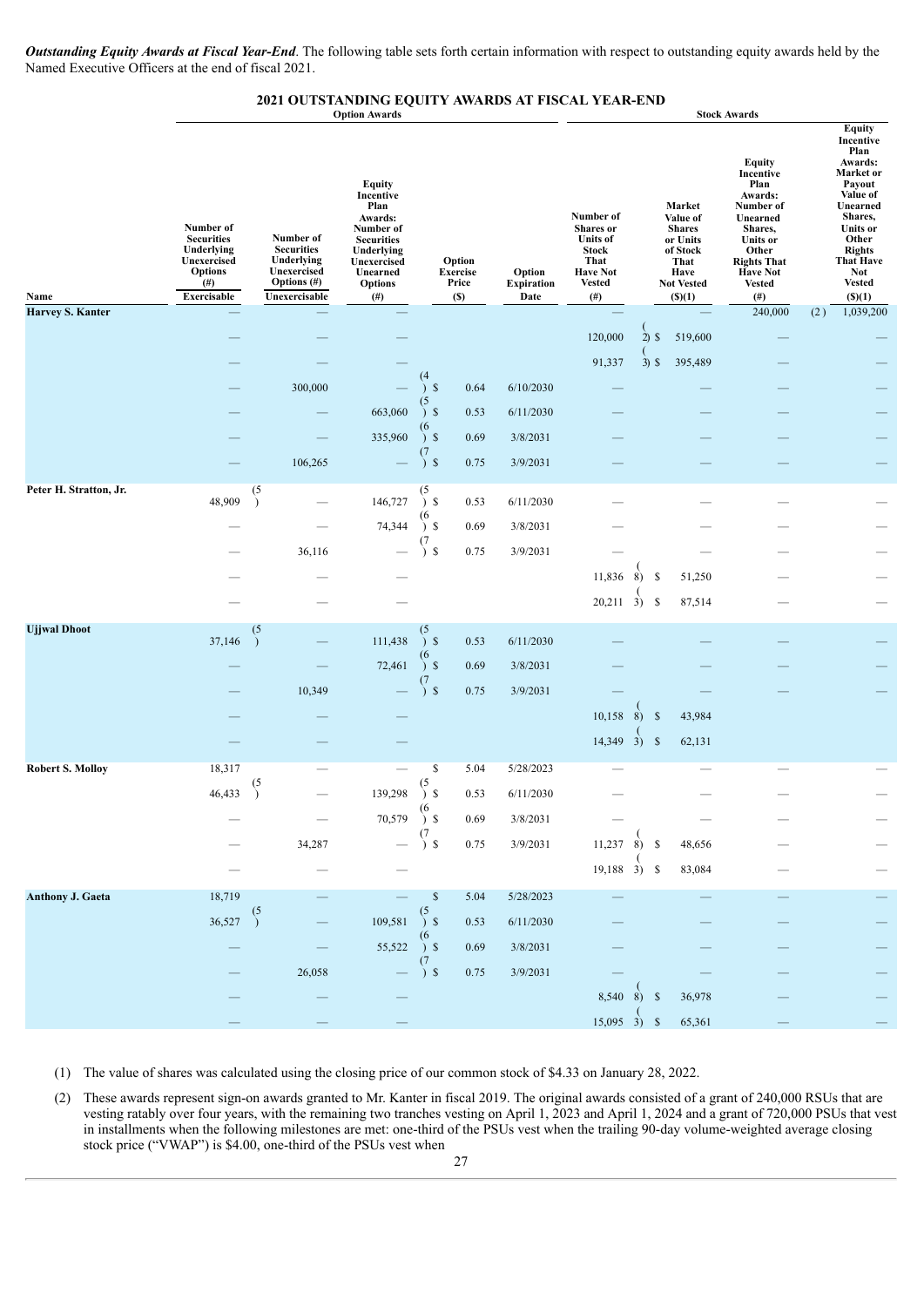the VWAP is \$6.00 and one-third when the VWAP is \$8.00. The first two tranches of the PSUs vested in fiscal 2021. The remaining 240,000 PSUs will expire on April 1, 2023 if the \$8.00 VWAP is not achieved.

- (3) These awards represent the unvested portion of RSUs granted on August 7, 2019 in connection with our 2019-2021 LTIP. These awards vest in two remaining tranches on April 1, 2022 and April 1, 2023.
- (4) This award represents a discretionary grant of stock options to Mr. Kanter in fiscal 2020 that originally vested in three equal tranches. The remaining two tranches vest on April 1, 2022 and April 1, 2023.
- (5) These awards represent stock options granted on June 11, 2020 in connection with the time-based portion of our 2020-2022 LTIP. The awards vest in four equal tranches on June 11, 2021, April 1, 2022, April 1, 2023 and April 1, 2024.
- (6) These awards represent stock options granted on March 8, 2021 in connection with the time-based portion of our 2021-2023 LTIP. The awards vest in four equal tranches on April 1, 2022, April 1, 2023, April 1, 2024 and April 1, 2025.
- (7) These awards represent a discretionary grant of stock options on March 9, 2021 to Mr. Kanter and all the-active members of management who were participants in the 2018-2020 LTIP. The awards vest in three equal tranches on March 9, 2022, March 9, 2023 and March 9, 2024.
- (8) These awards represent the unvested portion of RSUs granted on October 24, 2018 in connection with our 2018-2020 LTIP, except with respect to Mr. Dhoot for which awards were granted on December 16, 2019. The remaining awards vested on April 1, 2022.

*Option Exercises and Stock Vested Table.* The following table sets forth information for the Named Executive Officers with respect to the exercise of option awards and the vesting of stock awards during fiscal 2021.

## **2021 OPTION EXERCISES AND STOCK VESTED**

|                        | <b>Option Awards</b>                                       |                                                       |           | <b>Stock Awards</b>                                   |   |                                               |  |
|------------------------|------------------------------------------------------------|-------------------------------------------------------|-----------|-------------------------------------------------------|---|-----------------------------------------------|--|
| Name                   | <b>Number of shares</b><br>Acquired<br>on Exercise<br>(# ) | <b>Value Realized</b><br>on Exercise<br>$($ \$ $)(1)$ |           | <b>Number of shares</b><br><b>Vested</b><br>$(\#)(2)$ |   | <b>Value Realized</b><br>on Vesting<br>(5)(1) |  |
| Harvey S. Kanter       | 371,020                                                    |                                                       | 1,979,588 | 585,669                                               |   | 3,465,202                                     |  |
| Peter H. Stratton, Jr. | 33,816                                                     |                                                       | 95,361    | 21,942                                                |   | 26,330                                        |  |
| Ujiwal Dhoot           | $\hspace{0.05cm}$                                          |                                                       |           | 17,331                                                | S | 20,797                                        |  |
| Robert S. Molloy       | 36,634                                                     |                                                       | 84,625    | 20,832                                                |   | 24,998                                        |  |
| Anthony J. Gaeta       |                                                            |                                                       |           | 16,087                                                |   | 19.304                                        |  |

- (1) The "Value Realized on Vesting" is the market price of the underlying security on the date of vesting. The value realized is for informational purposes only and does not purport to represent that such individual actually sold the underlying shares, or that the underlying shares were sold on the date of exercise. Furthermore, such value realized does not take into consideration individual income tax consequences.
- (2) The stock awards that vested during fiscal 2021 include the time-based awards granted under the 2018-2020 LTIP and 2019-2021 LTIP. The number of shares vested for Mr. Kanter also includes shares that vested pursuant to sign-on awards, including 480,000 performance stock units which vested during fiscal 2021 as a result of the Company's VWAP achieving \$4.00 and \$6.00 per share.

#### **Pension Benefits**

None of our Named Executive Officers was a participant in any pension plan and, therefore, none has accumulated benefits.

#### **Non-Qualified Deferred Compensation**

We do not offer to our executive officers or employees any defined contribution or similar plan that provides for the deferral of compensation on a basis that is not tax-qualified. We offer a 401(k) savings plan to all of our employees eligible to participate, as further described below.

#### **401(k) Plan**

The Company has one defined contribution plan, the Destination XL Group, Inc. 401(k) Savings Plan (the "401(k) Plan"). Employees who are 21 years of age or older are eligible to make deferrals after 6 months of employment and are eligible to receive a match from the Company after one year of employment and 1,000 hours. Our Named Executive Officers are eligible to participate in the 401(k) Plan, and the amount of any Company match to our Named Executive Officers is set forth above in the "*All Other Compensation*" table.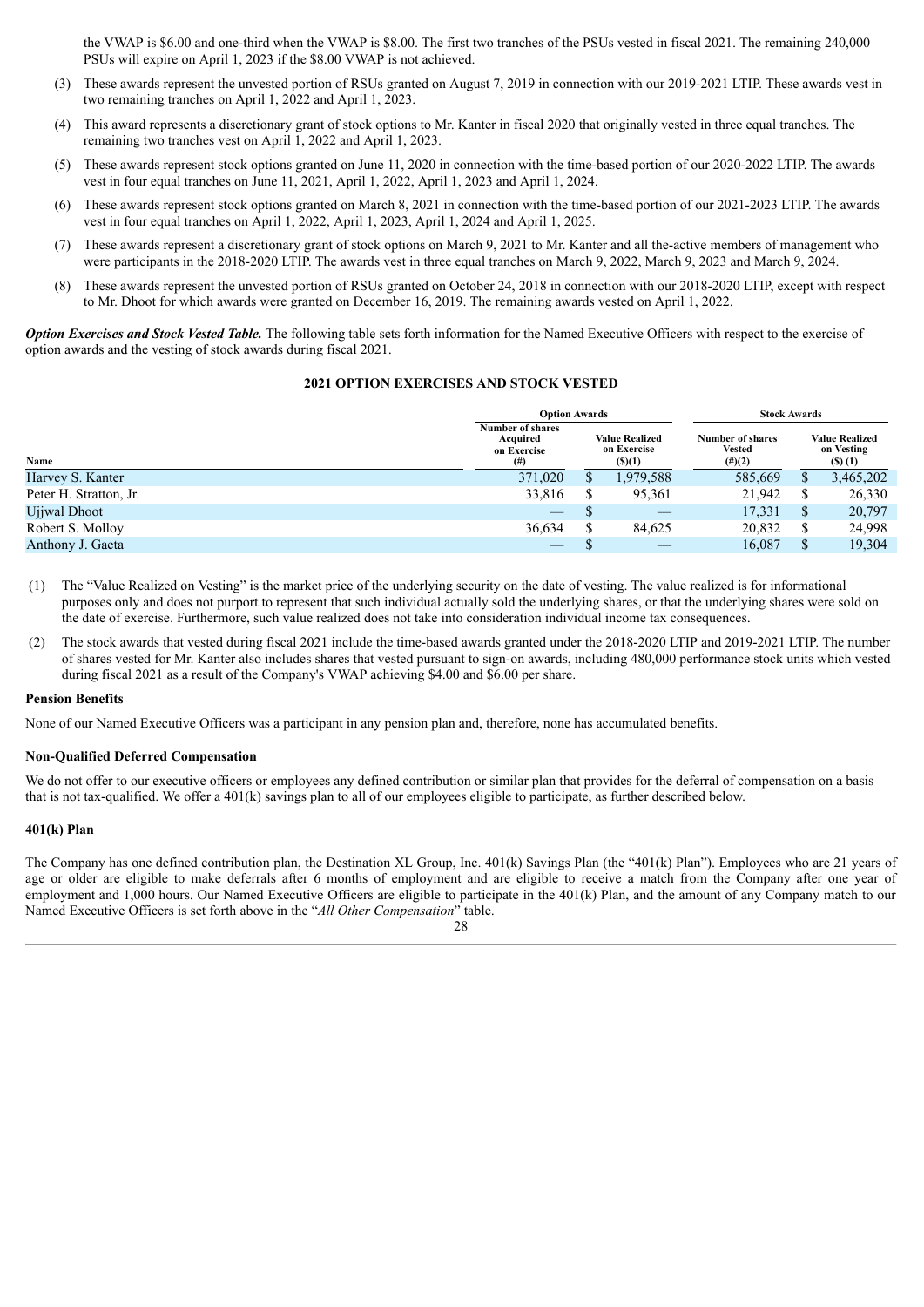In fiscal 2018, the Board ratified and approved the recommendation of the Company's management team to suspend employer contributions to the 401(k) Plan, for the period from July 1, 2018 until December 31, 2019 and resumed its QACA status for the 2020 plan year. For the 2021 plan year, the Company suspended its QACA safe harbor and, while not required, the Company made a discretionary employer match for 2021. The Company has resumed its QACA safe harbor status for fiscal 2022.

## **Director Compensation**

The Compensation Committee is responsible for reviewing and making recommendations to our Board with respect to the compensation paid to our nonemployee directors.

The Company's Non-Employee Director Compensation Plan, as amended to date, sets forth the compensation to be paid to our non-employee directors, including in the form of equity. The plan also permits the Company's non-employee directors to acquire shares of the Company's common stock at fair market value by voluntarily electing to receive shares of common stock in lieu of cash fees for service as a director, and currently, there are 1.5 million shares authorized for issuance under the plan for this purpose. The plan is a stand-alone plan and is not a sub-plan under our 2016 Incentive Compensation Plan (the "2016 Plan"). Accordingly, shares issued under the plan for voluntary elections to receive shares of common stock in lieu of cash fees do not reduce the shares available for issuance under the 2016 Plan. However, as described below, beginning in fiscal 2022, directors will be required to receive up to 60% of their annual retainer in the form of shares of our common stock, which shares will come from the 2016 Plan. At January 29, 2022, 797,090 shares remained available for future issuance under the plan to directors that voluntarily elect to receive such shares in lieu of cash fees in accordance with the terms of the plan. We believe that our Non-Employee Director Compensation Plan will support our ongoing efforts to attract and retain exceptional directors to provide strategic guidance to our Company. We believe that the total compensation that our non-employee directors receive is in line with our current peer group.

## *Director Compensation in Fiscal 2021*

Our non-employee directors were compensated under the plan as follows in fiscal 2021:

- each independent director received a quarterly retainer of \$30,000;
- the Chairman of the Board or Lead Director, as applicable, received a quarterly retainer of \$5,000;
- the Chairperson of the Audit Committee received a quarterly retainer of \$2,500; and
- the Chairperson of each other Board committee received a quarterly retainer of \$1,250.

For fiscal 2021, non-employee directors were not required to elect 50% of their annual retainer in equity as was previously required under the terms of the plan. The decision to temporarily suspend this requirement was made to preserve the shares available for grant under the 2016 Plan, which is used to support the Company's employee incentive programs. The terms of the plan in place for fiscal 2021 also limited the number of shares that could be issued each quarter to 250,000 shares (with any shortfall satisfied in cash), removed the requirement for directors to take 50% of their annual retainer in equity and removed the ability for directors to elect deferred stock.

## *Changes to Non-Employee Director Compensation Plan for Fiscal 2022*

In November 2021, the Compensation Committee engaged Segal to conduct a study comparing the Company's non-employee director compensation, including pay mix and pay practices, to the Company's proxy peers and similarly situated organizations. Based on the results of that study, in December 2021, the Compensation Committee recommended, and the Board of Directors approved, amendments to the Non-Employee Director Compensation Plan that are effective beginning in fiscal 2022. The plan was amended to, among other things, add a minimum equity ownership requirement that requires each director to receive at least 60% of their annual retainers in shares of common stock until the value of their equity ownership is equal to at least three times the annual retainer. Any shares issued to satisfy the minimum equity ownership requirement will be issued under the 2016 Plan, any additional equity will be satisfied under the Non-Employee Director Compensation Plan and the maximum number of shares that can be issued in any quarter pursuant to the plan remains limited to 250,000 shares in the aggregate. In addition, compensation paid to directors was amended, such that beginning in fiscal 2022, nonemployee directors will receive the following compensation: (i) a retainer equal to \$33,750 per fiscal quarter, (ii) a fee equal to \$10,000 per fiscal quarter for the Board Chair/Lead Director, (iii) a fee equal to \$5,000 per fiscal quarter for the chairperson of the audit committee, and (iv) a fee equal to \$2,500 per fiscal quarter for the chairperson of any of the Board's other committees.

## *Director Compensation Table*

The following table sets forth the compensation paid to our directors during fiscal 2021. Ms. Rubin become a director on April 14, 2021 and Ms. Bauza became a director on December 17, 2021. Mr. Kanter is not included in the following table as he is a Named Executive Officer and, accordingly, received no compensation for his services as a director. Compensation earned by Mr. Kanter is included above in the "*Summary Compensation Table.*"

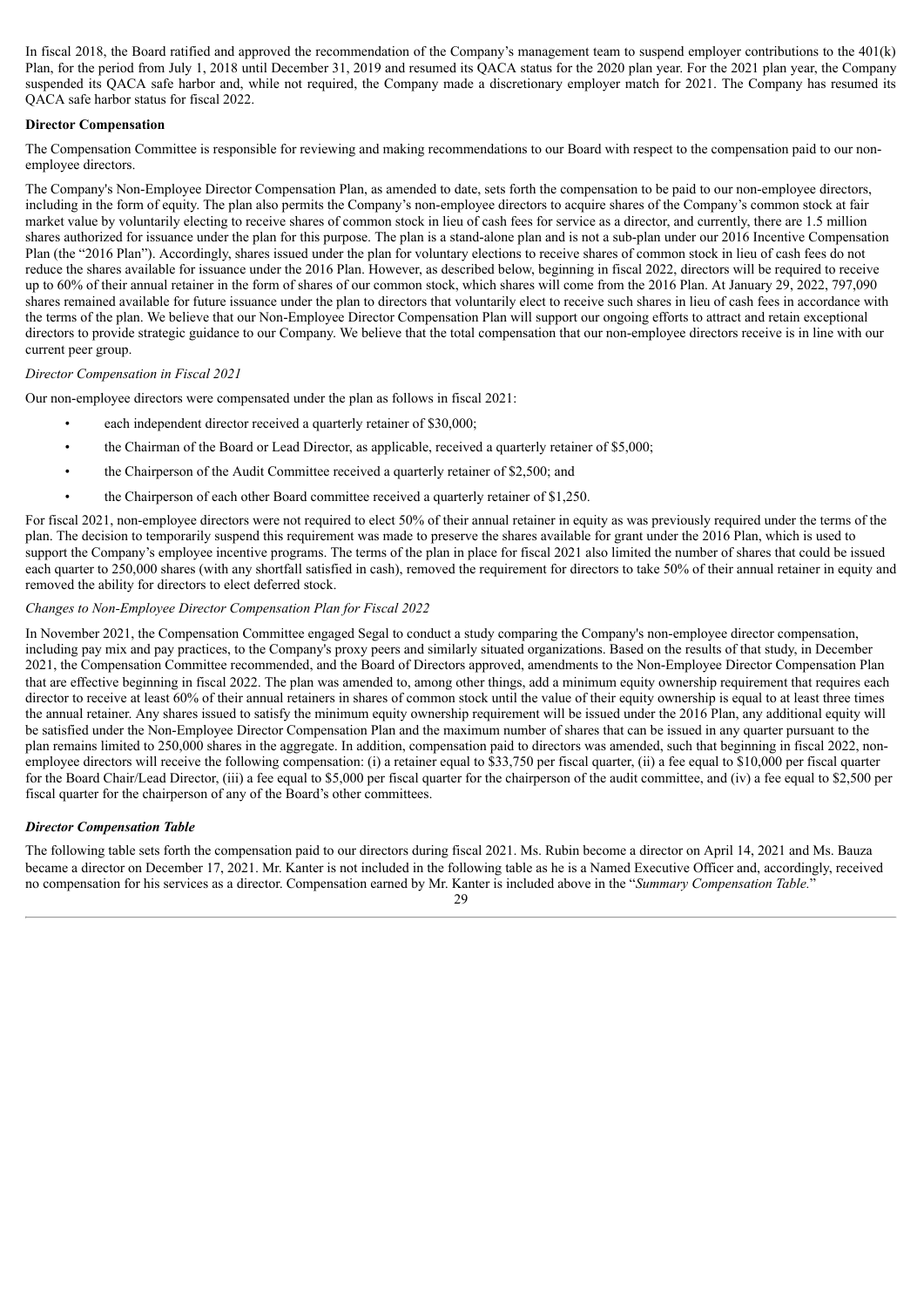## **2021 DIRECTOR COMPENSATION TABLE**

| Name                                 | <b>Fees Earned or</b><br>Paid in Cash<br>$($ (\$)(1) |         | <b>Stock</b><br>Awards<br>$($ (\$) $(2)$ | Option<br>Awards<br>(S)(3) | All Other<br>Compensation<br>$\bf(5)$ | Total<br>(S) |
|--------------------------------------|------------------------------------------------------|---------|------------------------------------------|----------------------------|---------------------------------------|--------------|
| Lionel F. Conacher, Chairman         |                                                      | 75,000  | 75,000                                   |                            |                                       | 150,000      |
| Jack Boyle                           |                                                      | 31,250  | 93,750                                   |                            |                                       | 125,000      |
| Carmen R. Bauza                      |                                                      | 14,333  |                                          |                            |                                       | 14,333       |
| Willem Mesdag                        |                                                      |         | 125.000                                  |                            |                                       | 125,000      |
| Mitchell S. Presser, former director |                                                      | 1.717   | 62,500                                   |                            |                                       | 64.217       |
| <b>Ivy Ross</b>                      |                                                      | 104,500 | 18,000                                   |                            |                                       | 122,500      |
| Elaine K. Rubin                      |                                                      | 95,667  |                                          |                            |                                       | 95,667       |
|                                      |                                                      |         |                                          |                            |                                       |              |

- (1) For fiscal 2021, Messrs. Mesdag and Presser elected to receive all compensation in unrestricted shares of common stock. Mr. Presser received a cash payment for the pro-rated third quarter retainer. Mr. Conacher elected to receive 50% of his compensation in unrestricted shares of common stock and 50% in cash. Mr. Boyle elected to receive 75% of his compensation in unrestricted shares of common stock and 25% in cash. Ms. Ross elected to receive 85% of her compensation in cash and 15% in stock. Pursuant to the Non-Employee Director Compensation Plan, because Mses. Bauza and Rubin joined the Board during fiscal 2021 and were not able to make elections they both received all compensation in cash. The number of shares issued as payment for an earned director fee is determined by taking the director fee earned and dividing by the consolidated closing price of our common stock on the grant date. Payments are made at the beginning of each quarter, with the grant date being the first business day of each respective quarter.
- (2) Represents the portion of each director's compensation that was paid in the form of equity through the issuance of unrestricted shares of common stock.
- (3) There were no stock option grants to any of the directors in fiscal 2021. The following directors had the respective number of stock options outstanding at January 29, 2022: Mr. Boyle: 15,000; Mr. Conacher: 15,000; Mr. Mesdag: 15,000; and Ms. Ross: 15,000.

## **Compensation Committee Interlocks and Insider Participation**

None of the members of the Compensation Committee who served on the Compensation Committee during fiscal 2021 was at any time during fiscal 2021 or at any other time an officer or employee of our Company. During fiscal 2021, none of our executive officers served as a member of the board of directors or compensation committee of any other entity that had one or more executive officers serving as a member of our Board or Compensation Committee.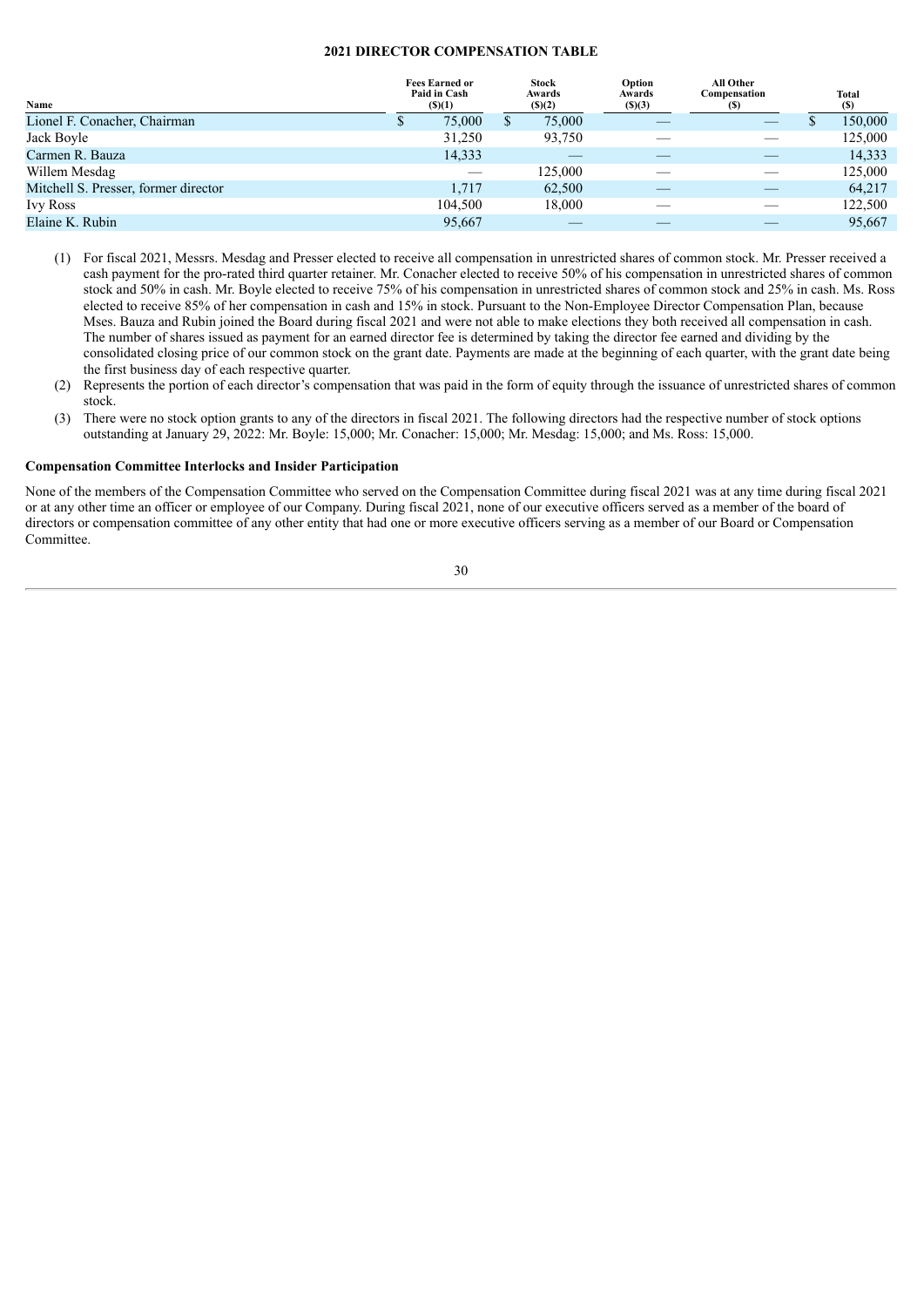#### <span id="page-30-0"></span>**Item 12.** *Security Ownership of Certain Beneficial Owners and Management and Related Stockholder Matters*

## **Security Ownership of Certain Beneficial Owners**

The following table sets forth certain information with respect to persons known to us to be the beneficial owners of more than five percent of the issued and outstanding shares of our common stock as of May 13, 2022. We were informed that, except as indicated, each person has sole voting and investment power with respect to all shares of our common stock shown as beneficially owned by such person, subject to community property laws where applicable.

| <b>Name and Address of Beneficial Owner</b>                                                    | <b>Number of Shares</b><br><b>Beneficially Owned</b> | <b>Percent of Class</b><br>(1) |
|------------------------------------------------------------------------------------------------|------------------------------------------------------|--------------------------------|
| AWM Investment Company, Inc.<br>c/o Special Situations Funds<br>527 Madison Avenue, Suite 2600 | $10,970,434$ (2)                                     | $17.4\%$                       |
| New York, New York 10022                                                                       |                                                      |                                |
| Seymour Holtzman<br>100 N Wilkes Barre Blvd.<br>Wilkes Barre, PA 18702                         | $4,469,018$ (3)                                      | $7.0\%$                        |

- (1) Beneficial ownership is determined in accordance with the rules of the SEC and generally includes voting or investment power with respect to securities. In computing the number of shares beneficially owned by a person and the percentage ownership of that person, shares of our common stock subject to options and warrants held by that person that are currently exercisable, or that become exercisable within 60 days, and shares of deferred stock are deemed outstanding. Such shares, however, are not deemed outstanding for the purpose of computing the percentage ownership of any other person. Percentage ownership is based on 63,646,745 shares of our common stock outstanding as of May 13, 2022.
- (2) Based on a Form 4 filed on April 21, 2022. AWM Investment Company, Inc. is the investment adviser to Special Situations Fund III QP, L.P. ("SSFQP"), Special Situations Cayman Fund, L.P. ("SSCF") and Special Situations Private Equity Fund, L.P. ("SSPE," and together with SSFQP and SSCF, "the Funds"). Of the shares reflected in the table, (i) 6,578,108 shares are held directly by SSFQP, (ii) 2,231,647 shares are held directly by SSCF and (iii) 2,160,679 shares are held directly by SSPE. As the investment adviser to the Funds, AWM holds sole voting and investment power over these shares.
- (3) Based on Amendment No. 62 to Schedule 13D dated August 5, 2021. Of these shares, 339,594 shares are held by Jewelcor Management, Inc. Mr. Holtzman is the chairman, chief executive officer and president and, together with his wife, indirectly, the majority shareholder of Jewelcor Management, Inc.

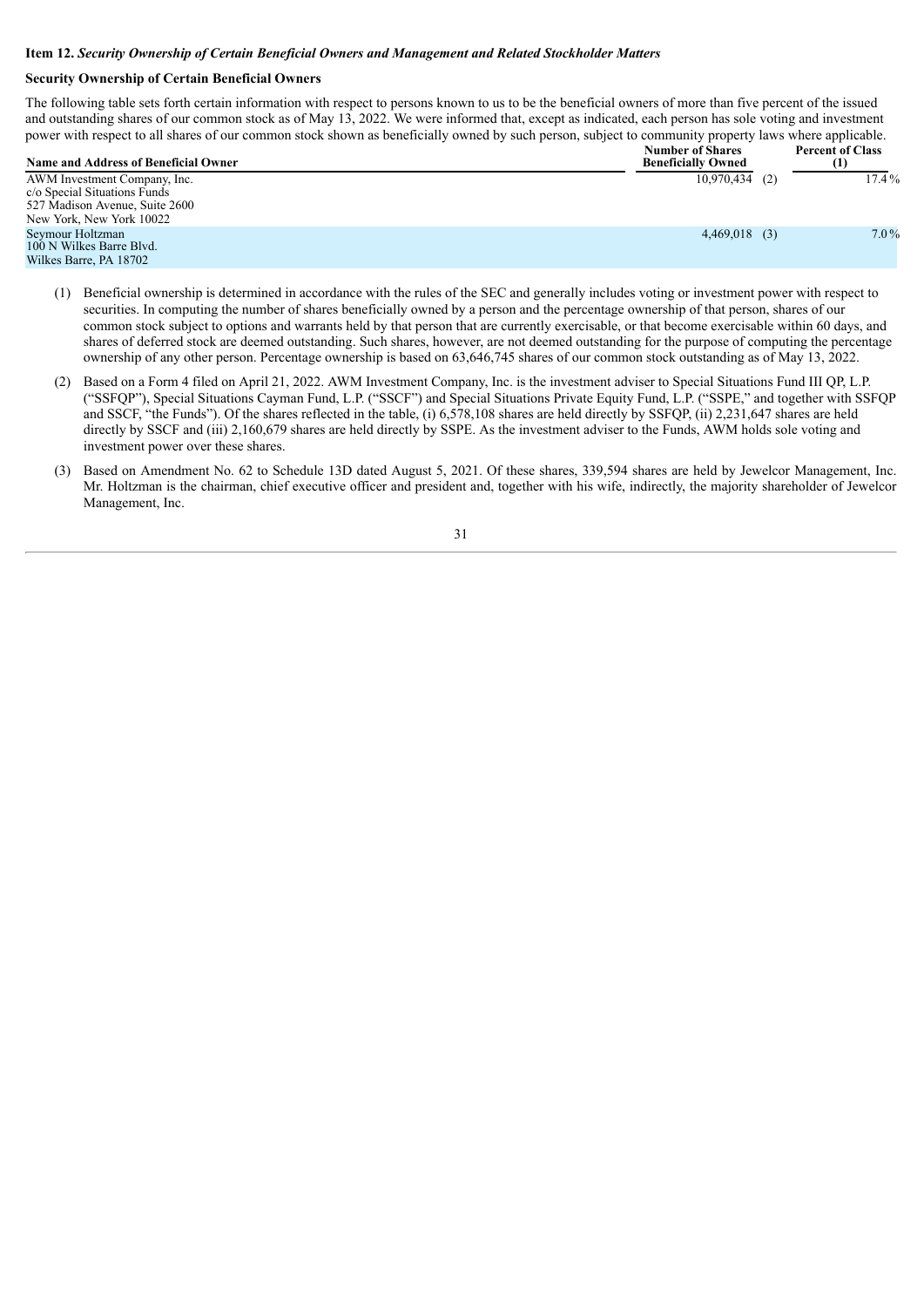#### **Security Ownership of Management**

The following table sets forth certain information as of May 13, 2022, with respect to our directors, our Named Executive Officers (as defined above under "*Executive Compensation*") and our directors and executive officers as a group. Except as indicated, each person has sole voting and investment power with respect to all shares of our common stock shown as beneficially owned by such person, subject to community property laws where applicable.

| <b>Name and Title</b>                                           | <b>Number of Shares</b><br><b>Beneficially Owned</b> |     | <b>Percent of Class</b><br>(1) |
|-----------------------------------------------------------------|------------------------------------------------------|-----|--------------------------------|
| Lionel F. Conacher                                              | 358,069 (2)                                          |     | $\ast$                         |
| Chairman of the Board                                           |                                                      |     |                                |
| Harvey S. Kanter                                                | 804,519 (3)                                          |     | $1.3\%$                        |
| President and Chief Executive Officer and Director              |                                                      |     |                                |
| Peter H. Stratton, Jr.                                          | $307,413$ (4)                                        |     | $\ast$                         |
| Executive Vice President, Chief Financial Officer and Treasurer |                                                      |     |                                |
| Ujjwal Dhoot                                                    | $162,765$ (5)                                        |     | $\ast$                         |
| Chief Marketing Officer                                         |                                                      |     |                                |
| Robert S. Molloy                                                | 388,886 (6)                                          |     | $\ast$                         |
| General Counsel and Secretary                                   |                                                      |     |                                |
| Anthony J. Gaeta                                                | 257,659 (7)                                          |     | $\ast$                         |
| Chief Stores Officer                                            |                                                      |     |                                |
| Jack Boyle, Director                                            | $476,315$ (2)                                        |     | $\ast$                         |
| Carmen R. Bauza, Director                                       | 8,766                                                |     | $\ast$                         |
| Willem Mesdag, Director                                         | 3,000,997                                            | (8) | $4.7\%$                        |
| Ivy Ross, Director                                              | 209,395                                              | (2) |                                |
| Elaine K. Rubin, Director                                       | 54,610                                               |     | $\ast$                         |
| Directors and executive officers as a group (15 persons)        | 6,806,159                                            | (9) | $10.5\%$                       |

\* Less than 1%

- (1) Beneficial ownership is determined in accordance with the rules of the SEC and generally includes voting or investment power with respect to securities. In computing the number of shares beneficially owned by a person and the percentage ownership of that person, shares of our common stock subject to options and warrants held by that person that are currently exercisable, or that become exercisable within 60 days, and shares of deferred stock are deemed outstanding. Such shares, however, are not deemed outstanding for the purpose of computing the percentage ownership of any other person. Percentage ownership is based on 63,646,745 shares of our common stock outstanding as of May 13, 2022.
- (2) Includes 15,000 shares subject to stock options exercisable within 60 days.
- (3) Includes 490,432 shares subject to stock options exercisable within 60 days.
- (4) Includes 128,442 shares subject to stock options exercisable within 60 days.
- (5) Includes 95,856 shares subject to stock options exercisable within 60 days.
- (6) Includes 140,257 shares subject to stock options exercisable within 60 days.
- (7) Includes 114,340 shares subject to stock options exercisable within 60 days.
- (8) Includes 15,000 shares subject to stock options exercisable within 60 days and 435,568 shares of deferred stock receivable upon Mr. Mesdag's separation from the Board. Mr. Mesdag is the president, sole executive officer, sole director and sole shareholder of Red Mountain Capital Management, Inc. With the exception of the stock options and deferred stock, all shares are held by Red Mountain Partners, L.P. and Red Mountain Capital Partners, LLC. By virtue of his direct or indirect control of Red Mountain Partners, L.P. and Red Mountain Capital Partners, LLC, Mr. Mesdag is deemed to beneficially own all of the securities held by Red Mountain Partners, L.P. and Red Mountain Capital Partners, LLC. With the exception of the stock options and deferred stock, these shares are held in a margin account. There are currently no margin borrowings on the account, nor have there ever been, and the shares are not otherwise pledged.

32

(9) Includes 1,393,152 shares subject to stock options exercisable within 60 days and 435,568 shares of deferred stock.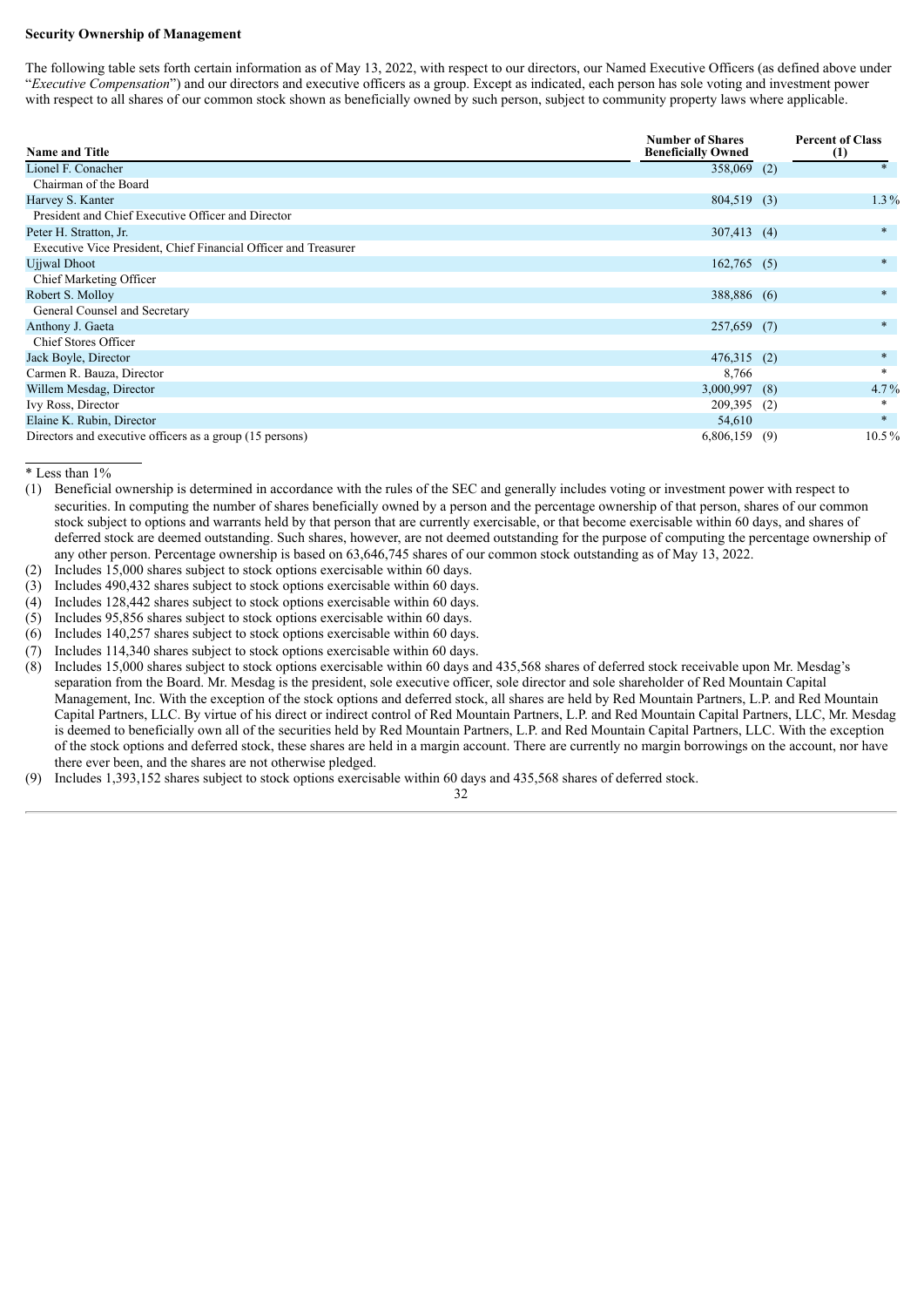## **EQUITY COMPENSATION PLAN INFORMATION**

The following is a summary of information with respect to our equity compensation plans as of January 29, 2022:

| Number of securities to be<br>issued upon exercise of<br>outstanding options,<br>warrants and rights<br>(a) | Weighted-average<br>exercise price of<br>outstanding<br>options, warrants<br>and rights<br>(b) |      | <b>Number of securities</b><br>remaining available for<br>future issuance under<br>equity compensation plans<br>(excluding securities)<br>reflected in column (a))<br>(c) |
|-------------------------------------------------------------------------------------------------------------|------------------------------------------------------------------------------------------------|------|---------------------------------------------------------------------------------------------------------------------------------------------------------------------------|
|                                                                                                             |                                                                                                |      |                                                                                                                                                                           |
| 5,812,409                                                                                                   |                                                                                                | 0.90 | 4,800,386                                                                                                                                                                 |
|                                                                                                             |                                                                                                |      | 767,090                                                                                                                                                                   |
| 5,812,409                                                                                                   |                                                                                                | 0.90 | 5,567,476                                                                                                                                                                 |
|                                                                                                             |                                                                                                |      |                                                                                                                                                                           |

(1) Includes 4,621,550 outstanding stock options, 515,291 outstanding RSUs, 240,000 outstanding PSUs and 435,568 outstanding deferred stock awards.

(2) The weighted-average exercise price is calculated solely based upon outstanding stock options and excludes RSUs, PSUs and deferred stock awards.

(3) Pursuant to the Non-Employee Director Compensation Plan, we have 1,500,000 shares authorized for stock issuances in lieu of cash director fees, of which 767,090 shares were available at January 29, 2022.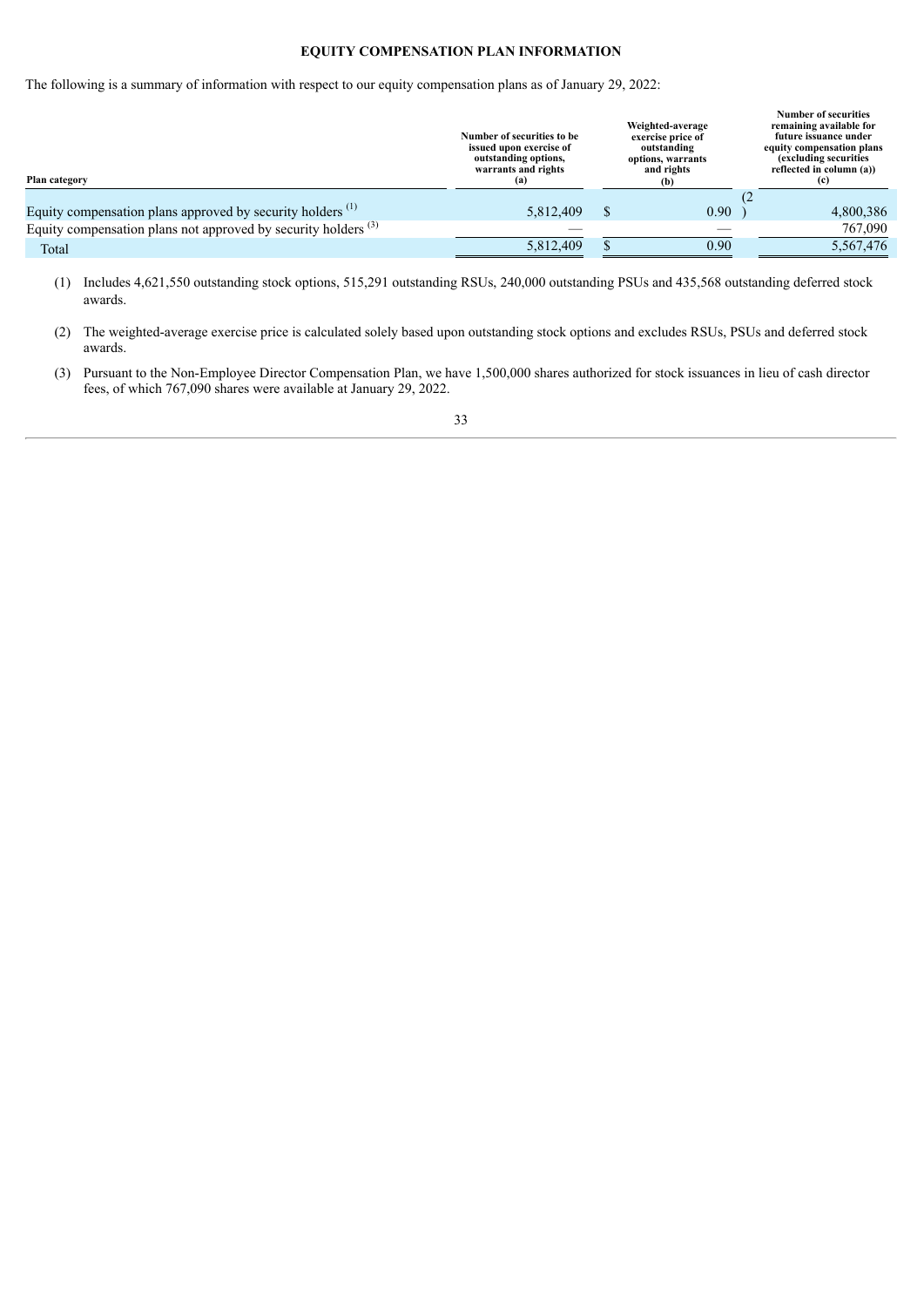### <span id="page-33-0"></span>**Item 13.** *Certain Relationships and Related Transactions, and Director Independence*

### *Review, Approval or Ratification of Transactions with Related Persons*

Pursuant to its charter, the Audit Committee reviews all related-party transactions on an ongoing basis and, to the extent required by the Sarbanes−Oxley Act of 2002, the SEC or Nasdaq, all such transactions must be approved by the Audit Committee except as otherwise delegated by the Audit Committee to another independent body of the Board.

## *Director Independence*

Our Board is currently comprised of seven members, all of whom are independent, under the rules for Nasdaq, other than Mr. Kanter, the Company's CEO.

## <span id="page-33-1"></span>**Item 14.** *Principal Accountant Fees and Services*

The Audit Committee engaged KPMG LLP to serve as our independent registered public accounting firm during the fiscal year ended January 29, 2022. KPMG LLP has served as the Company's independent registered public accounting firm since June 6, 2013.

#### **Principal Accounting Fees and Services**

The following table sets forth the fees accrued or paid to the Company's independent registered accounting firm for the fiscal years ended January 29, 2022 ("fiscal 2021") and January 30, 2021 ("fiscal 2020"):

|                           |   | Fiscal 2021 | <b>Fiscal 2020</b> |         |  |
|---------------------------|---|-------------|--------------------|---------|--|
| Audit Fees (1)            | Φ | .060.500    | Φ                  | 730,000 |  |
| <b>Audit-Related Fees</b> |   |             |                    |         |  |
| Tax Fees $(2)$            |   | 100,000     |                    | 100,000 |  |
| All Other Fees (3)        |   | .780        |                    | 1,780   |  |
| <b>Total Fees</b>         |   | .162,280    |                    | 831,780 |  |

- (1) Audit Fees related to professional services rendered in connection with the audits of our financial statements included in our Annual Reports on Form 10-K for fiscal 2021 and fiscal 2020, services performed related to compliance with Section 404 of the Sarbanes-Oxley Act of 2002 for fiscal 2021, reviews of the financial statements included in each of our Quarterly Reports on Form 10-Q for fiscal 2021 and fiscal 2020, and services normally provided by the independent auditor in connection with statutory and regulatory filings in both fiscal years.
- (2) Tax fees related to professional services rendered in connection with income tax return preparation and compliance services.
- (3) All Other Fees related to an annual fee for access to an online accounting research tool.

#### **Pre-Approval of Services by Independent Auditors**

The Audit Committee has adopted a policy governing the provision of audit and non-audit services by our independent registered public accounting firm. Pursuant to this policy, the Audit Committee will consider annually and approve the provision of audit services (including audit review and attest services) by our independent registered public accounting firm and consider and pre-approve the provision of certain defined permitted non-audit services within a specified dollar limit. It will also consider on a case-by-case basis and approve specific engagements that do not fit within the definition of pre-approved services or established fee limits, if appropriate.

The policy provides that any proposed engagement that does not fit within the definition of a pre-approved service or is not within the fee limits must be presented to the Audit Committee for consideration at its next regular meeting or to the Chair of the Audit Committee in time-sensitive cases. The Audit Committee will regularly review summary reports detailing all services (and related fees and expenses) being provided to us by the independent registered public accounting firm.

All of the services provided in fiscal 2021 and fiscal 2020 under Audit Fees, Tax Fees and All Other Fees were pre-approved by the Audit Committee.

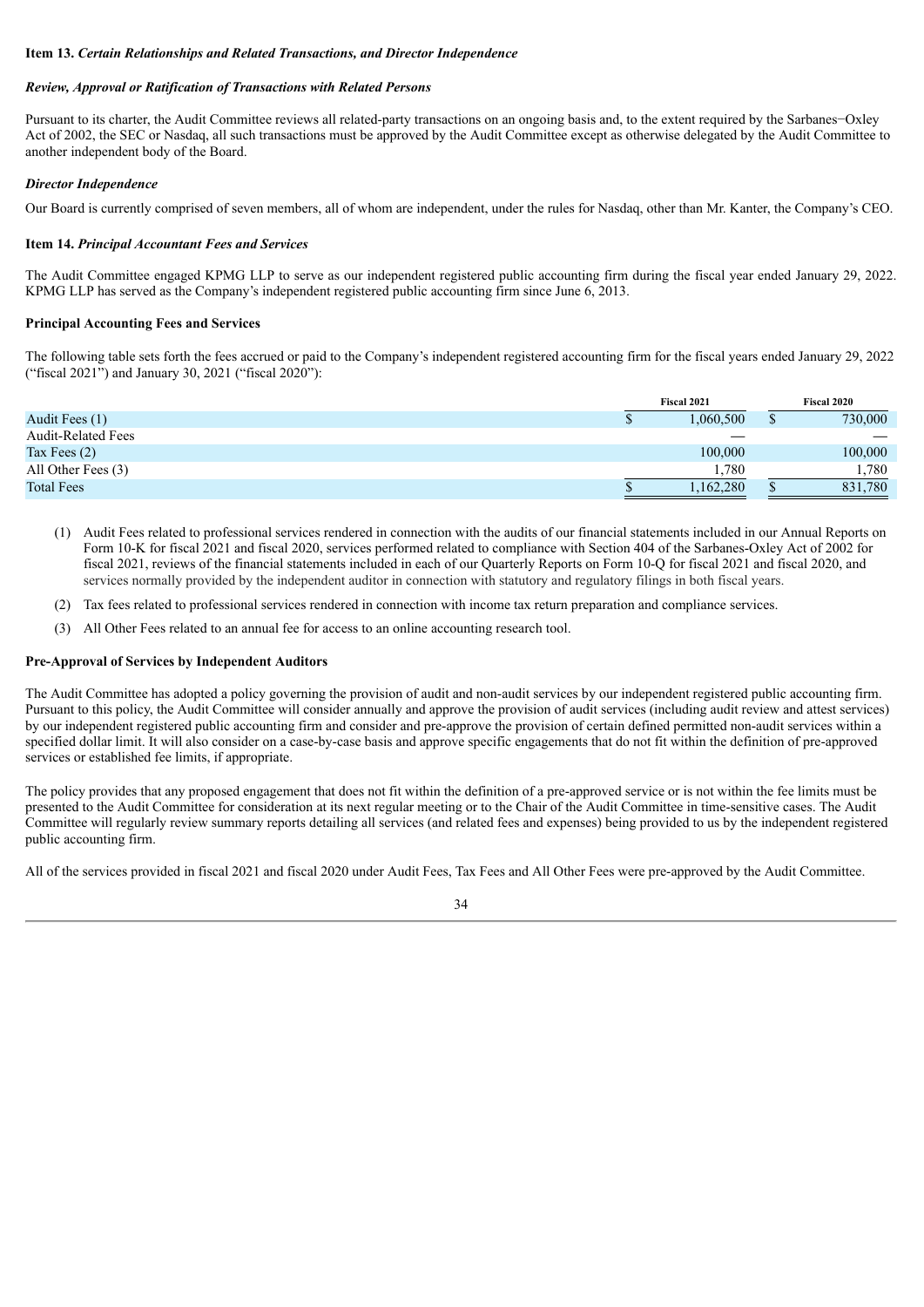## **PART IV.**

## <span id="page-34-0"></span>**Item 15.** *Exhibits and Financial Statement Schedules*

*15(a)(3) Exhibits*

## **Index to Exhibits**

- 31.1 [Certification](#page-36-0) of Chief Executive Officer of the Company pursuant to Rule 13a-14(a) under the Securities Exchange Act of 1934.
- 31.2 [Certification](#page-37-0) of Chief Financial Officer of the Company pursuant to Rule 13a-14(a) under the Securities Exchange Act of 1934.
- 104 Cover Page Interactive Data File – The cover page interactive data file does not appear in the interactive data file because its XBRL tags are embedded within the Inline XBRL document.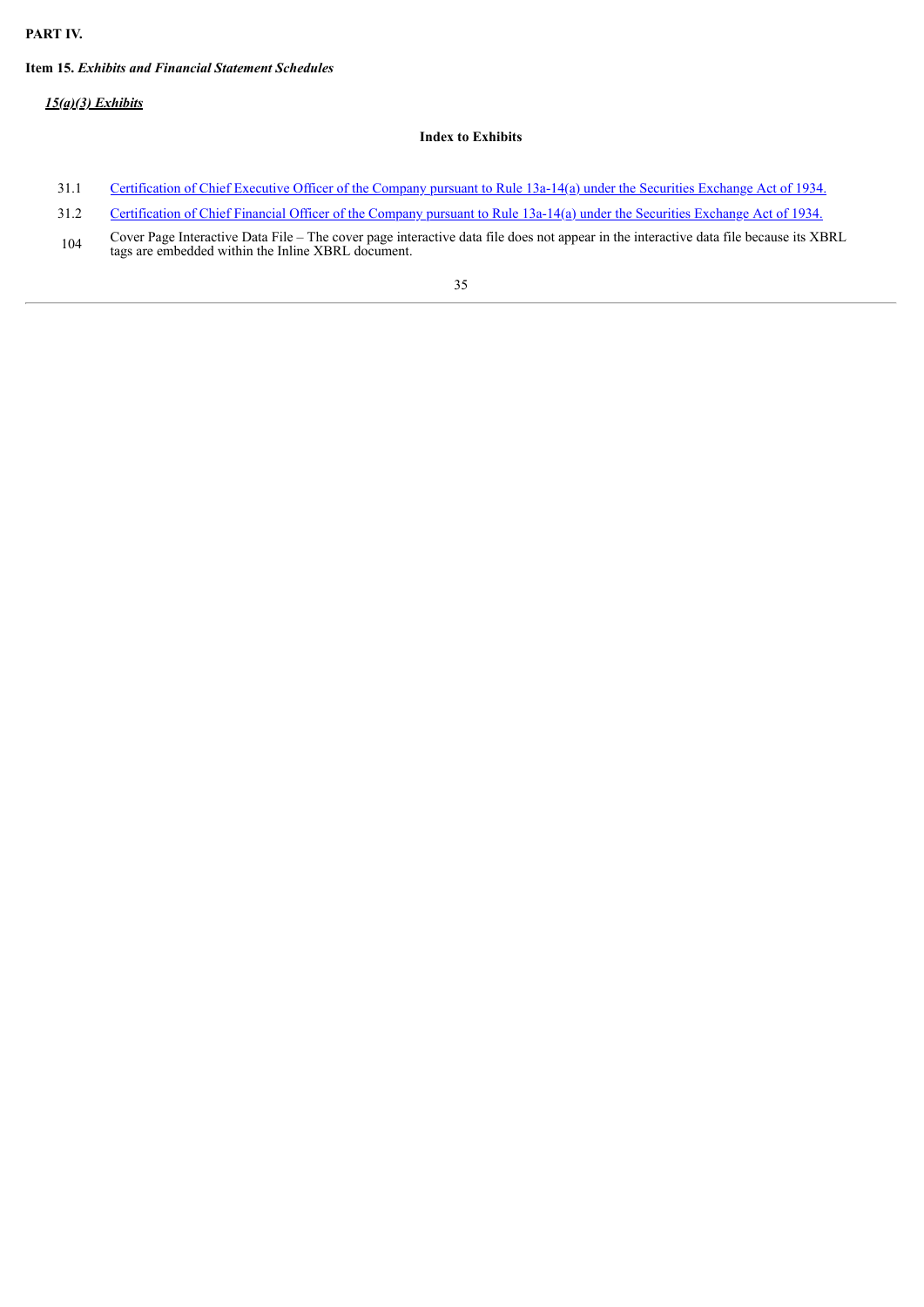## **SIGNATURES**

<span id="page-35-0"></span>Pursuant to the requirements of Section 13 or 15(d) of the Securities Exchange Act of 1934, the registrant has duly caused this report to be signed on its behalf by the undersigned, thereunto duly authorized.

DESTINATION XL GROUP, INC.

May 31, 2022 By: /s/ HARVEY S. KANTER

Harvey S. Kanter President and Chief Executive Officer

/s/ PETER H. STRATTON, JR. Peter H. Stratton, Jr. Executive Vice President, Chief Financial Officer and Treasurer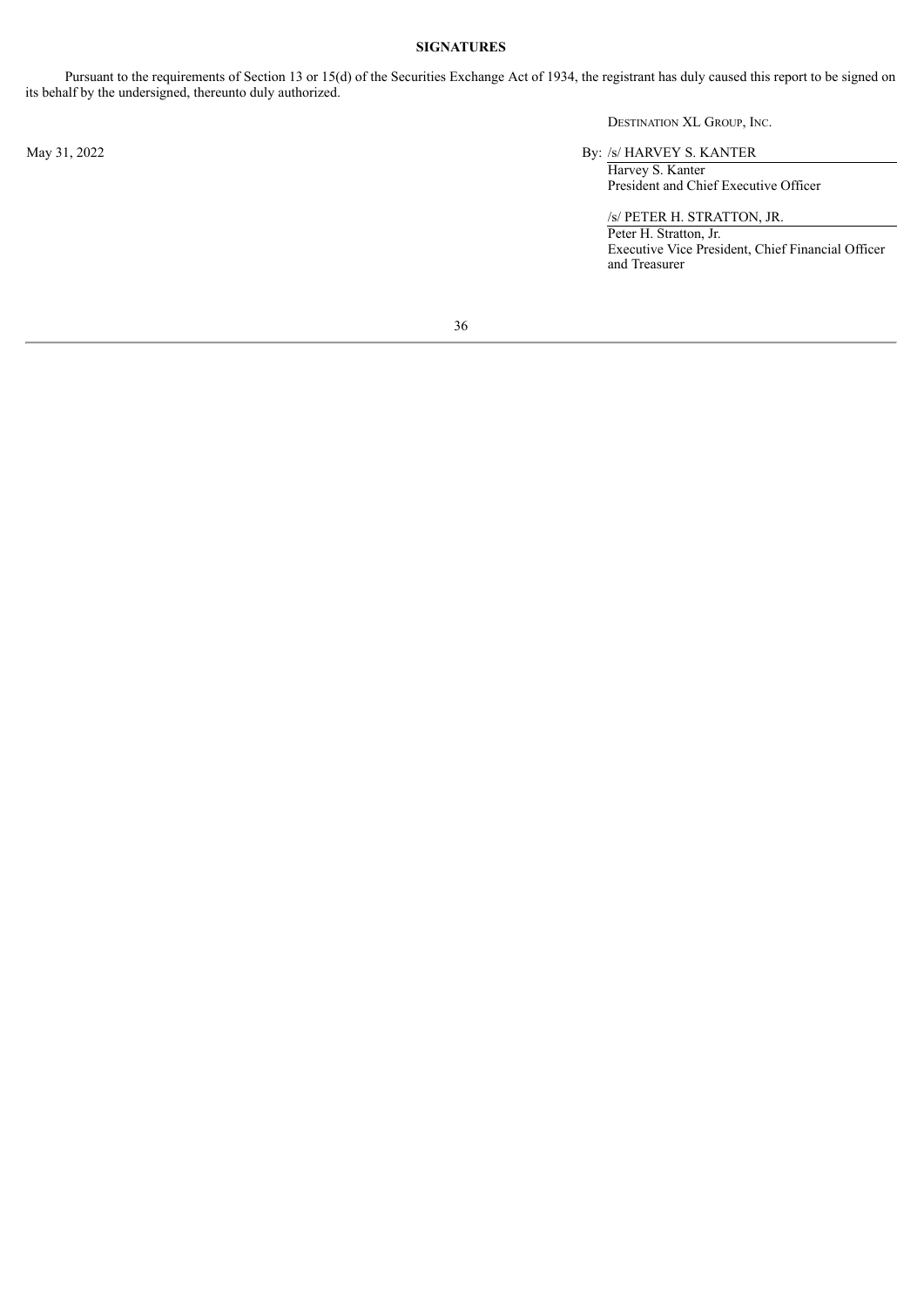## **PRINCIPAL EXECUTIVE OFFICER CERTIFICATION**

<span id="page-36-0"></span>I, Harvey S. Kanter, certify that:

1. I have reviewed this Annual Report on Form 10-K/A of Destination XL Group, Inc.;

2. Based on my knowledge, this report does not contain any untrue statement of a material fact or omit to state a material fact necessary to make the statements made, in light of the circumstances under which such statements were made, not misleading with respect to the period covered by this report.

Date: May 31, 2022 **By:** /s/ Harvey S. Kanter

**Harvey S. Kanter President and Chief Executive Officer**